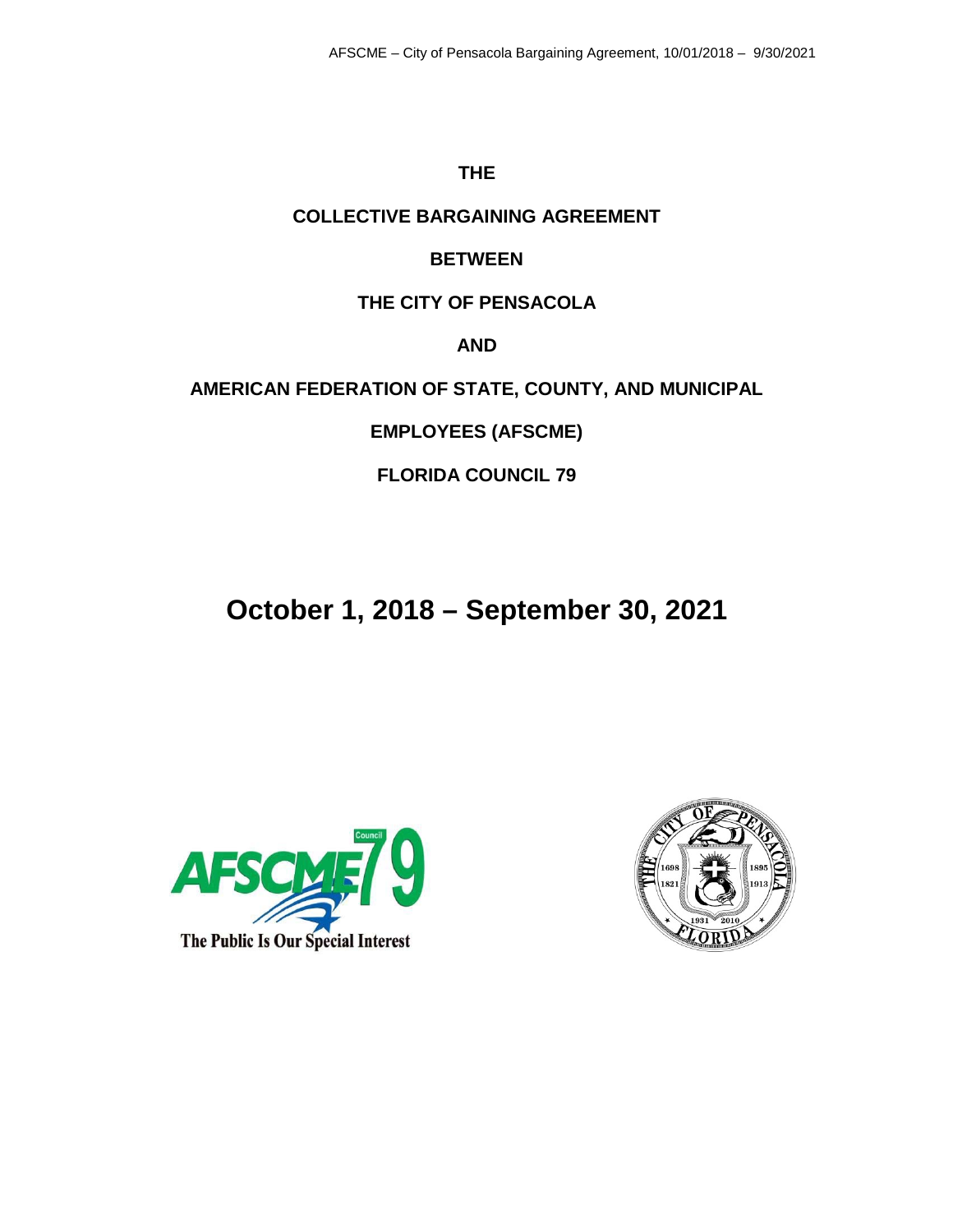# **TABLE OF CONTENTS**

| ARTICLE 17 - LEAVE FOR MILITARY, HIGHER EDUCATION, EMERGENCY, COURT |  |
|---------------------------------------------------------------------|--|
|                                                                     |  |
|                                                                     |  |
|                                                                     |  |
|                                                                     |  |
|                                                                     |  |
|                                                                     |  |
|                                                                     |  |
|                                                                     |  |
|                                                                     |  |
|                                                                     |  |
|                                                                     |  |
|                                                                     |  |
|                                                                     |  |
|                                                                     |  |
|                                                                     |  |
|                                                                     |  |
|                                                                     |  |
|                                                                     |  |
|                                                                     |  |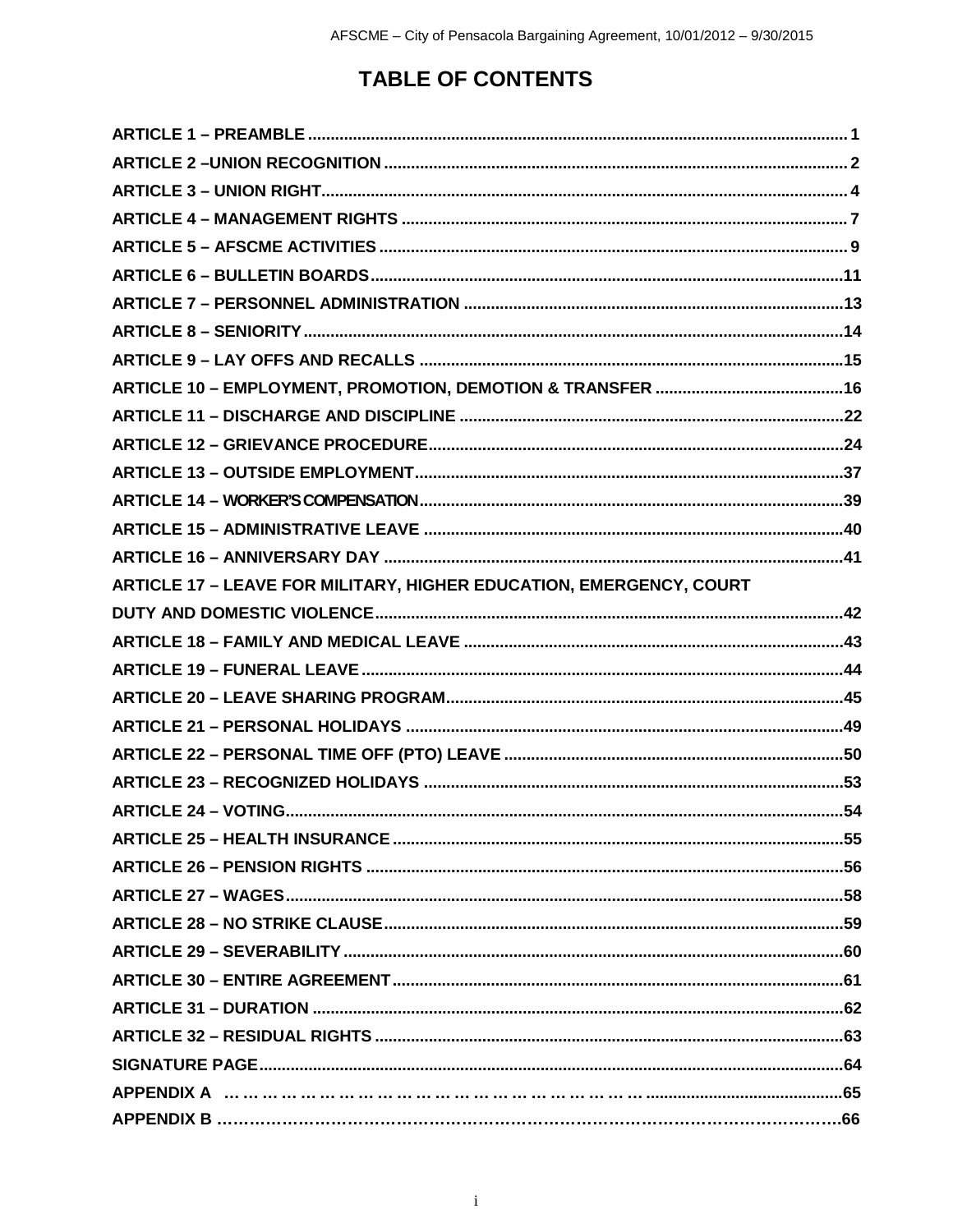# **ARTICLE 1 PREAMBLE**

This Agreement is entered into between the City of Pensacola (the **Employer**), and AFSCME Florida Council 79, (the **Union**). The intent of the parties and purpose of this Agreement are to assure sound and mutually beneficial working and economic relationships between the parties; to provide an orderly and peaceful means of resolving any misunderstandings or differences which may arise; and to set forth basic and full agreement between the parties concerning rates of pay, wages, hours, and other terms and conditions of employment. There are and shall be no individual arrangements contrary to the terms herein provided. It is mutually understood and declared to be the public policy of the Employer and the Union to promote harmonious and cooperative relationships between the Employer and its employees and to protect the public by assuring at all times, the orderly and uninterrupted operations and functions of government.

The Union agrees to support federal, state and local laws requiring affirmative action to ensure equal employment opportunity.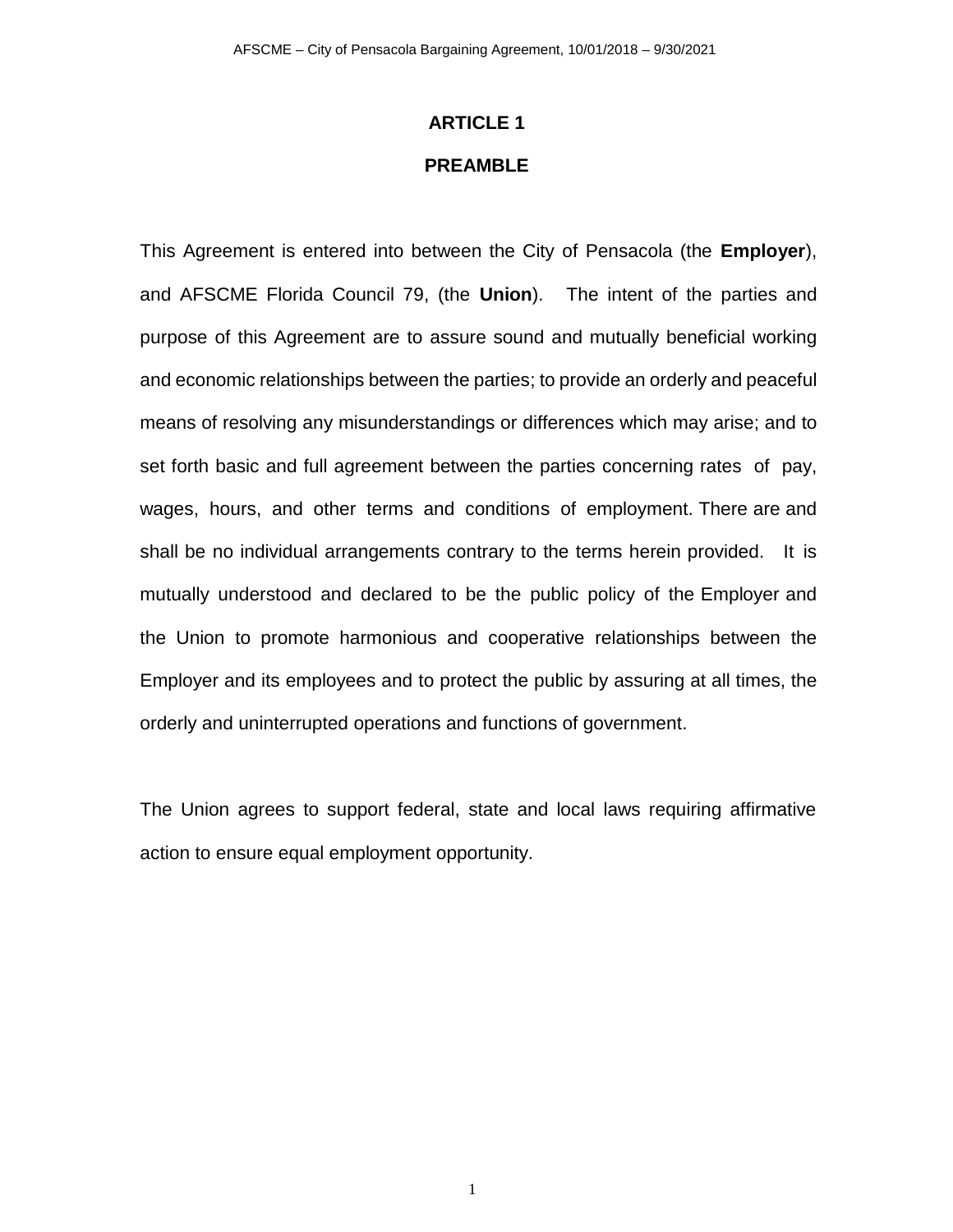## **UNION RECOGNITION AND UNION DUES DEDUCTION**

Pursuant to and in accordance with all applicable provisions of Chapter 447, Florida Statutes, the employer recognizes AFSCME Florida Council 79 as the exclusive bargaining representative for those employees in the defined bargaining unit (commonly known as the Non-professional Employees) for the purposes of bargaining collectively in the determination of the wages, hours and terms and conditions of employment of the public employees within the bargaining unit covered by Public Employee Relations Commission (PERC) Certification Number 1764.

"Employee" shall be defined to include all classified employees who are employed by the City of Pensacola, whose classifications appear on the attached

## **Appendix A.**

Deductions and Remittance

A. During the term of this Agreement, the City will deduct AFSCME membership dues in an amount established by AFSCME and certified in writing by the President of Council 79. Employee transfers or promotions within the bargaining unit shall not require the submission of new forms.

B. The dues shall be made on the employee's regular payroll basis and shall begin with the first full pay period following receipt of the authorization form. The dues shall be remitted by the City to the AFSCME State Office within thirty (30) days after deductions are made, or as soon thereafter as possible. Accompanying each remittance shall be a list of the employees from whose salaries such deductions were made and the amounts deducted. When an employee returns from an approved unpaid leave status, dues deductions shall continue if that employee has previously submitted a deduction authorization form.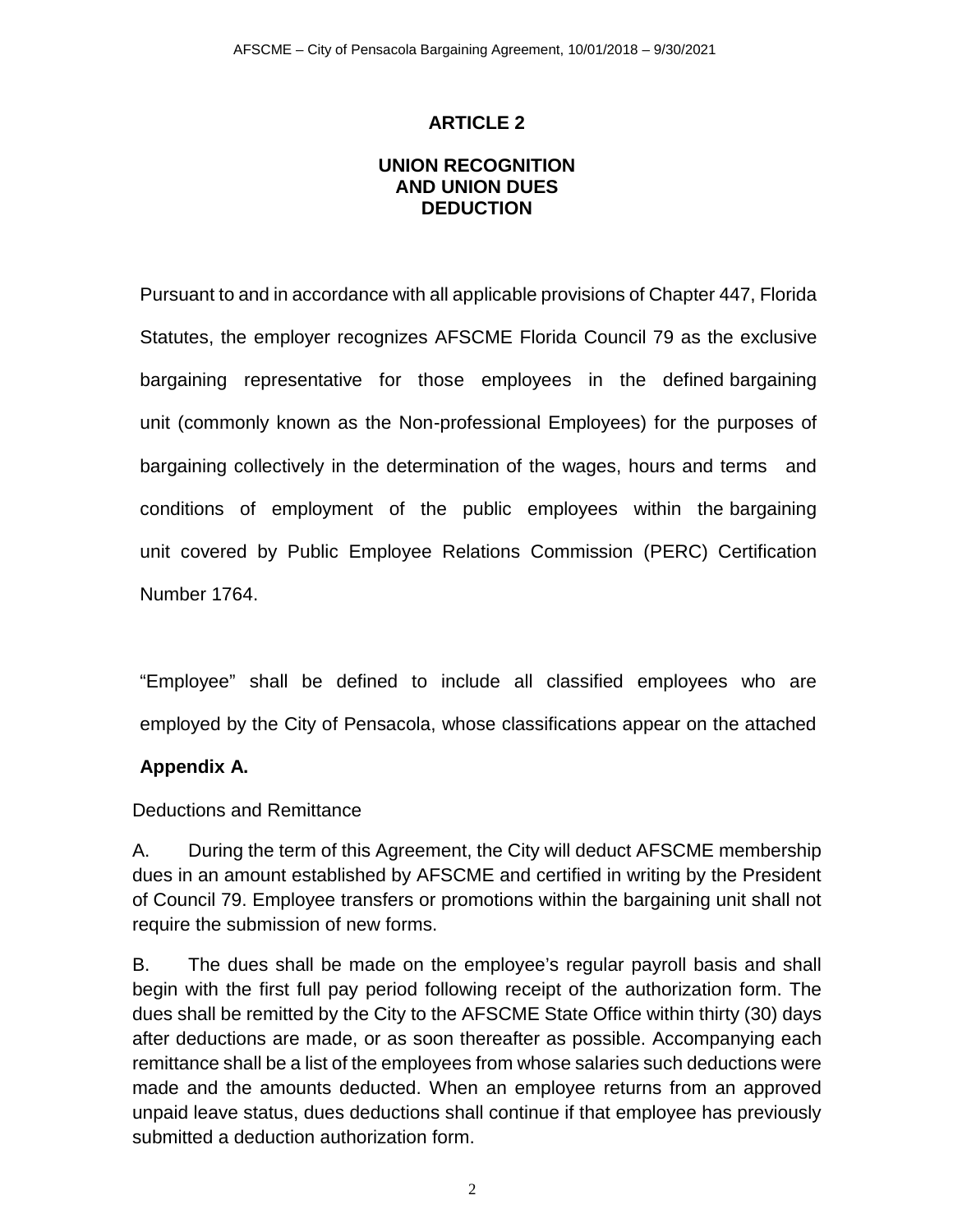C. AFSCME shall notify the City in writing of any changes in its dues at least thirty (30) days prior to the effective date of such change.

D. Insufficient Pay for Deduction. In the event an employee's salary earnings within any pay period are no sufficient to cover dues, it will the responsibility of AFSCME to collect its dues for that pay period directly from the employee.

E. Termination of Deduction. The City's responsibility for deducting dues shall terminate automatically upon either: (1) thirty (30) days written notice from the employee to the City Human Resources office revoking that employee's prior deduction authorization, (2) the termination of employment, or (3) the transfer, promotion or demotion of the employee out of the bargaining unit.

F. Indemnification. AFSCME shall indemnify, defend and hold the City, the State of Florida and their officers, officials, agents, and employees harmless against any claim, demand, suit, or liability (monetary or otherwise) and for all legal costs arising from any action taken or not taken by the Board, the State or their officers, officials, agents, and employees in complying with this Article. AFSCME shall promptly refund to the City any funds received in accordance with this Article which are in excess of the amount of deductions which the City has agreed to deduct, provided that such unauthorized dues deductions are reported to AFSCME Council 79 by the City within one hundred and twenty (120) days of the occurrence.

G. Upon request of the President of AFSCME Council 79 or no more than a quarterly basis, the City will provide a Bargaining Unit Roster at no cost to the Union. The data will include the employee's names, home addresses, classification titles, base pay, hire date, and employee ID. This information will be prepared on the basis of latest information available in the database at the time of the request. The list shall be in Excel format.

Appendix B.

AMERICAN FEDERATION OF STATE COUNTY AND MUNICIPAL EMPLOYEES AFSCME DUES AUTHORIZATION FORM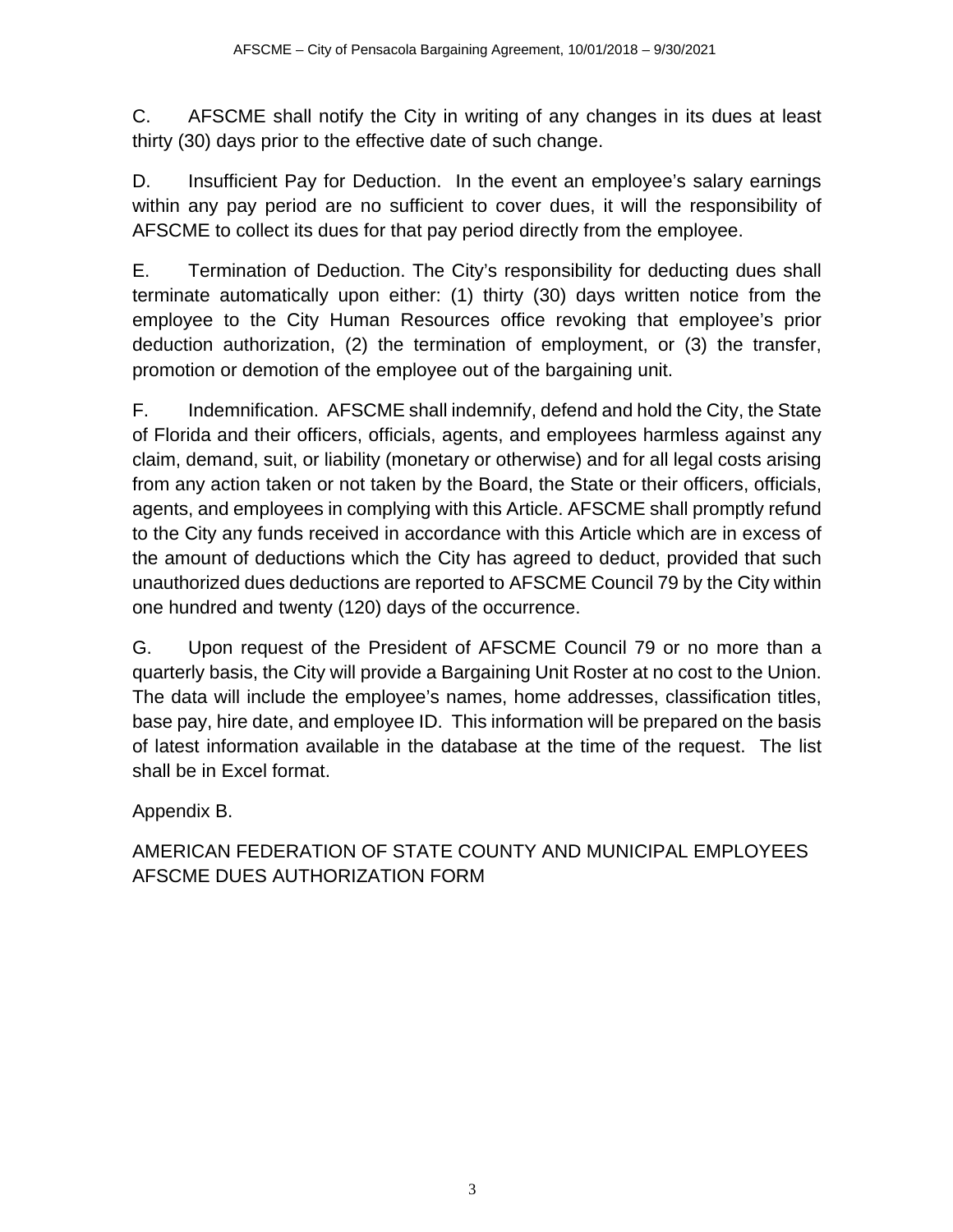# **ARTICLE 3 UNION RIGHTS**

The City and the Union recognize that it is in the best interest of both parties, the employees and the public for all relations between them to be characterized by mutual responsibility and respect, and acknowledge with this Agreement that a common interest exists and is a basis for the development of sound Union-Management cooperation to promote the business of the City and the welfare of its employees. The Union recognizes that, in consideration of the commitments undertaken by the City in this Agreement, every employee is obligated to give honest, efficient, and economical service in the performance of his or her duties. To insure that this relationship continues and improves, the City, the Union and their respective representatives will apply the terms of this Agreement fairly in accordance with its intent and meaning, and consistent with the Union's status as exclusive bargaining representative of all employees employed in the bargaining unit. Each party shall bring to the attention of all employees in the unit, including new or probationary employees, their duty to conduct themselves in a spirit of responsibility and respect. To ensure adherence to this purpose, the parties shall also make all employees aware of the measures to which they have agreed.

Employees covered by this Agreement may be represented by Union representatives when they so choose. Under the circumstances detailed below, an employee may designate no more than one Union representative to represent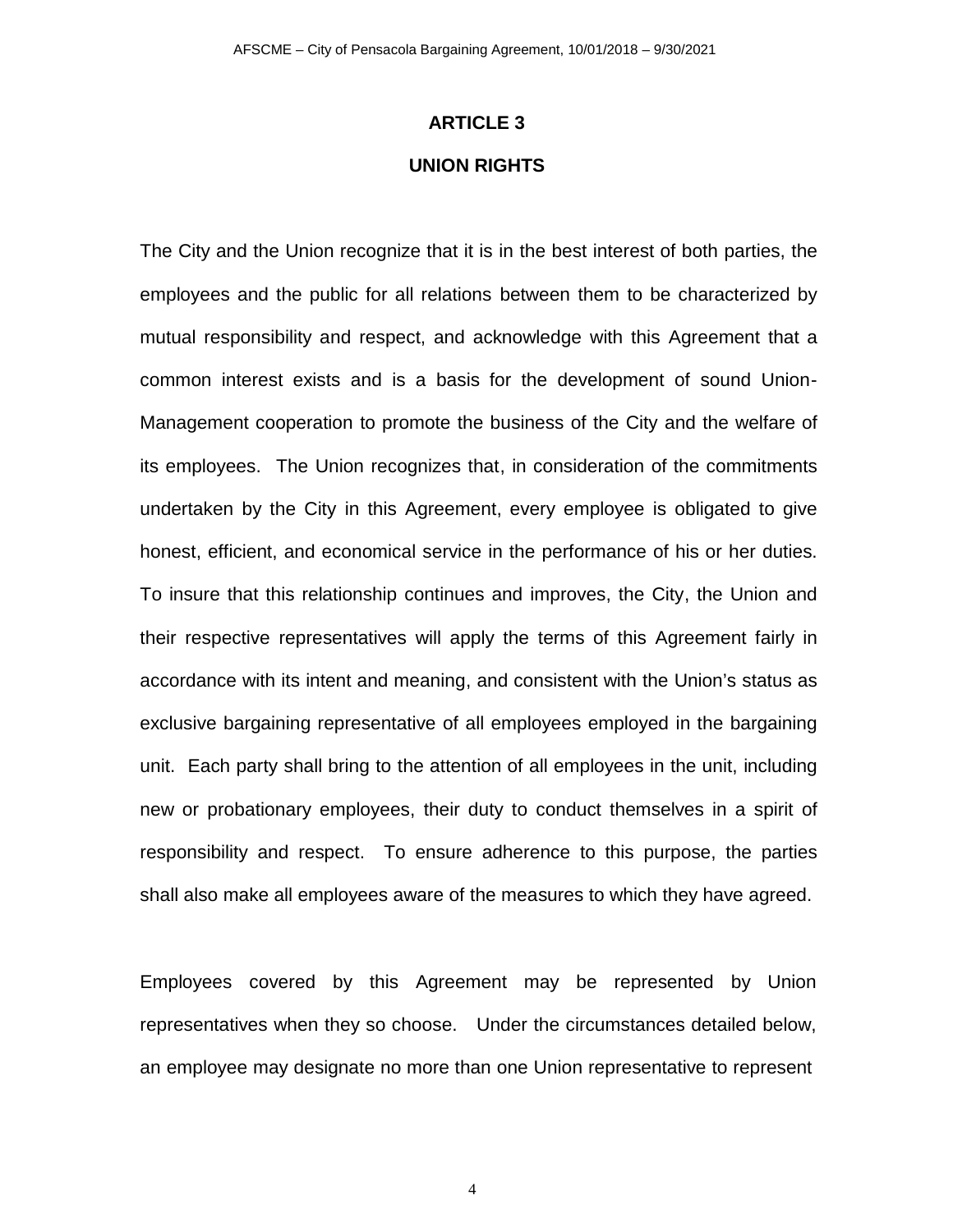him or her, and that Union representative shall be allowed to utilized Union Pool Time, until such Pool Time is exhausted, to furnish the representation requested. The circumstances applicable to this paragraph are:

- 1. When an employee attends an investigatory and or disciplinary interview, in which any member of management questions an employee to obtain information, which could be used as a basis for discipline or asks an employee to defend his or her conduct (the exercise of Weingarten Rights).
- 2. To represent an employee at his or her request at the Oral Step of the grievance process, as set forth in the Grievance Procedure herein.
- 3. To represent an employee at his or her request at a Step 1, Step 2 or Step 3 meeting, as set forth in the Grievance Procedure herein.

The protracted absence or unavailability of a particular employee/Union representative may not be used as basis for an undue delay in an investigation of conduct or the processing of a grievance, and an alternative Union representative may be designated.

Nothing in the Agreement shall prevent any employee from presenting his/her own grievances without the intervention of the Union, provided that the adjustment is not inconsistent with the terms of the collective bargaining agreement.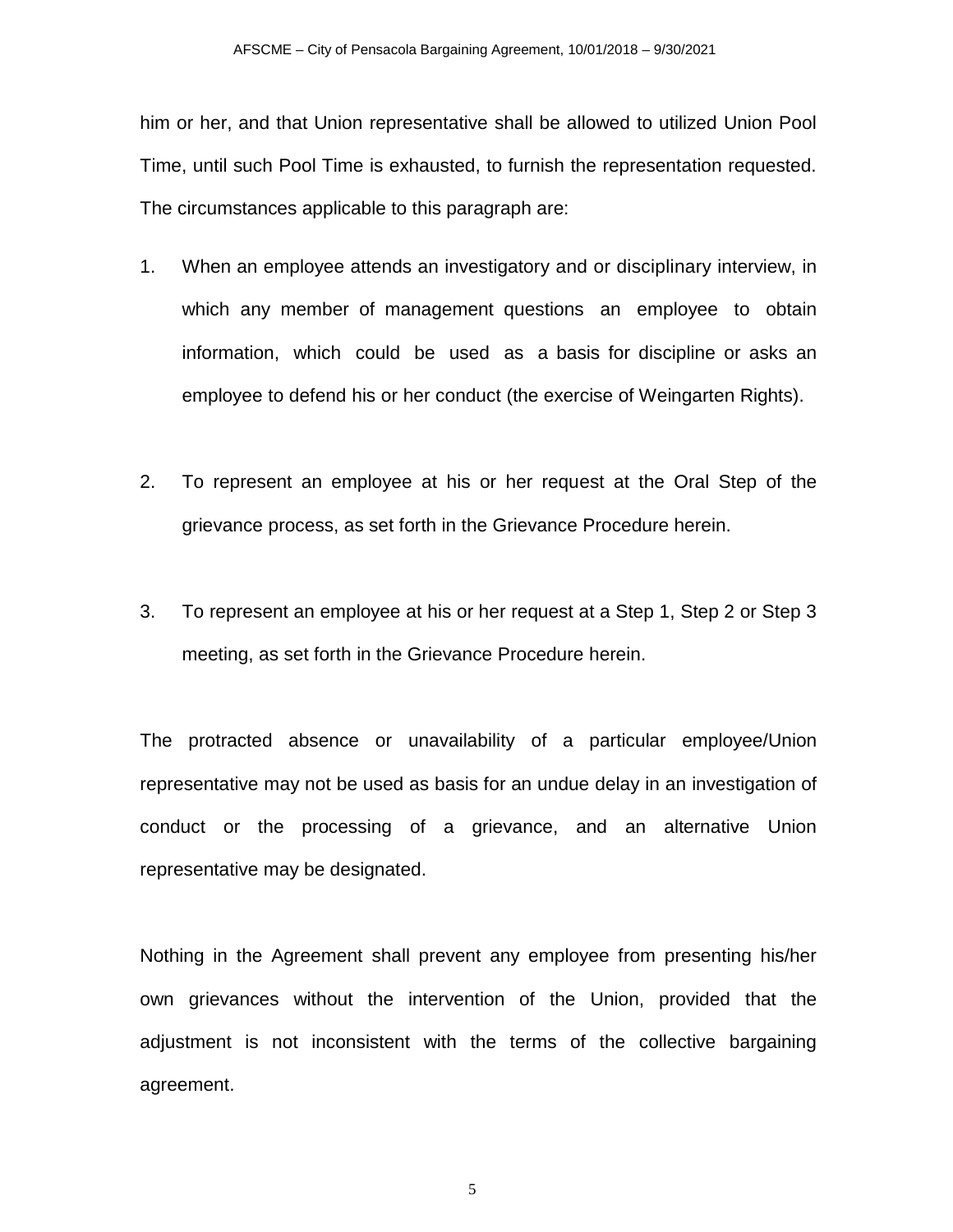AFSCME – City of Pensacola Bargaining Agreement, 10/01/2018 – 9/30/2021 Employees in the bargaining unit shall have the right to join or refrain from joining the Union, and to engage in lawful concerted activities for the purpose of collective bargaining or negotiation or any other mutual aid and protections.

In addition to the use of Union Pool Time authorized above, the Union President or one alternate designated by the Local Union President shall be granted Union Pool Time off from work, provided that such Pool Time has not been exhausted, for the purpose of attending to appropriate Union activities away from the workplace requiring his or her presence. The President's or alternate's use of paid leave shall be scheduled with the employee's supervisor with reasonable advanced notice, which scheduling shall not be unreasonably denied.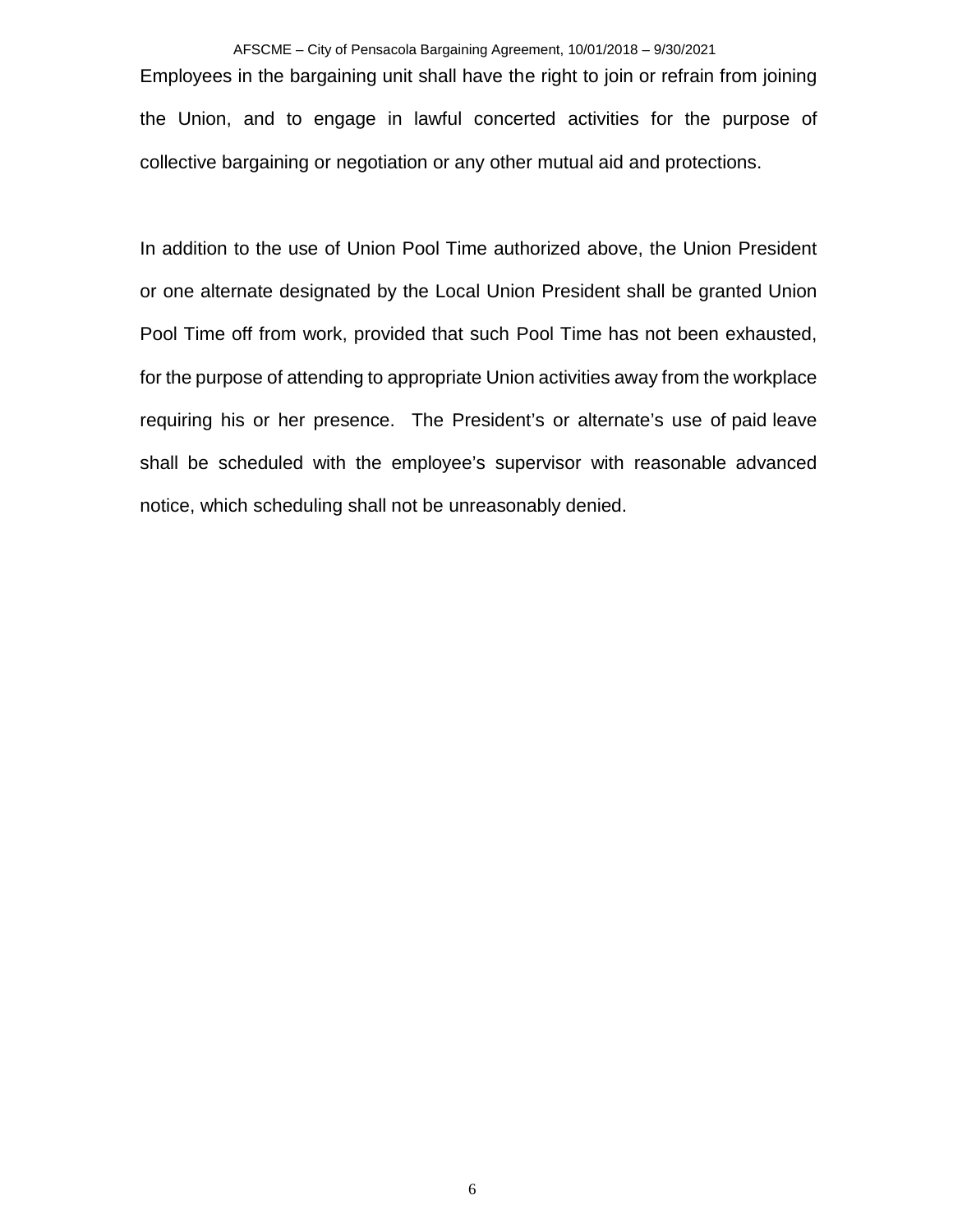## **MANAGEMENT RIGHTS**

The Union agrees that the City has and will continue to retain, whether exercised or not, the right to operate and manage its affairs in all respects; and the powers or authority which the City has not expressly abridged, delegated or modified by the express provisions of this Agreement are retained by the City. The rights of the City, through its management officials, shall include, but shall not be limited to, the right to:

- determine the organization of the City government;
- determine the purpose of each of its constituent departments;
- exercise control and direction over the organization and efficiency of operations of the City;
- set standards for service to be offered to the public;
- direct the employees of the City, including the right to assign work and overtime;
- hire, examine, classify, promote, train, transfer, assign and schedule employees in positions with the City;
- suspend, demote, discharge, or take other disciplinary action against employees for just cause;
- increase, reduce, change, modify or alter the composition and size of the work force, including the right to relieve employees from duties because of lack of work or funds;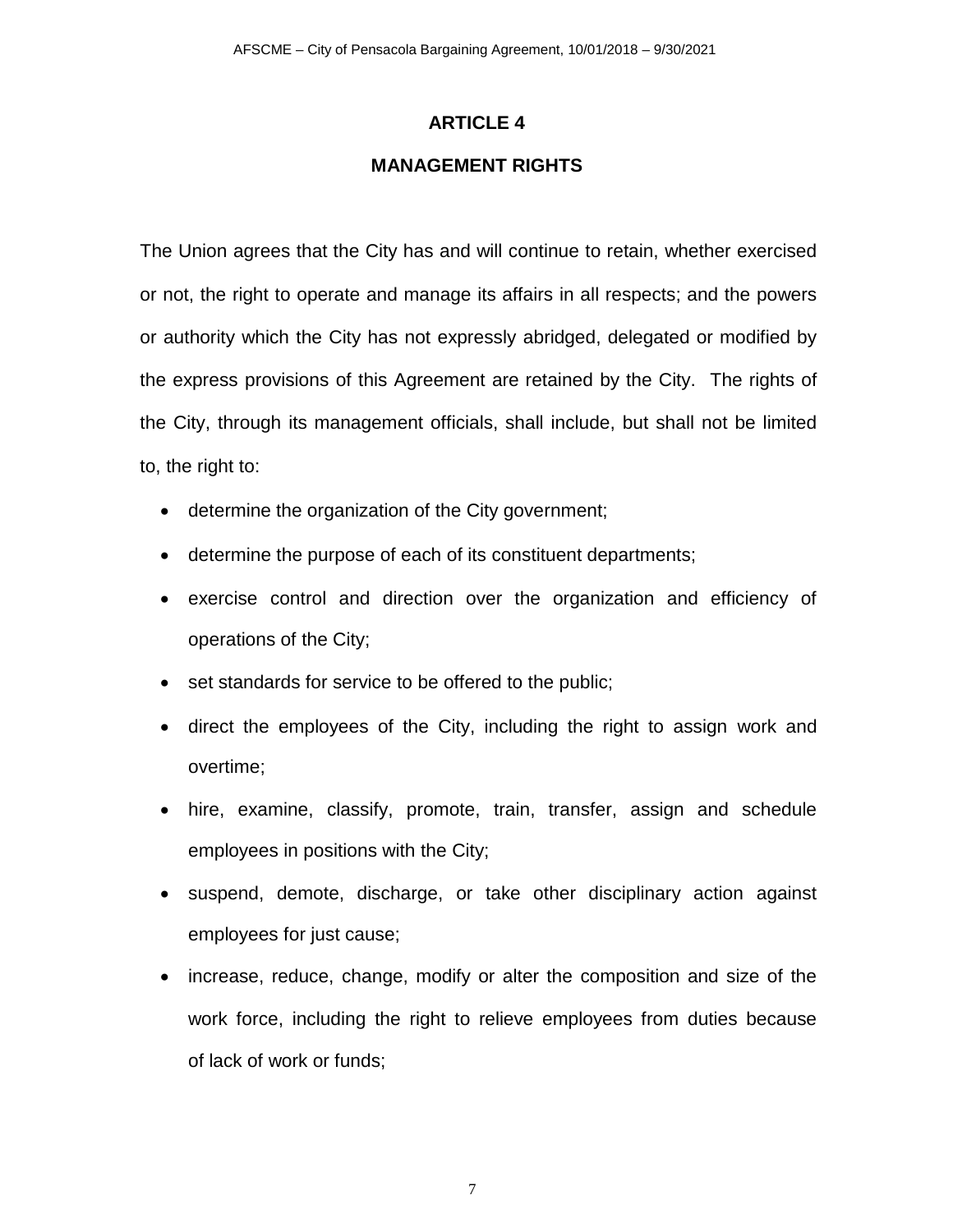- determine the location, methods, means, and personnel by which operations are to be conducted, including the right to determine whether goods or services are to be made or purchases;
- establish, modify, combine or abolish job pay positions; and
- change or eliminate existing methods of operations, equipment or facilities.

The City has the sole authority to determine the purpose and mission of the City, and to prepare and submit budgets to be adopted by the City Council.

The exercise of such rights shall not preclude the Union from raising grievances, should decisions of the above matters have the practical consequence of violating the terms and conditions of this Collective Bargaining Agreement.

Nothing contained herein shall be construed to constitute a waiver by the Union of its right to negotiate over the impact of managerial decisions on all terms and conditions of employment.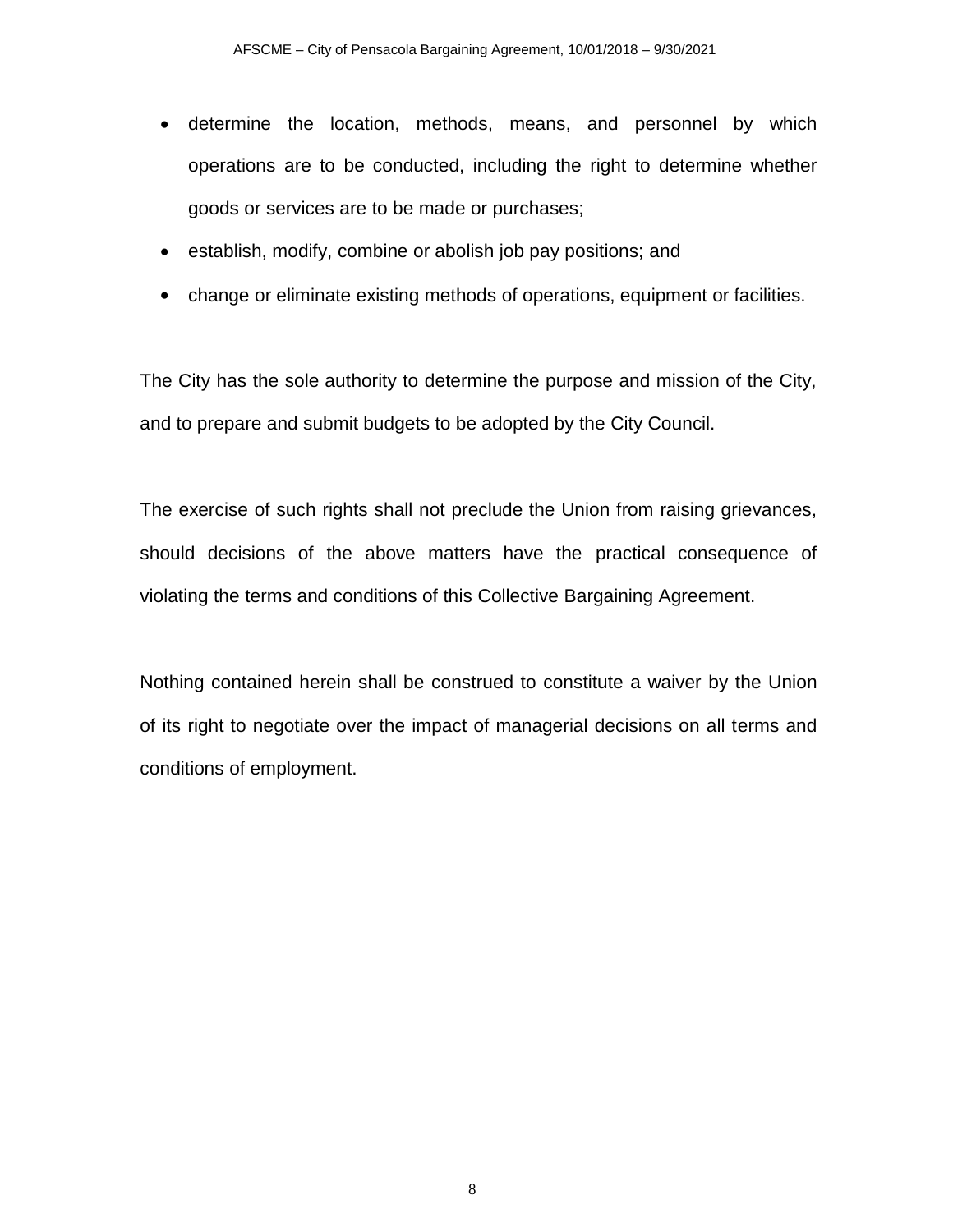### **AFSCME ACTIVITIES**

#### 5.1 Union Pool Time

The Employer will grant four hundred (400) hours annually for use as AFSCME Pool Time. The total Pool Time may exceed four hundred (400) hours by employee contributions to this Pool.

This time shall be used for the purpose of attending or handling a grievance meeting, negotiating session or arbitration; or attending AFSCME functions. Approval of such time shall be authorized by the AFSCME President, First Vice- President, Second Vice-President, or Secretary. Time will be charged in increments of one-half (1/2) hour. AFSCME may rollover not more than a total of two hundred (200) unused hours to a subsequent contract. . The employee that is to be off shall furnish an authorized request from AFSCME to his or her immediate supervisor, with reasonable advanced notice. This request will then be forwarded to the Department Director/Administrator, who shall then forward the request to the Chief Human Resources Officer for approval. Employees wishing to utilize this benefit are to use the established Union Pool Time Leave Request Form which will be available through the Human Resources Website, and shall also attach formal documentation from the Union for the meeting/function/activity causing the need for leave. It will be the responsibility of the Union to ensure that all their members are properly informed of activities, and that the proper steps are taken in order to be granted Union Pool Leave in order to participate in said activity.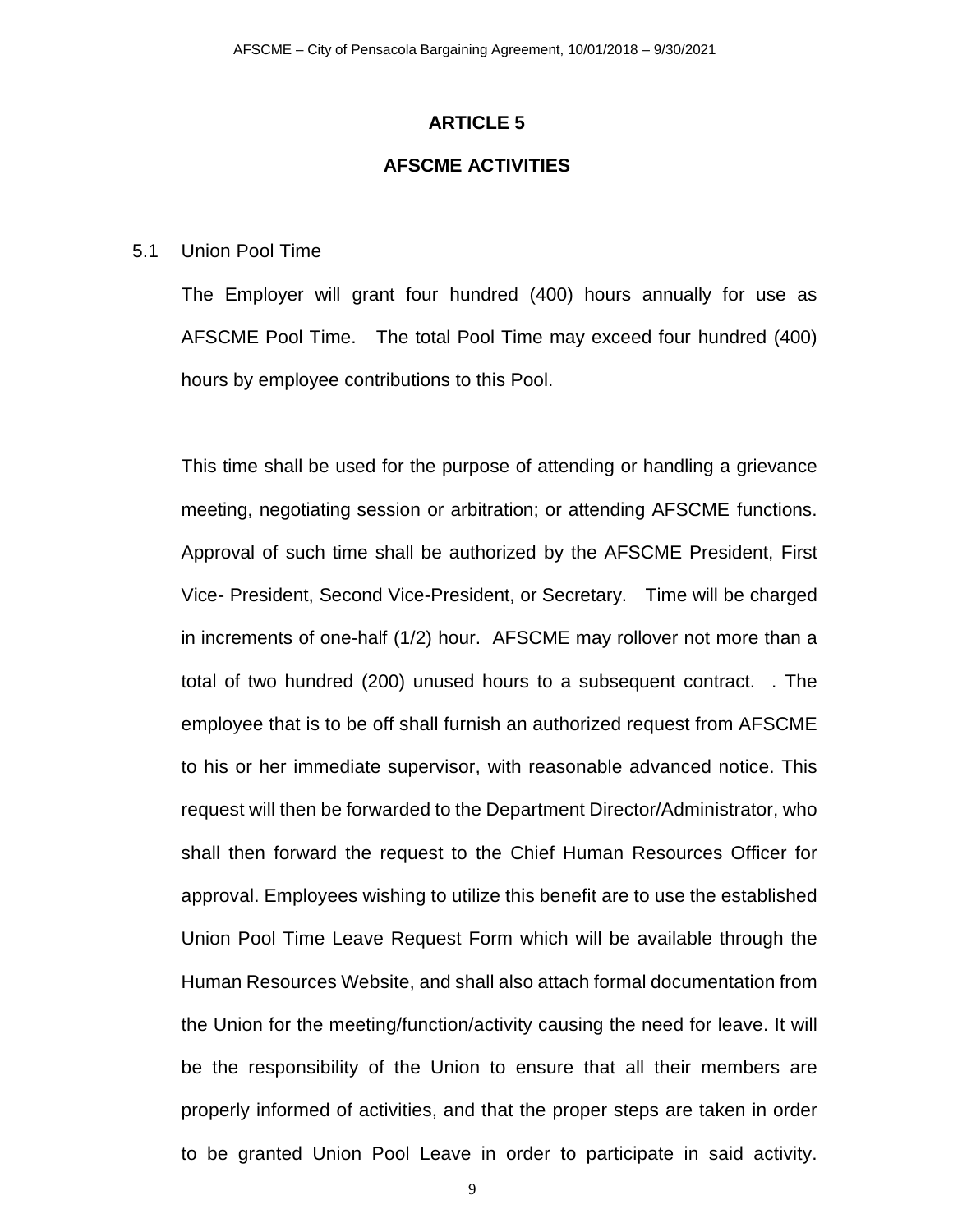AFSCME – City of Pensacola Bargaining Agreement, 10/01/2018 – 9/30/2021 Employees receiving the Pool Time leave will be awarded leave hours based on the "cash value" of the leave.

For purposes of negotiations, once the Union has informed the Chief Human Resources Officer who the negotiating members will be on behalf of the Union, the Chief Human Resources Officer will then inform management staff of these employees participation in the process. It will still be the responsibility of the Union Representatives to follow the proper protocol in requesting Union Pool Time for each negotiation session they wish to be considered for authorization to attend.

### 5.2 Special Meetings

The City and the Union agree to meet and confer on matters of interest upon the written request of either party. The written request shall state the nature of the matters to be discussed and the reason(s) for requesting the meeting. Discussion shall be limited to matters set forth in the request, or other subjects mutually agreed to, but it is understood that these special meetings shall not be used to renegotiate this agreement. Such special meetings shall be held within ten (10) calendar days of the receipt of the written request and at time and place mutually agreeable to the parties. The Union shall have the right at these special meetings to recommend to the Chief Labor Relations Officer or his/her designee resolutions to items discussed.

### 5.3 New Employee Orientation

AFSCME shall be permitted to have an approved packet of printed material included in the packets provided to new employees at the Human Resources New Employee Orientation meeting.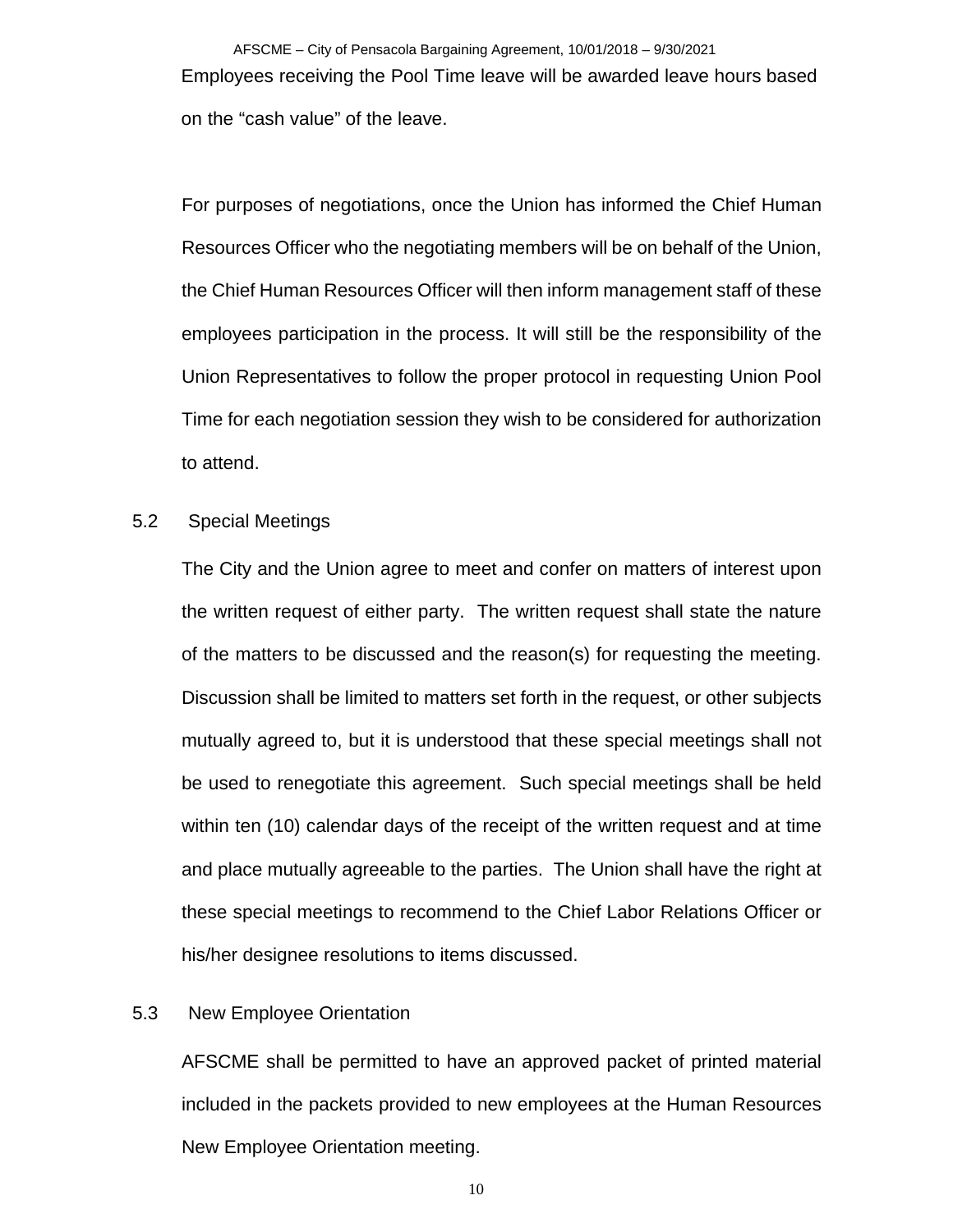## **BULLETIN BOARDS**

Section 1. The City agrees to provide space for the Union to erect, at the Union's expense, one bulletin board, not to exceed thirty-six inches (36") by thirty-six inches (36"), in the break rooms in the following locations:

Pensacola Regional Airport

Pensacola Energy

Field Service Center

Sanitation Services

Garage

In addition, the City shall provide in-boxes for the Union's use at the Port of Pensacola, Pensacola Police Department, City Hall and the West Florida Public Library. The precise location of each bulletin board and in-box shall be approved by the Department Director/Administrator or his/her designee but shall be easily accessible and visible to bargaining unit employees. The Union shall be responsible for purchasing and erecting boards.

Section 2. These bulletin boards shall be used for posting Union notices, but restricted to:

- a. Notices of Union recreational or social affairs
- b. Notices of Union elections and results of such elections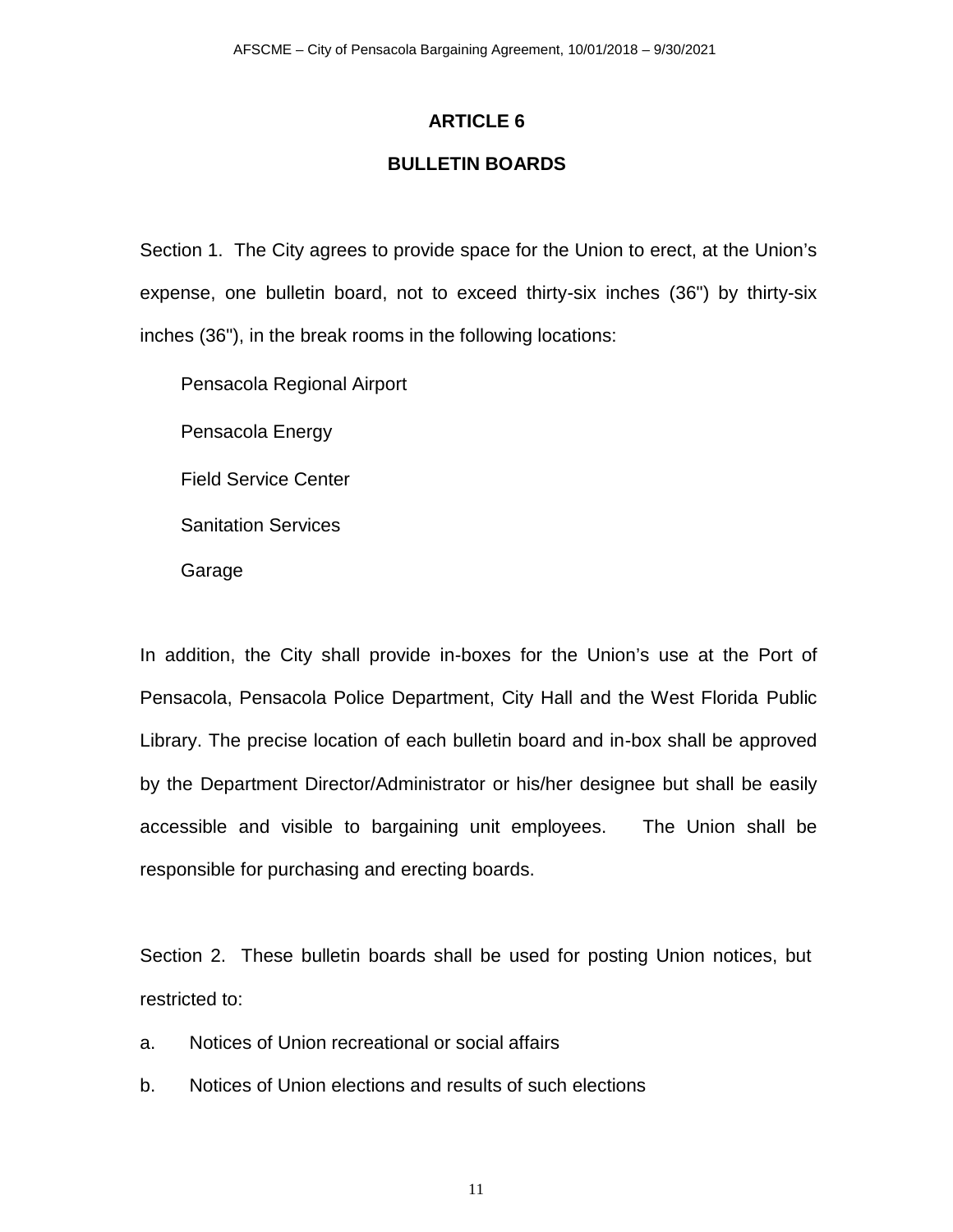- c. Notices of Union meetings
- d. Notices of Union appointments and other official Union business
- e. Minutes of Union meetings
- f. Rulings and policies of the Union
- g. Reports of Union committees

All costs incidental to preparing and posting of Union materials shall be borne by the Union. The Union is responsible for posting and removing approved material on designated bulletin boards and maintaining such bulletin boards in an orderly condition. None of the posted material shall be derogatory in any obvious manner of the Employer, its managers, officers, agents or employees, and, prior to any material being posted, copies of material shall be submitted to the Human Resources Administrator.

Section 3. The Employer may remove any document not in compliance with Section 2 above, with prior notice to the Union President.

Section 4. The parties will consult regarding the opportunity to utilize the City's intranet to develop an electronic bulletin board.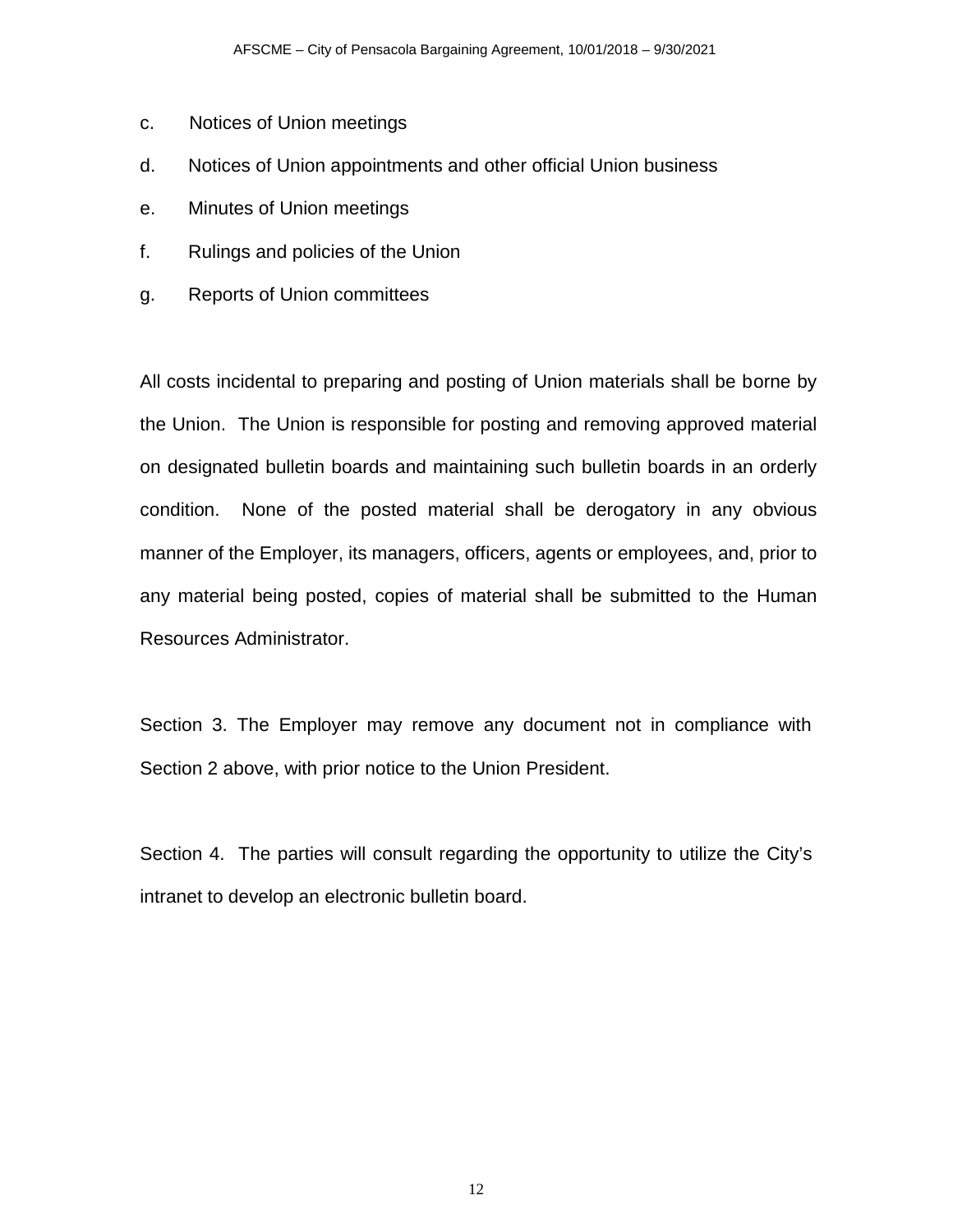### **PERSONNEL ADMINISTRATION**

The parties acknowledge that their common goal is to utilize the collective bargaining process to develop employment procedures which are fully covered by and reflected in the collective bargaining agreement, and that the procedures so developed are intended to completely govern the employer-employee relationship between them independent of and without resort to a civil service board or system. The parties further agree that this process will directly impact upon mandatory subjects of bargaining. Accordingly, the parties agree to establish a Labor-Management Committee to engage in a cooperative effort to discuss personnel policies and procedures, including those contained in the Human Resources Manual and the Personnel Administration Policy. Employees covered by collective bargaining agreements are covered by these policies only to the extent that the collective bargaining agreements are silent on an issue or do not conflict with these policies; in the event of conflicting provisions or language, the language of the collective bargaining agreement will prevail.

The parties further agree that the Grievance Procedure Article in this Collective Bargaining Agreement shall be the remedy for resolving any dispute concerning these policies and procedures.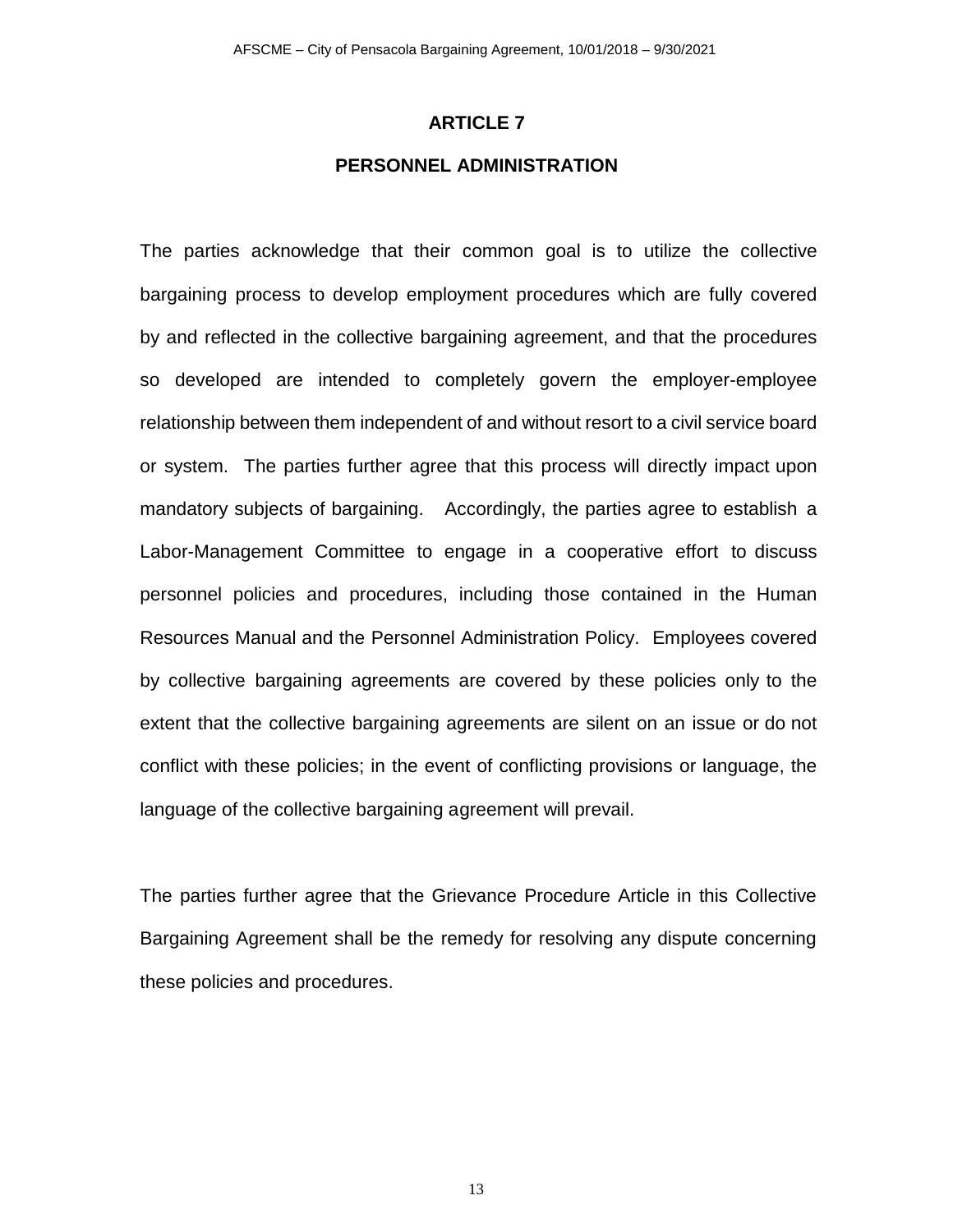### **SENIORITY**

### **Section 1. Definition**

For the purpose of this agreement, "seniority" shall be defined as length of service within the classification in the department. A tie in seniority will be decided in favor of the employee with the earliest date of birth. An employee's length of service for purposes of seniority shall be deemed continuous while such employee is on leave of absence due to illness or accident or on layoff status.

#### **Section 2. Seniority Application**

Except under extraordinary circumstances, vacations, shifts, shift transfers and regular days off shall be determined with due regard for needs of the department, seniority, and bargaining unit employee preference. The City and the Union understand that there may be times when the needs of a department will not permit such scheduling.

Seniority shall also be considered in promotions, transfers, and lay-offs as indicated in this Agreement.

### **Section 3: Employees of Systems Acquired by the City**

Employees covered by this Agreement shall suffer no loss of seniority in the event the city acquires an operating system and it is deemed necessary to retain the employees of the newly acquired system and incorporate them into the City's organization.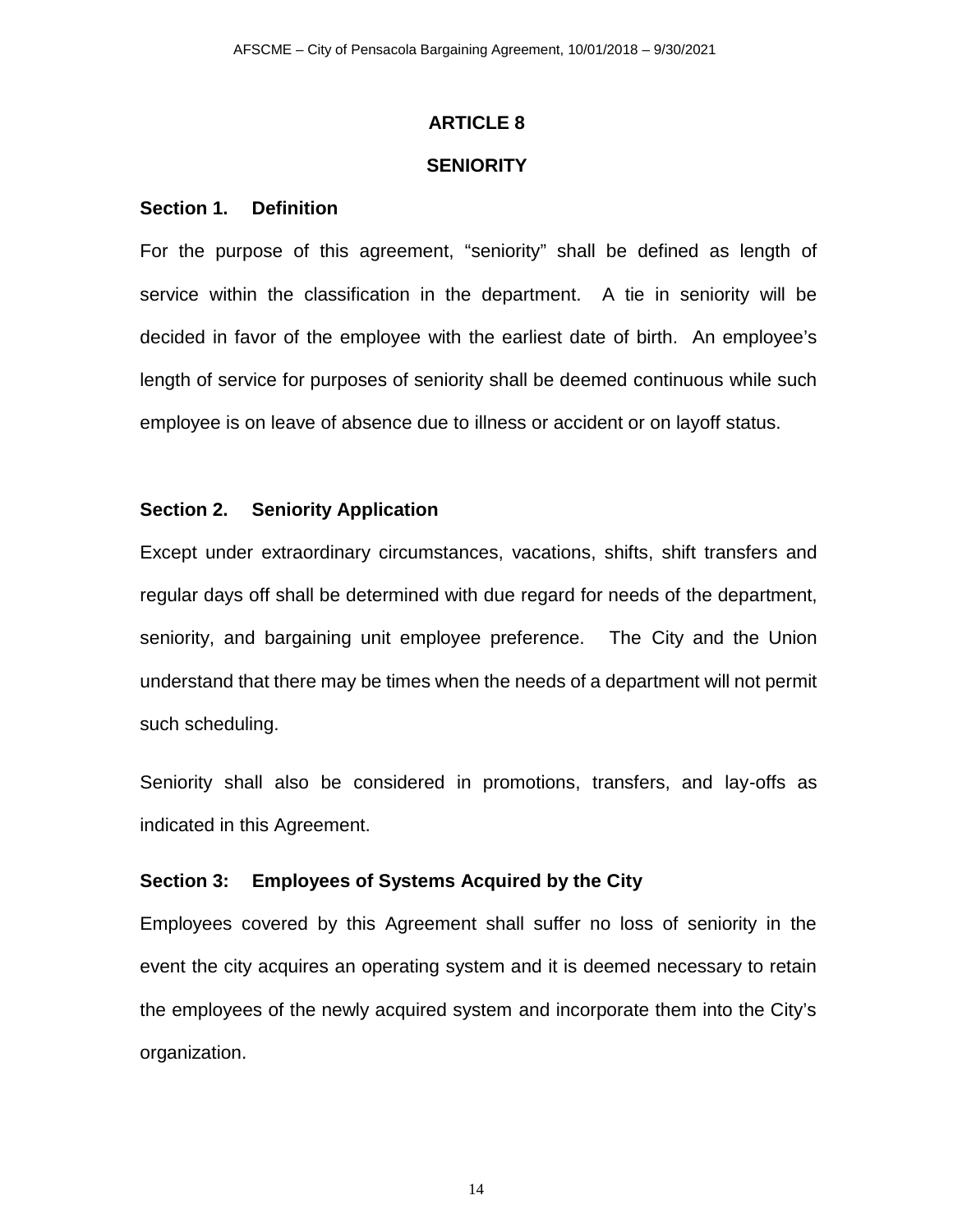## **LAY-OFFS AND RECALLS**

### **Section 1.**

"Lay-off" shall be defined as a reduction in force after a determination by the City of a lack of funds, lack of work, material changes in duties or organization for purposes of economy or efficiency, or abolishment of positions.

The City may lay off employees when the City determines a reduction of workforce to be in the best interests of the City. Such lay-off shall be based upon seniority.

### **Section 2.**

Any laid-off employees shall be responsible to keep on file with Employer the address to which the notice of return to work is to be sent. The Employer will notify a recalled laid-off employee not less than three (3) weeks prior to the date the individual is to report to work by certified mail sent to the address which such laid-off employee has on file with the Employer.

## **Section 3.**

Any recalled employee shall be considered to have abandoned his/her position if he/she fails to accept employment within three (3) days after notification, or fails, without an excuse which Employer regards as reasonable, to report to work as instructed.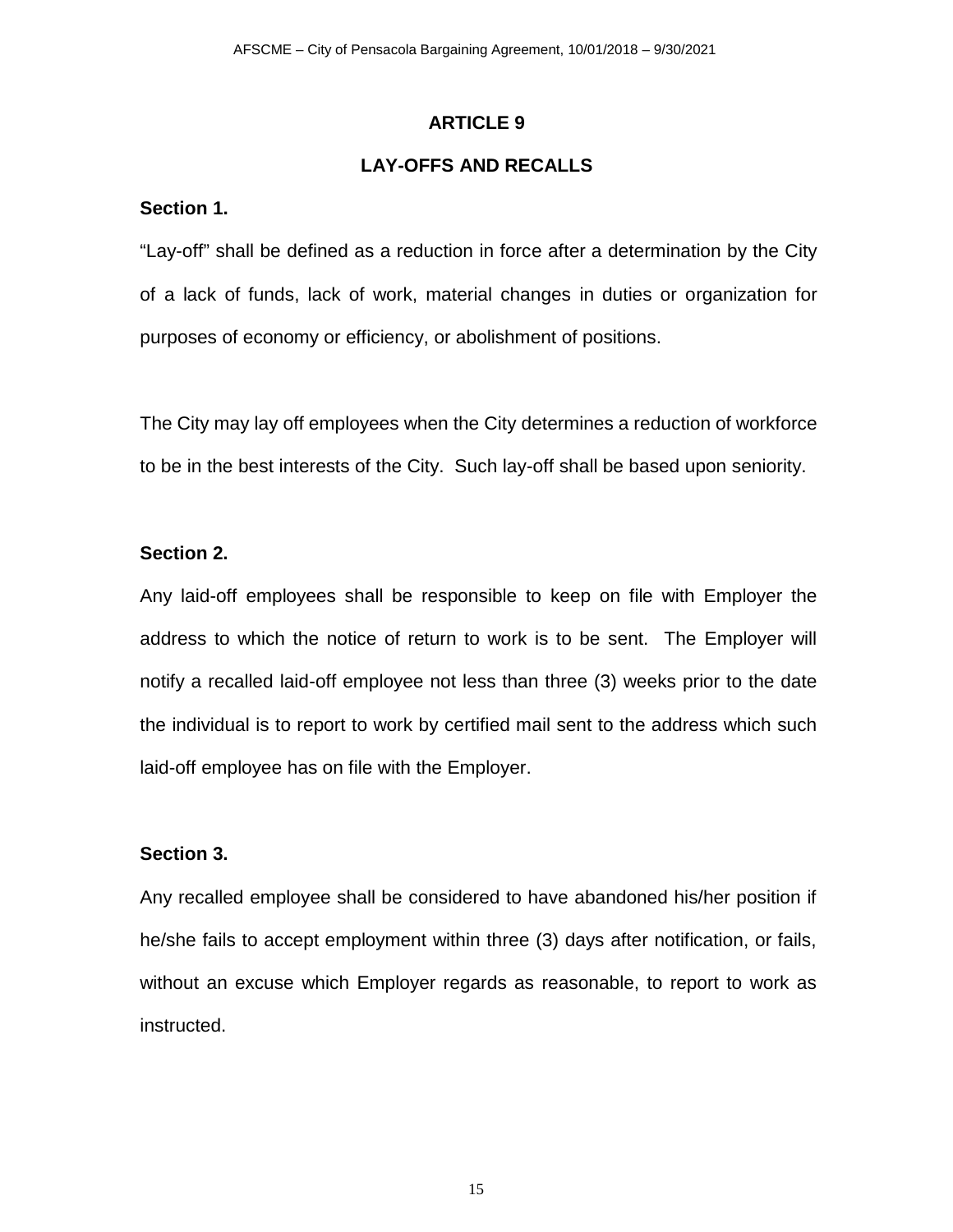# **EMPLOYMENT, PROMOTION, DEMOTION & TRANSFER**

## 10.1(A) Classification Review

 When an employee alleges that regularly assigned duties constitutes a significant portion of the employee's work time are duties not included in the employee's position description or the classification specification to which the position is assigned, the employee may make a request for a review through the Human Resources Division.

Classification review includes the following outcomes:

Potential outcomes of a classification review:

- Determination that the position is classified correctly and that the current role and pay level are appropriate. Changes in job duties were not significant enough to require a change in salary range or title.
- Determination that the job duties of the position are best allocated to a higher role and pay range. (promotion)
- Determination that the job duties of the position are best allocated laterally to a different role but in the same pay range.
- Determination that a position is functioning in a pay range below its current classification. (demotion)

When a decision is reached the results will be communicated through the supervising manager. Even if a job is found to complete tasks associated with a higher pay grade management reserves the right to reassign tasks to appropriate staff in lieu of providing a promotion to the effected staff member. Employee shall be paid for time worked if position is assigned to a higher classification. The effective date of such changes shall be no more than 20 days retro from the date the classification audit is completed.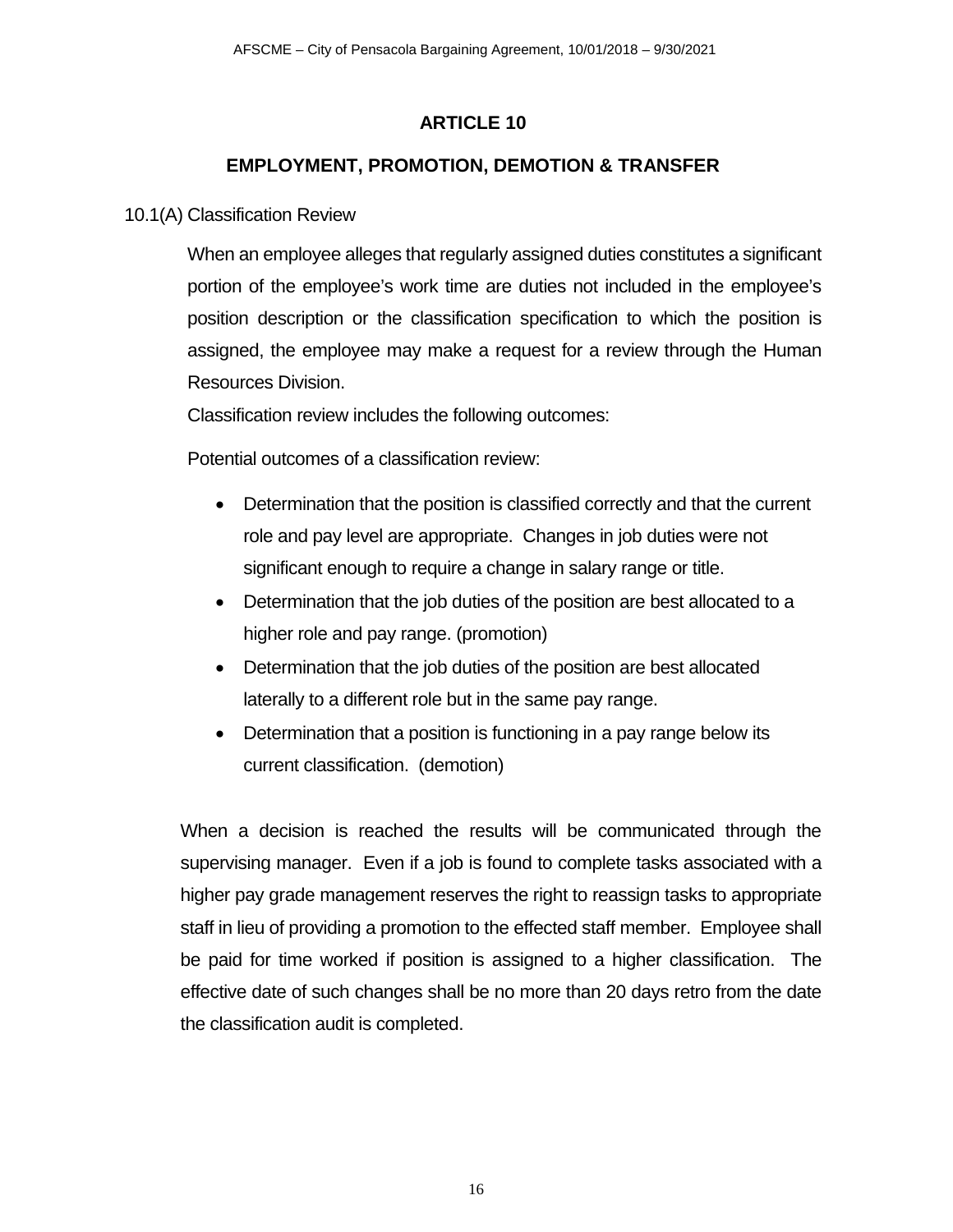10.1(B) Position Description

Each employee shall be given the opportunity to review his/her position description and the employees' signature shall acknowledge that the incumbent has made such a review and that the employee has received a copy of the current position description.

10.2 Working out of classification

Bargaining unit members working temporarily in a higher class for more than twenty (20) consecutive shifts will be paid out-of-class differential pay incentive of 10% premium on their base wage beginning with their 21st consecutive shifts. To qualify, an employee must be assuming the full and complete duties and responsibilities of the higher class. Said differential pay shall be applicable only when the vacancy has resulted from an illness that qualifies under FMLA, on-thejob injury or a job vacancy that is a position duly created and still existent but not occupied by an employee. Such differential pay shall begin only after the employee has performed the complete duties for twenty consecutive (20) shifts and shall be paid only for time actually worked. Out-of-class differential pay shall apply only to the shifts worked after the twenty (20) consecutive shifts have been completed. Out-of-class differential shall be paid with the employee's regular compensation and is pensionable. Complete records of such out-of-class differential work shall be submitted to the Division of Human Resources within two (2) weeks of having performed such work, on forms furnished by that department. Employees approved for acting out of class assignments must requalify every time a new event occurs.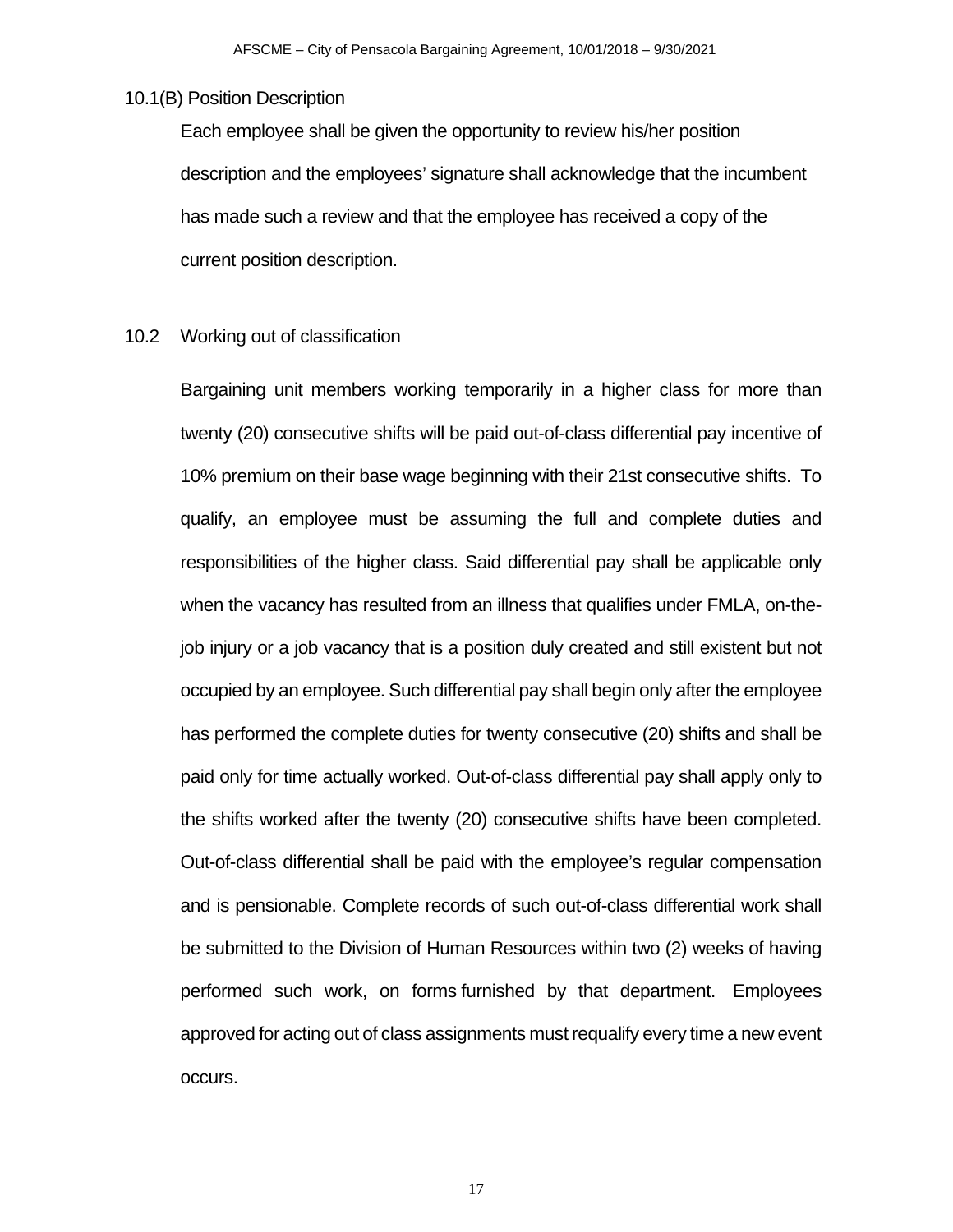- 10.3. When a vacancy exists, the City may choose to fill the vacancy from within the City's workforce (internal) or may request an external recruitment process be conducted. Those positions to be filled by recruitment may be advertised internally and externally concurrently. Job announcements will provide information about the position and the required examination process.
- 10.4 When a position is announced internally, a job announcement will be distributed and open for a minimum of ten (10) working days, to all City departments. Applicants are required to submit the appropriate application by the announced closing date. Internal announcements are open only to employees of the City.
- 10.5 When a position is announced externally, a job announcement will be distributed and open for a minimum of ten (10) working days. External recruitments may require outside advertising (i.e., newspapers, trade journals, etc.).
- 10.6 Applications are accepted only when positions are posted. Applications are required for all positions filled by a recruitment process and must be filed with Human Resources by the announced closing date and time. Applications collect details regarding experience, training, education, and other pertinent information. Required documentation may be required along with the application that provides proof of education, certification, veteran preference, etc. Applicants must attest to the truthfulness of all statements contained in the application and false statements or misrepresentation by an applicant may be cause for denying employment or for discharge from City employment at any time after being employed.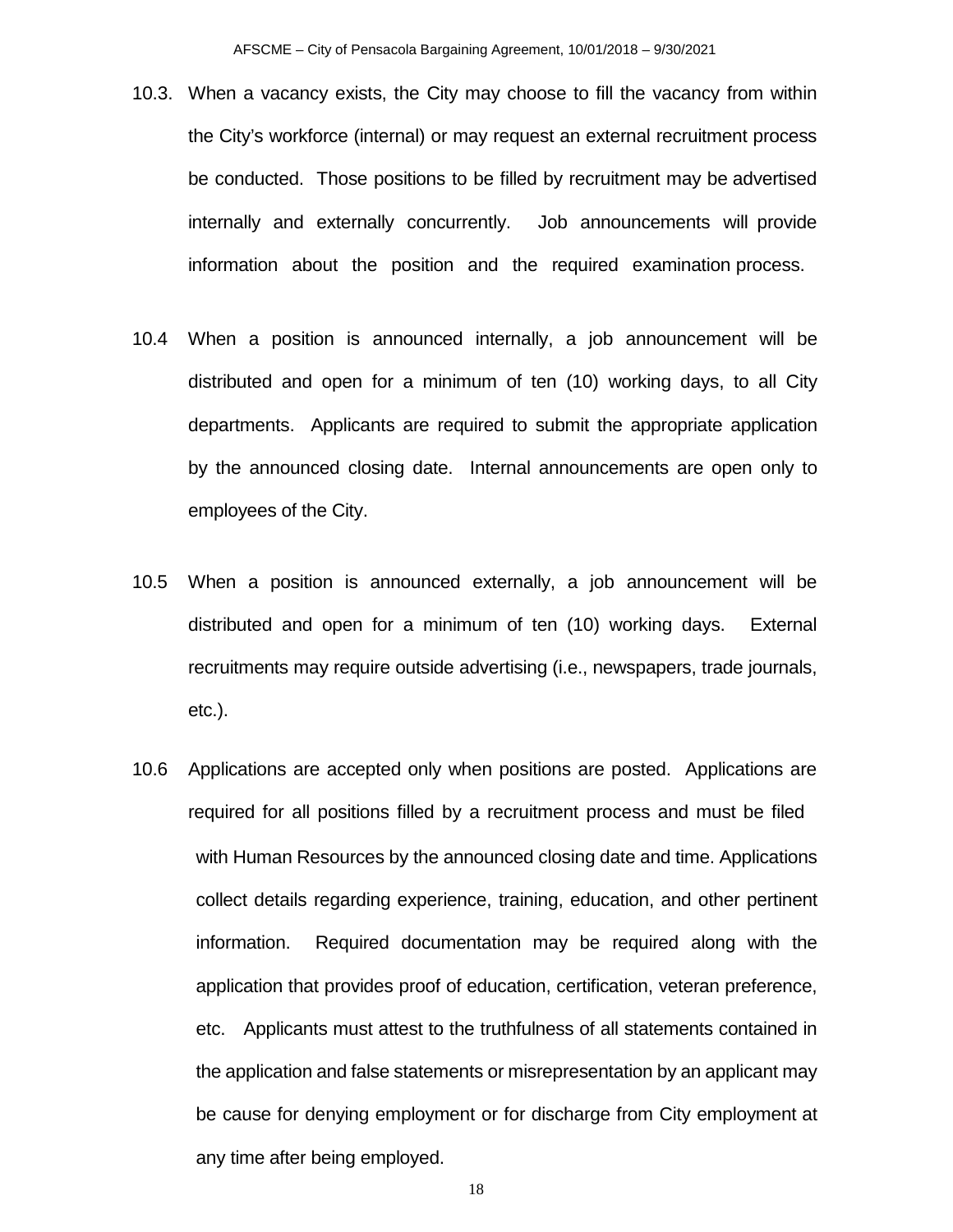- 10.7 Examinations for positions will be practical and objectively measure the relative capabilities of the applicant to perform the duties of the position in accordance with industry standards and generally accepted testing practices. Persons eligible to make application—whether by internal or external recruitment—who meet the minimum qualifications may apply and take an examination.
- 10.8 Examinations may include a written test, an interview, a performance test, an evaluation of training and experience, supervisory efficiency rating, selfdevelopment, recency of pertinent experience, assessment centers, psychological tests, or other accepted assessment, or any combination thereof. Examination components will total 100%.
- 10.9 Eligible registers will be prepared based on internal and/or external recruitment status. Registers will contain the names of candidates who meet the minimum qualifications and who have obtained a passing score on the examination process.

"Minimum Qualifications" are defined as those minimum requirements such as education and experience that are bona fide occupational qualifications which an applicant must possess to be considered for appointment. Additional requirements such as licenses, certificates, etc. may also be indicated when necessary to perform the essential duties of the position. No person may be employed or promoted who does not meet the minimum qualifications for a position.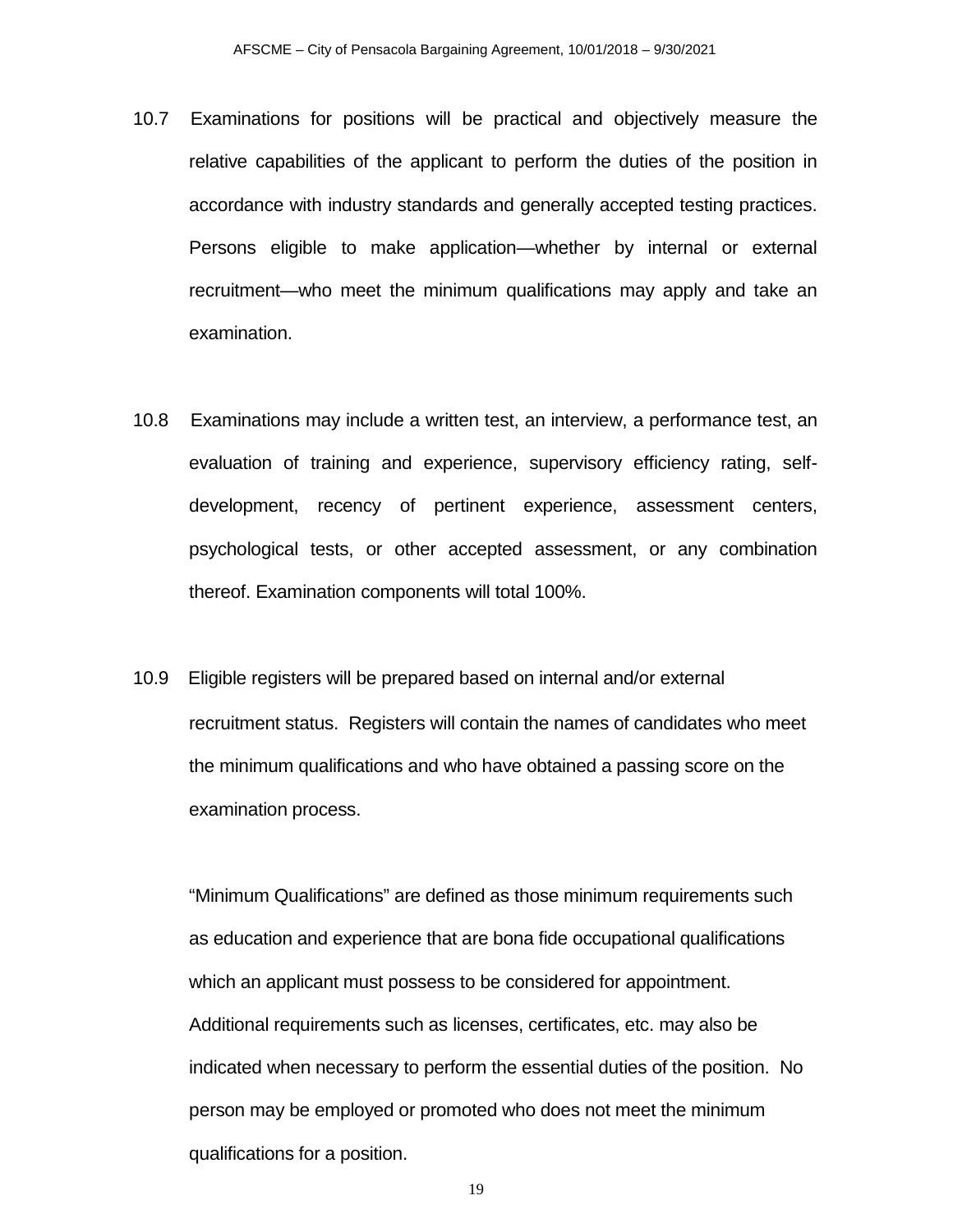Passing examination scores may be augmented by additional points, such as veteran preference points (per Florida statutes). However, the availability of such additional points will be indicated on the job posting or announcement. Applicants will be listed by total score/grade.

- 10.10 Eligible registers for positions covered by this Agreement are in effect for one (1) year, unless extended by request of the appointing authority. If a substantial change is made to the bona-fide qualifications of a position, an eligible register may be cancelled.
- 10.11 The eligible list of applicants will be certified by Human Resources to the appointing authority; any person on the list is eligible for employment or promotion.
- 10.12 Prior to employment or appointment to a position, appropriate background and reference checks will be completed in accordance with City policy.
- 10.13 Any applicant for employment who makes a false statement in connection with any application or examination shall be deemed ineligible for selection under that job announcement. Knowingly making a false statement in connection with an application or examination shall be grounds for termination, and such an employee will be ineligible for any appointment in the service of the City for a period of three (3) years.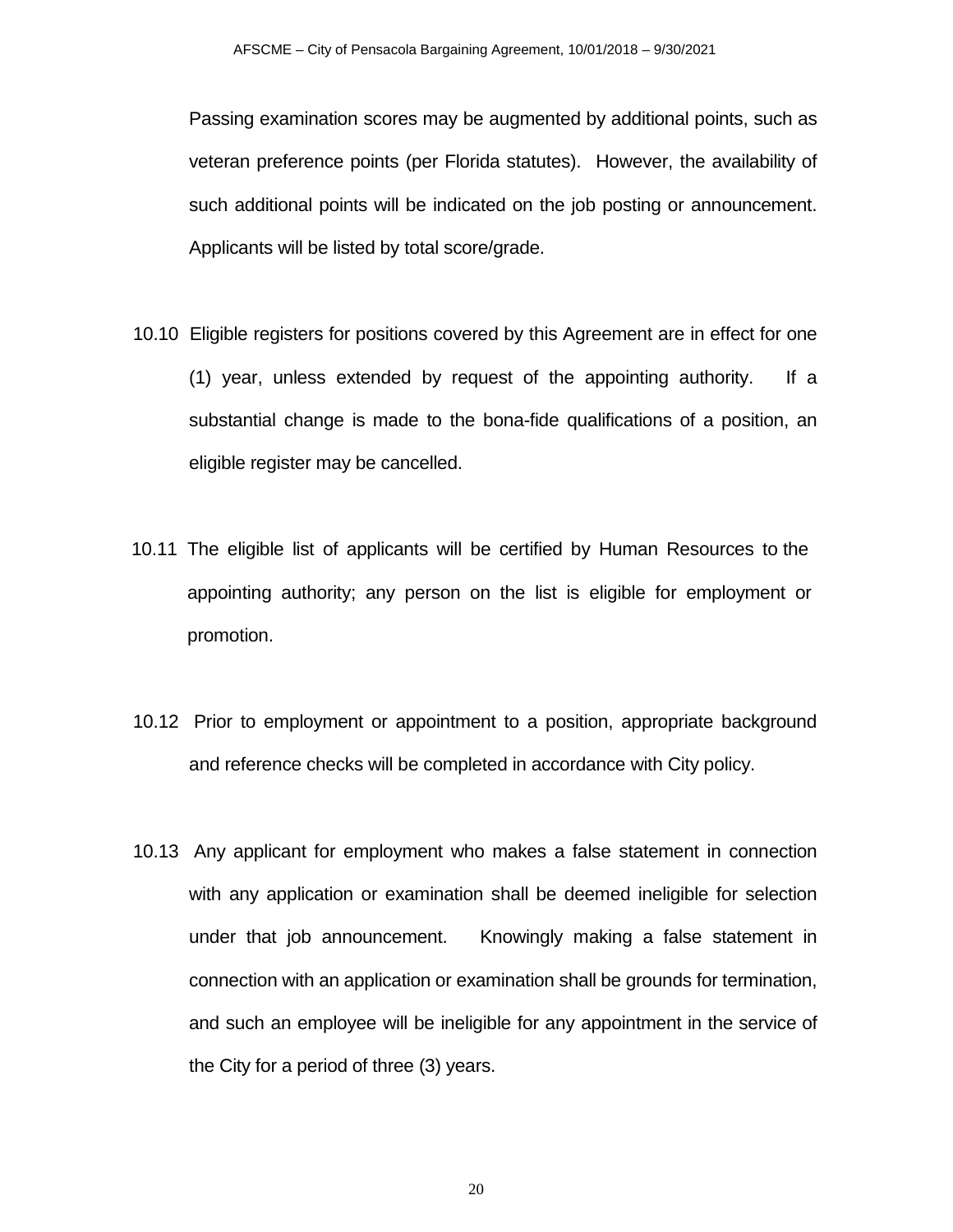AFSCME – City of Pensacola Bargaining Agreement, 10/01/2018 – 9/30/2021

- 10.14 When a vacancy is to be filled by demotion, the employee must meet the qualifications for the target position. Demotions may be the result of disciplinary action or at the request of an employee.
- 10.15 When a vacancy is to be filled by transfer, the employee must meet the qualifications for the target position and department directors/administrators must agree to accept the transferee. The request for transfer must be documented on an approved form and approved by both department directors/administrators.
- 10.16 All employees will receive written performance evaluations at periodic intervals during their probationary period, annually, and when there is a significant change in the employee's performance. Such evaluations are intended to provide the employee with an opportunity to increase the employee's understanding of the City's performance standards and expectations as well as to continue to grow in the employee's service to the City. A Union representative may be present at the time an evaluation is presented to the employee, and the employee may provide a rebuttal to any assessment with which he or she disagrees.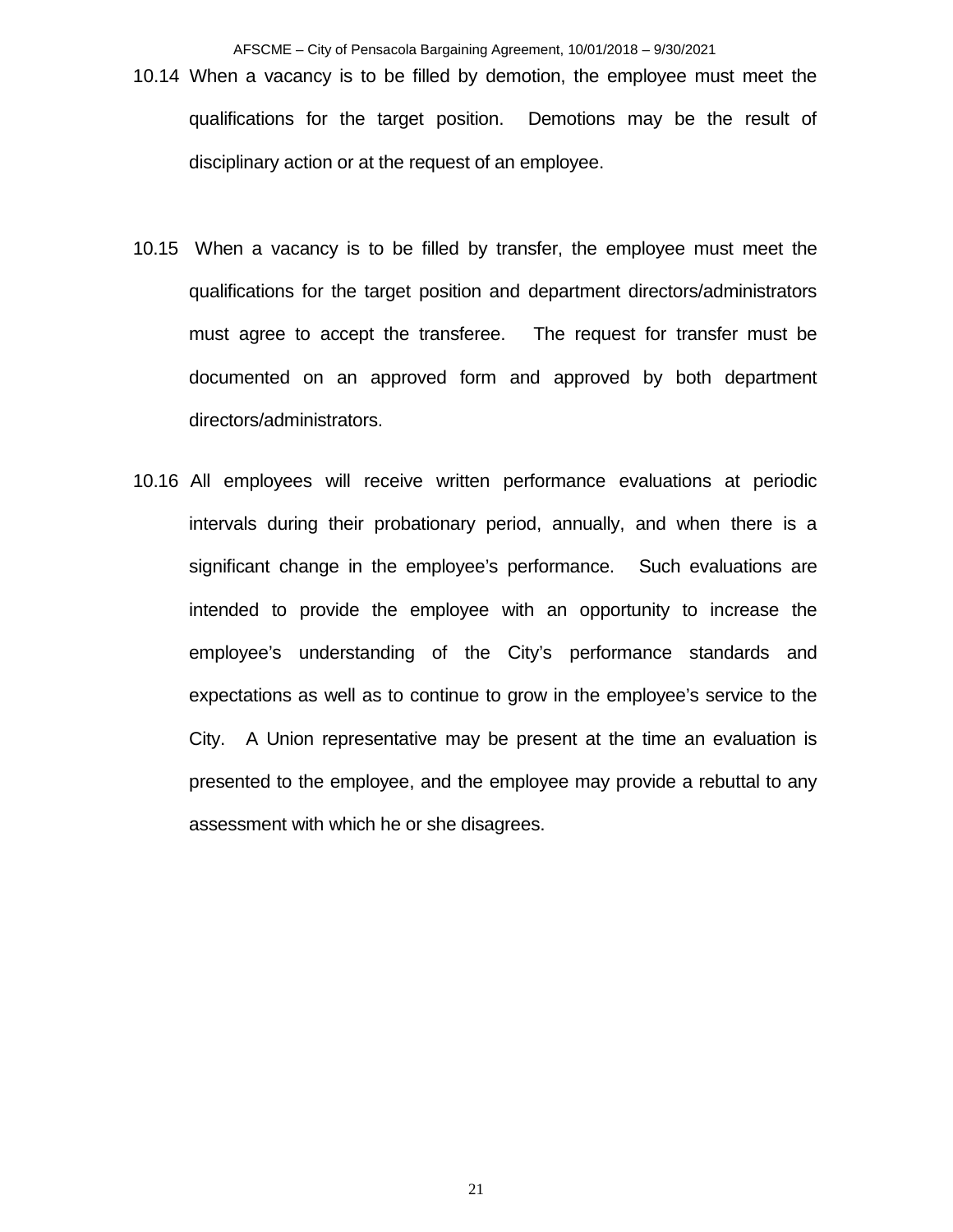# **ARTICLE 11 DISCHARGE AND DISCIPLINE**

Discipline and/or counseling will normally be carried out in a manner, which does not embarrass an employee. Neither formal nor informal counseling are considered to be a disciplinary action, but are considered efforts to identify and correct deficiencies or improve performance. An employee who receives a formal record of counseling will be permitted a period of ten (10) calendar days within which to prepare a written rebuttal; and the supervisor who prepared the counseling will review the documents prior to placing them in the affected employee's personnel file.

The parties agree to the principle that employee discipline should be conducted in accordance with a progressive discipline approach in which progressive disciplinary action will be taken for repeated similar or related offenses, except where the course of conduct or the severity of the offense justifies otherwise. Any disciplinary action instituted under this section shall be implemented within a reasonable period of time after the event giving rise to such disciplinary action or knowledge thereof.

No non-probationary employee shall be removed, discharged, reduced in rank or pay, suspended, or otherwise disciplined except for just cause. Employees being disciplined must be furnished with a written statement of the charges or reason for the discipline. If requested by the employee, a copy of the written statement must be provided to a Union representative.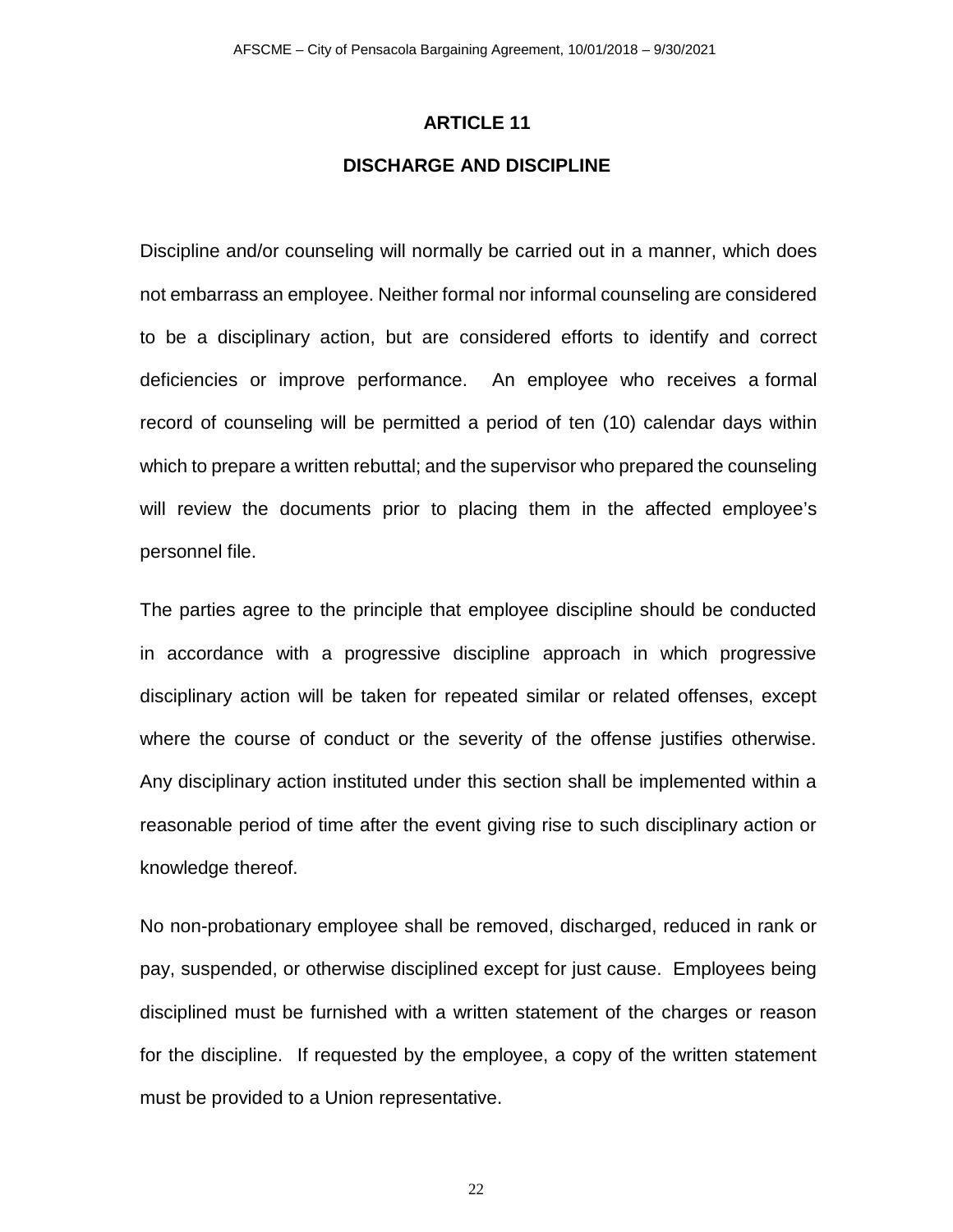Any written reprimand shall be furnished to the employee and shall state the reason for the reprimand. The employee will be requested to sign the reprimand in order to acknowledge awareness of it, and if he or she refuses to sign it, the refusal shall be noted and placed in the employee's personnel file. An employee's signature on a written reprimand shall constitute an acknowledgement of an awareness of the reprimand, and not an agreement with the basis for the reprimand. Employees shall be able to file a grievance through step II of the grievance procedure.

Employees have the right to review their own personnel file at reasonable times under supervision of the designated custodian.

Employees shall have the right to grieve the disciplinary actions of suspension, demotion, reduction in rank for cause stated, or dismissal by utilizing the grievance and arbitration rights provided herein.

- A. City of Pensacola shall have the right to bring discipline within 30 days of the event giving rise to the discipline or 30 days upon the closure of an investigation should an investigation be deemed necessary..
- B. Counseling included as progressive discipline shall be valid for 1-year.
- C. All other forms of discipline shall only be valid for 3-years.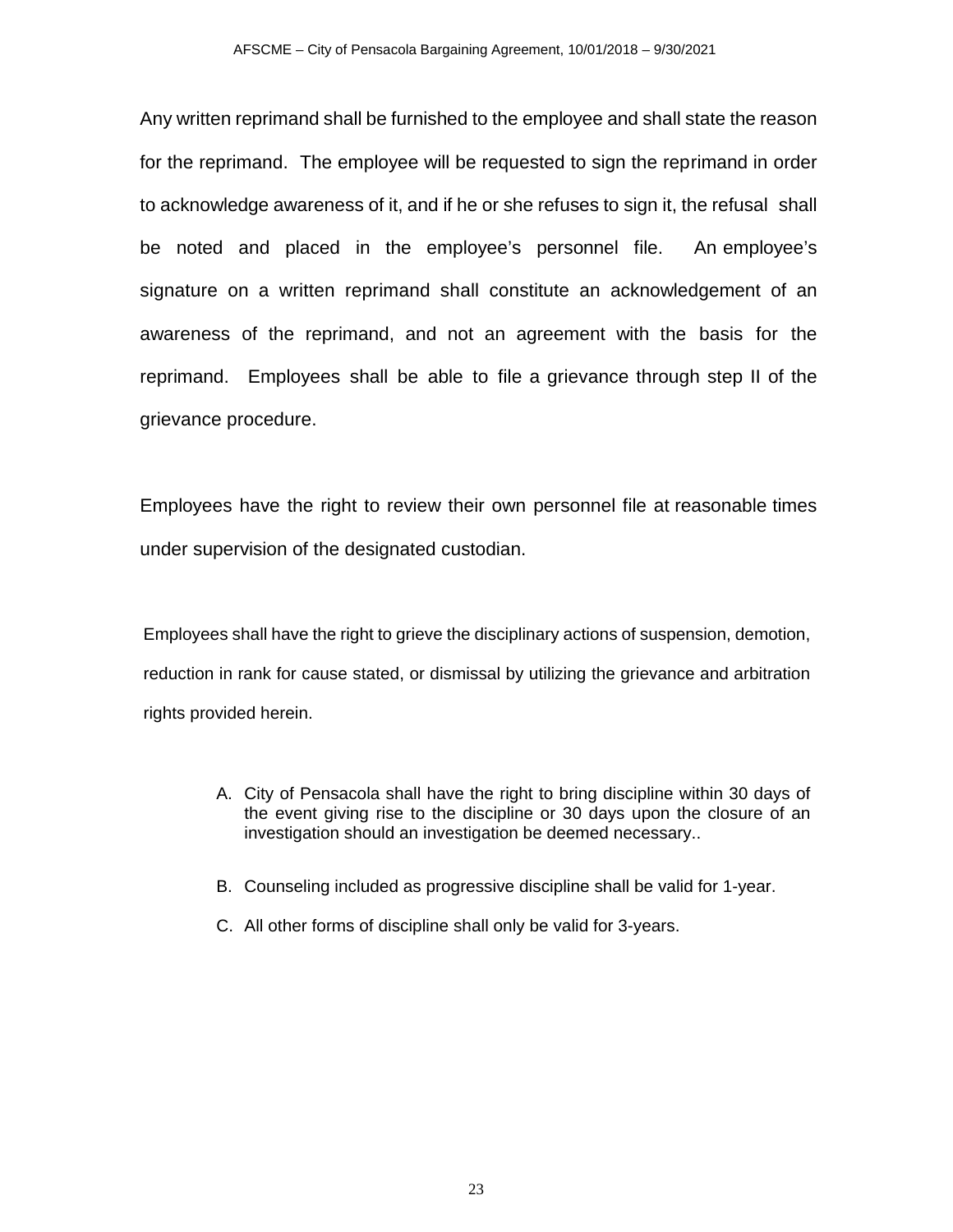## **GRIEVANCE PROCEDURE**

### Section 1. - DEFINITIONS

As used in this Article:

- A. "Grievance" shall mean a dispute involving the interpretation or application of the specific provisions of this Contract, except as exclusions are noted in this Contract.
- B. "Employee" shall mean an individual employee or a group of employees having the same grievance. In the case of a group of employees, one employee shall be designated by the group to act as spokesperson and to be responsible for processing the grievance.
- C. "Days" shall mean calendar days, excluding any day observed as a holiday as defined in the City Code.
- D. "Steward" or "Union Steward" shall mean an employee in the bargaining unit selected by AFSCME to fulfill the functions described in this Article, whose name has been provided by the Union to the Office of the Human Resources Administrator of the City prior to the individual serving as a Steward.

## Section 2. - REPRESENTATION

A. If any employee selects a Steward to represent that employee in a grievance which has been properly filed in accordance with this Article, the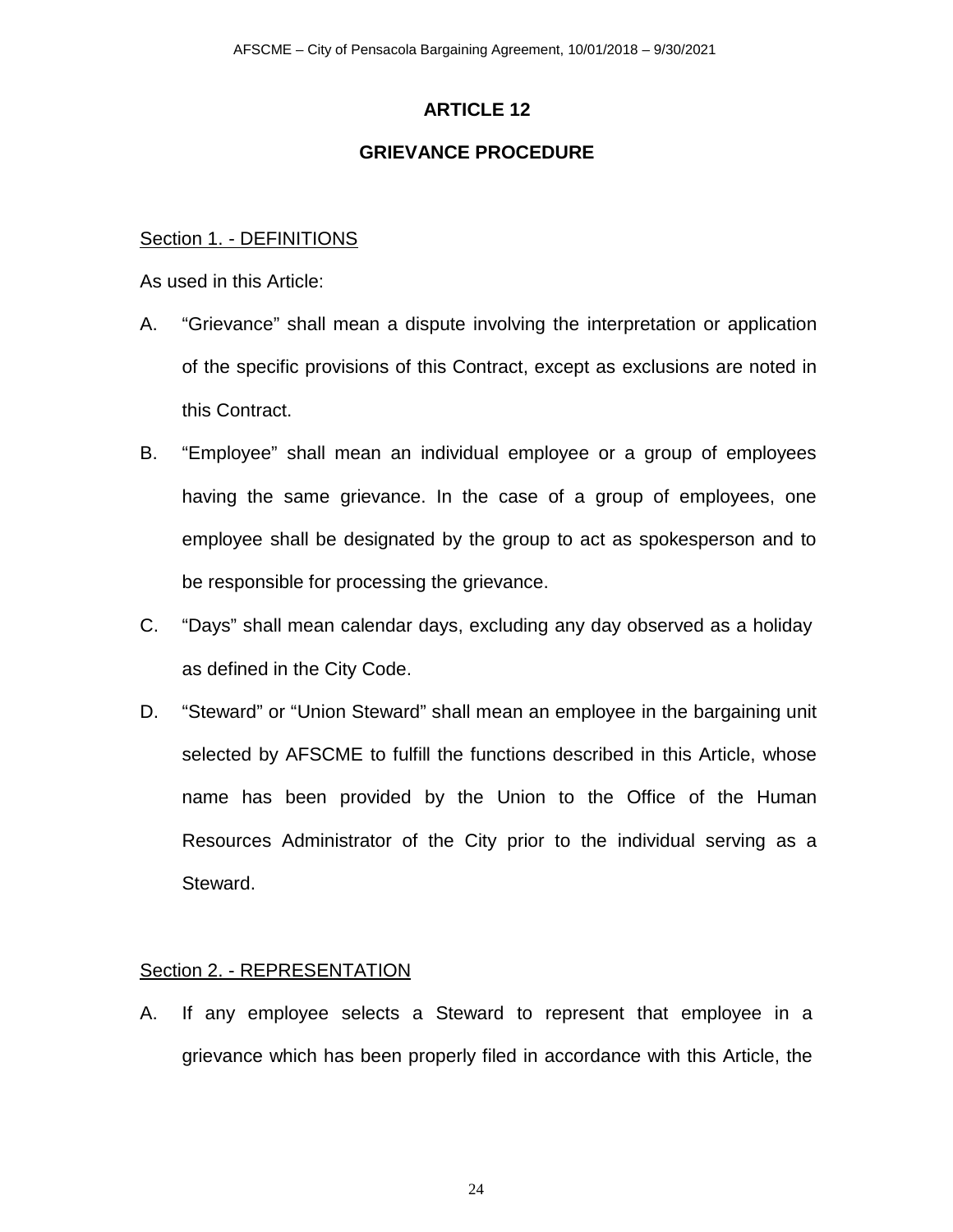Steward may be allowed to use the AFSCME Pool Time for time off to investigate the grievance at the Oral Step and to represent the grievance at any Oral Step and Step 1 meetings that are held during regular working hours. Such time off must be requested of the Steward's immediate supervisor who will send a copy of the request to the Office of the Human Resources Administrator; however, approval of such time off will not be withheld if the Steward can be allowed such time off without interfering with, or unduly hampering, the operations of the unit to which the Steward is regularly assigned. The Human Resources Administrator shall coordinate the release of Stewards from work in order to investigate a grievance.

- B. Investigations will be conducted in a way that does not interfere with City operations.
- C. The Steward in the same work location of the closest work location shall be selected to represent the employee.
- D. A Steward who has been selected to represent an employee as provided in this Article will be considered a required participant at the Step 1 grievance meeting.
- E. An employee, who files a grievance in accordance with this Article, or the designated spokesperson in a class action grievance, will be considered a required participant at the Oral Step and Step 1 grievance meetings.
- F. Both the employee and the employee's representative, if any, shall be notified of the Step 1 meeting. Further, all communication concerning written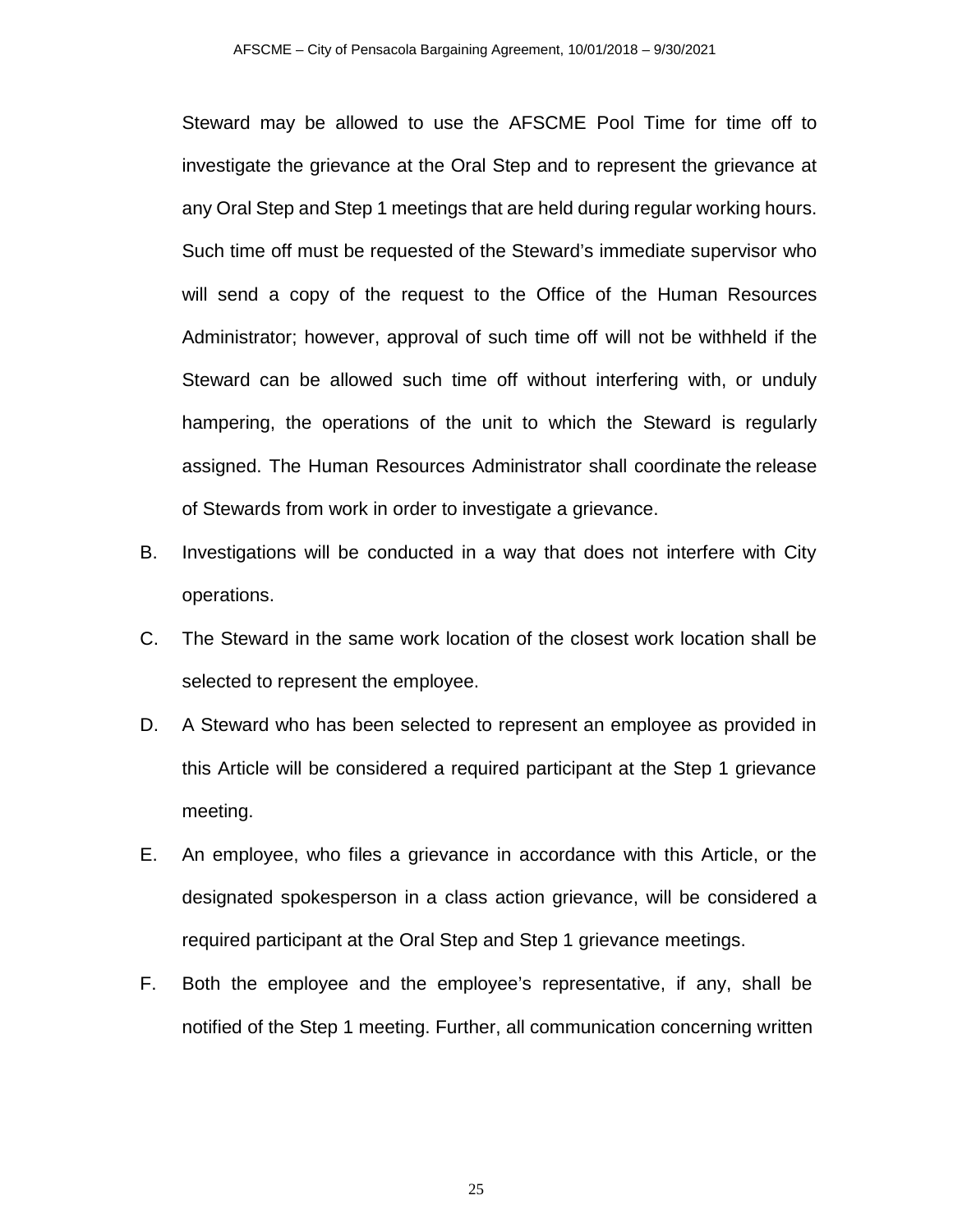grievances or their resolution shall be in writing and a copy shall be sent to both the employee and the employee's representative.

- G. If the employee is not represented by the Union, any adjustment of the grievance shall be consistent with the terms of this Contract. The Union shall be given reasonable opportunity to be present at any meeting called for the resolution of the grievance, and processing of the grievance will be in accordance with the procedures established in this Contract. The Union shall not be bound by the decision of any grievance in which the employee chose not to be represented by the Union.
- H. The filing or pendency of any grievance under the provisions of this Article shall in no way operate to impede, delay or interfere with the right of the City to take the action complained of, subject, however, to the final disposition of the grievance.
- I. At any time if a meeting between a supervisor and employee evolves into a discussion of job performance and/or employee discipline, the employee has the right to have the Union Steward or other Union representative present during the discussion.

## Section 3. – THE GRIEVANCE PROCEDURE

- A. General Rules for the Grievance Procedure
	- (1) Employee GRIEVANCES filed in accordance with this Article should be presented and handled promptly at the lowest level of supervision having the authority to adjust the grievances.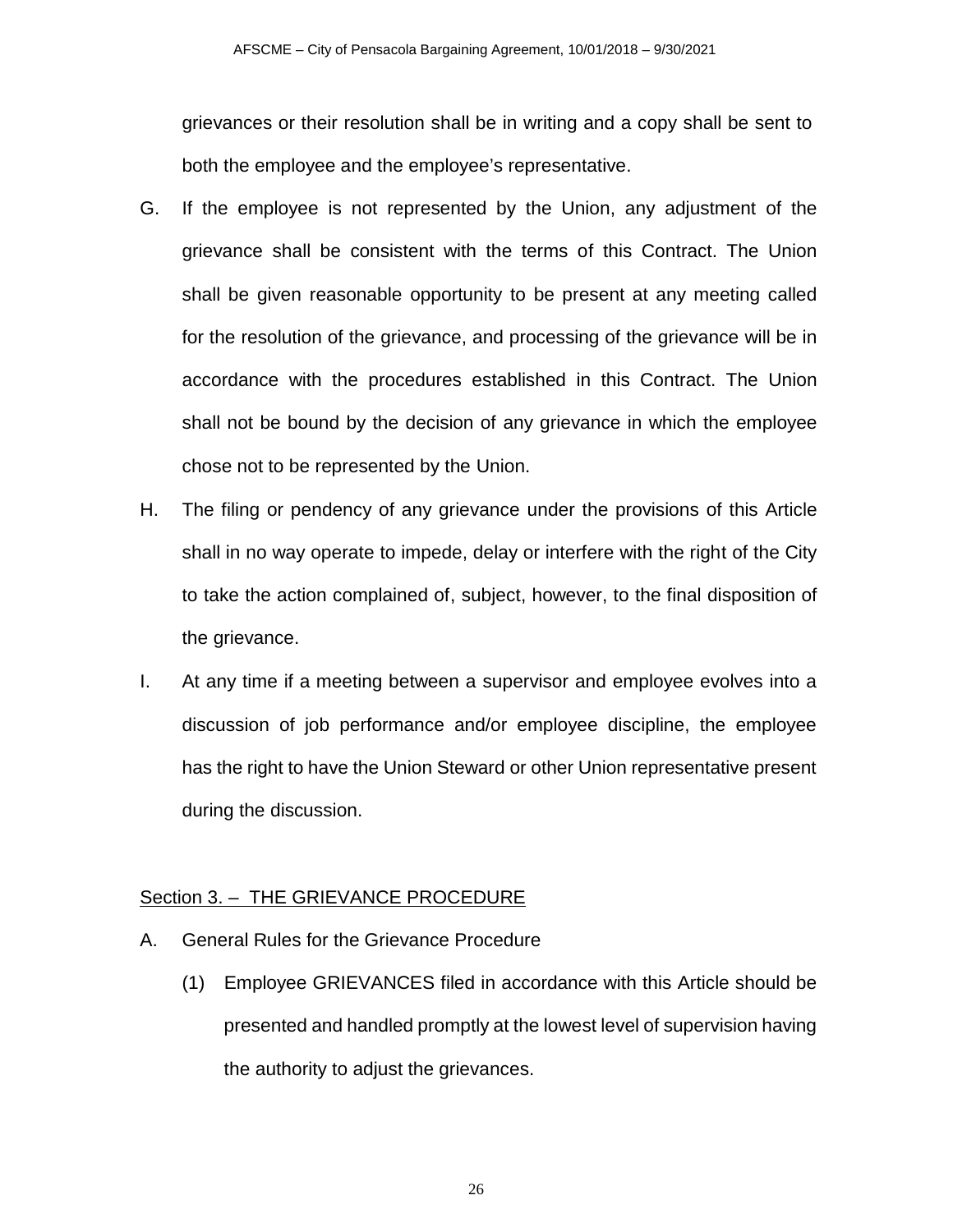- (2) Once a grievance is presented, no new violation or issue can be raised.
- (3) There shall be no reprisals against any of the participants in the procedures contained herein by reason of such participation.
- (4) The grievance may be filed by facsimile, email, personal service, or via the United States Postal Service to the designated employer representative.
- (5) All grievances will be presented at the Oral Step, with the following exceptions:
	- (a) If the grievance arises from the action of an official higher than the Step 1 supervisor, the grievance shall be initiated at the Step 2 or 3 as appropriate, by submitting a grievance form as set forth in Step 1 within ten (10) days following the occurrence of the event giving rise to the grievance;
	- (b) A dispute involving the interpretation or application of a provision of this Contract which gives a right to the Union as an employee organization may be presented by the Union as a grievance. Such grievance shall be initiated at Step 3 of this procedure, in accordance with the provisions set forth therein, within 10 days of the occurrence of the event giving rise to the grievance.
- (6) Grievances shall be presented and adjusted in the following manner, and no one individual may respond to a grievance at more than one written step. In the event a grievance is not answered in a timely manner at the preceding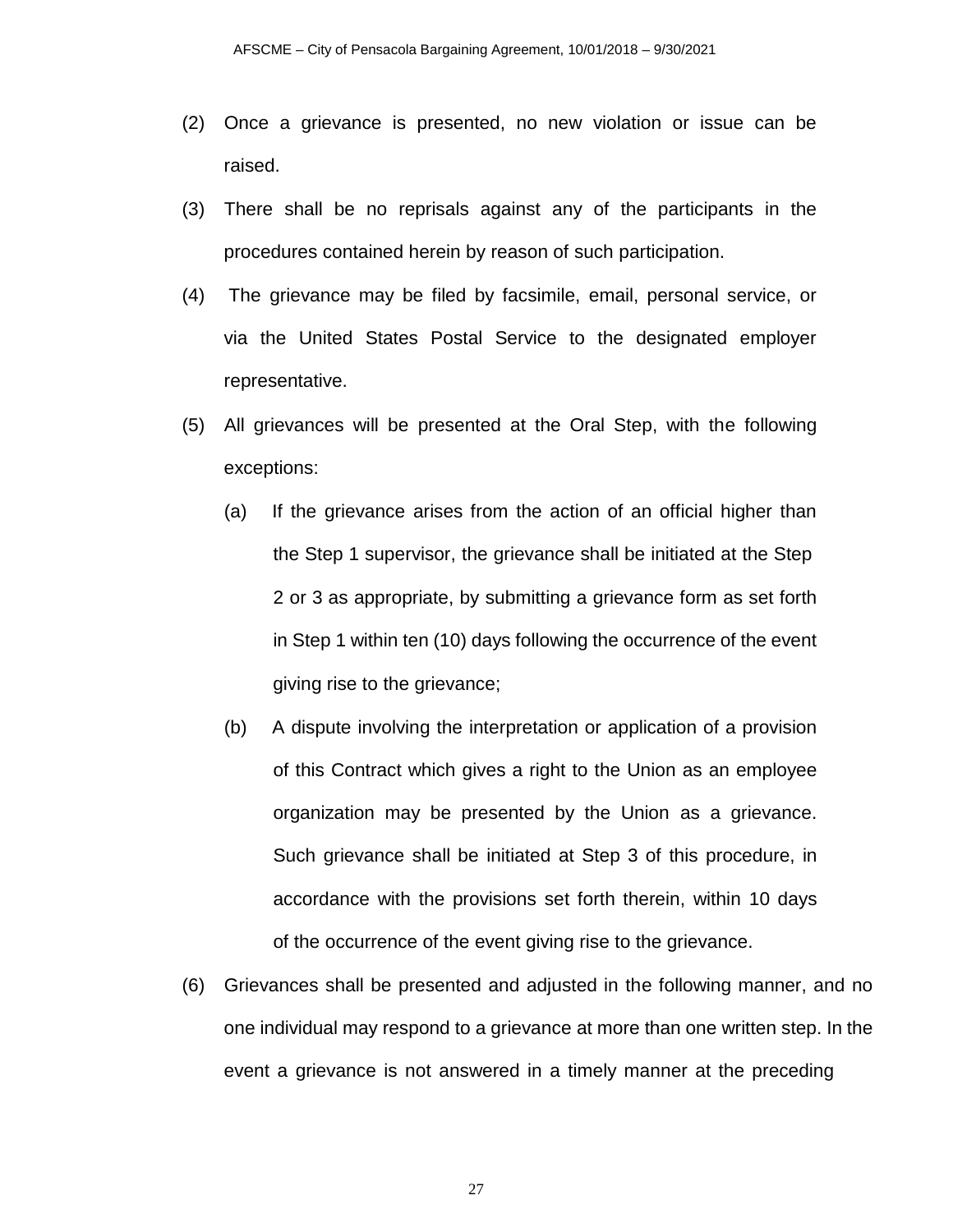step, the City agrees not to remand the grievance for the purpose of obtaining the answer without the mutual agreement of the Union.

### B. THE STEPS

- **(1) Oral Step:**
	- (a) An employee having a grievance may, within ten (10) days following the occurrence of the event giving rise to the grievance, present the grievance orally to his or her immediate supervisor. The immediate supervisor shall make every effort to resolve the grievance at the Oral Step, including meeting to discuss the grievance if such meeting is requested by the employee or the employee's representative or if a meeting is deemed necessary by the supervisor. The supervisor shall communicate a decision to the employee or the employee's representative, if any, within five (5) days following the date the grievance is received at the Oral Step.
	- (b) If the grievance is not resolved by such informal discussion, the employee may, within five (5) days after receipt of the decision at the Oral Step, submit a formal grievance at Step 1 of this procedure.
	- (c) Failure to communicate the decision within the specified time limit shall permit the employee or the Union, where appropriate, to proceed to the next step.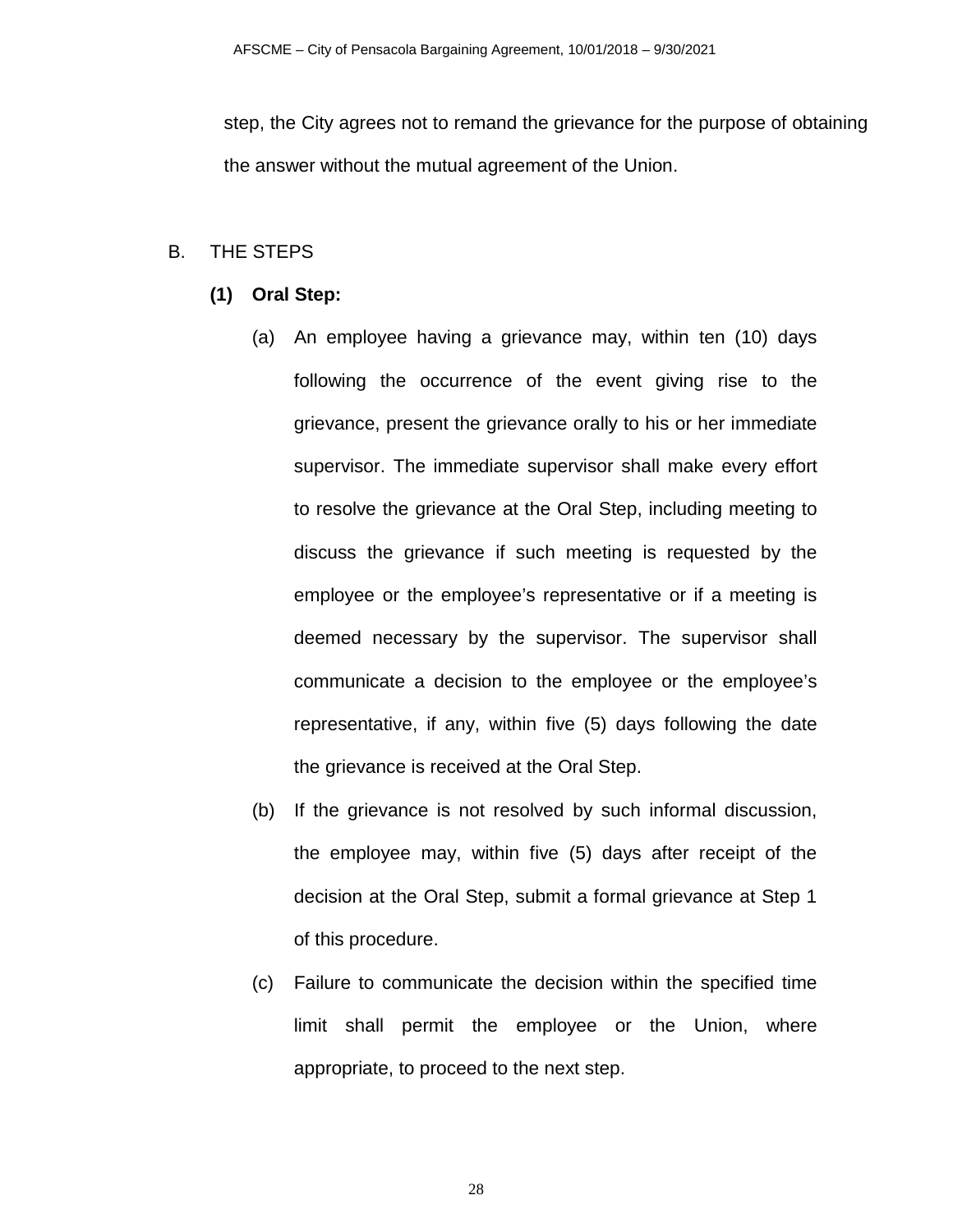- (d) The number of days indicated at this step shall be considered as the maximum, and every effort will be made to expedite the process. However, the time limits specified may be extended in writing, in any specific instance, by mutual agreement up to an additional ten (10) days.
- **(2) Step 1:**
- (a) In filing a grievance at Step 1, the employee or the designated employee representative shall submit to the Step 1 City representative a grievance form furnished by the Union setting forth specifically the complete facts on which the grievance is based, the specific provisions or provision of the Contract allegedly violated, and the relief requested. All written documents to be considered by the Step 1 City representative shall be submitted with the grievance form; however, if additional written documentation is obtained after the grievance is filed, such documentation may be presented at the Step 1 meeting.
- (b) The City's designated Step 1 representative shall have a meeting to discuss the grievance and shall communicate a decision in writing to the employee and the employee's representative, if any, within five (5) days following the date the grievance is received at Step 1.
- (c) Failure to communicate the decision within the specified time limit shall permit the employee or the Union, where appropriate, to proceed to the next step.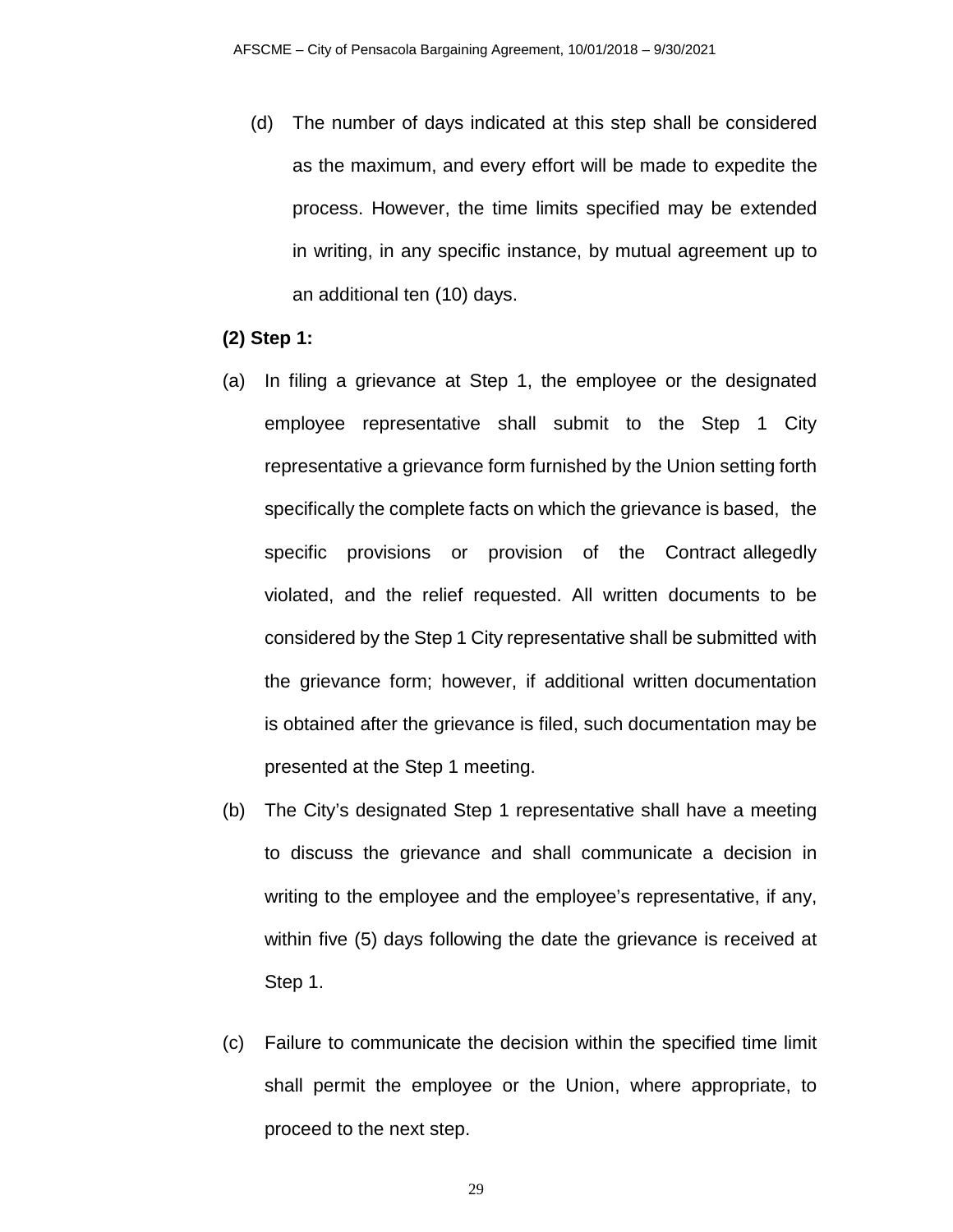- (d) The number of days indicated at this step shall be considered as the maximum, and every effort will be made to expedite the process. However, the time limits specified may be extended in writing, in any specific instance, by mutual agreement up to an additional ten (10) days.
- **(3) Step 2:**
- (a) If the grievance is not resolved at Step 1, the employee of the employee's representative may submit it in writing to the Department head or his designated representative within five (5) days after receipt of the decision at Step 1. The grievance shall include a copy of the grievance form submitted at Step 1 and a copy of the Step 1 response, together with all written documents in support of the grievance. When the grievance is eligible for initiation at Step 2, the grievance form must contain the same information as a grievance filed at Step 1 above.
- (b) The Department head or his designated representative may have a meeting with the employee and/or the designated Union representative to discuss the grievance. The Department head or his designated representative shall communicate a decision in writing within five (5) days following receipt of the written grievance.
- (c) Failure to communicate the decision within the specified time limit shall permit the employee, or the Union, where appropriate, to proceed to the next step.
- (d) The number of days indicated at this step shall be considered as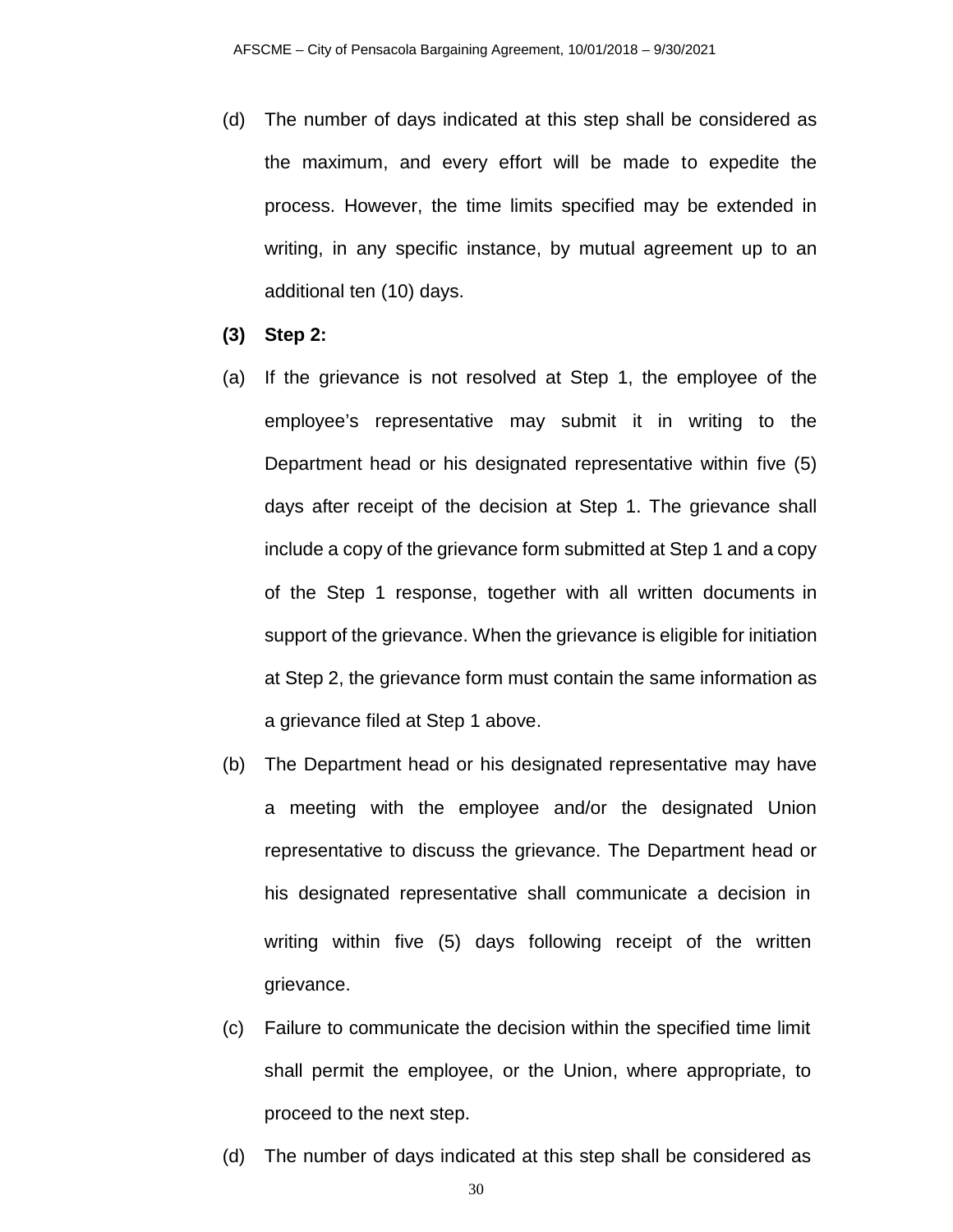the maximum, and every effort will be made to expedite the process. However, the time limits specified may be extended in writing, in any specific instance, by mutual agreement up to an additional ten (10) days.

#### **(4) Step 3:**

- (a) If the grievance is not resolved at Step 2, the Union, or the employee if not represented by the Union, may appeal the Step 2 decision, in writing, to the Mayor or his designated representative within five (5) days after receipt of the decision at Step 2. The grievance shall include a copy of the grievance form submitted in Steps 1 and 2, together with all written responses and documents in support of the grievance. The Mayor's designated representative may have a meeting with Union to discuss the grievance. When the grievance is eligible for initiation at Step 3, the grievance form must contain the same information as the grievance filed at Step 1, above.
- (b) The Mayor's designated representative shall communicate a decision in writing to the employee and the Union within ten (10) days following receipt of the written grievance.
- (c) Failure to communicate the decision within the specified time limits shall permit the employee or the Union where appropriate, to proceed to the next step.
- (d) The number of days indicated at this step shall be considered as the maximum, and every effort will be made to expedite the process. However, the time limits specified may be extended in writing, in any specific instance, by mutual agreement up to an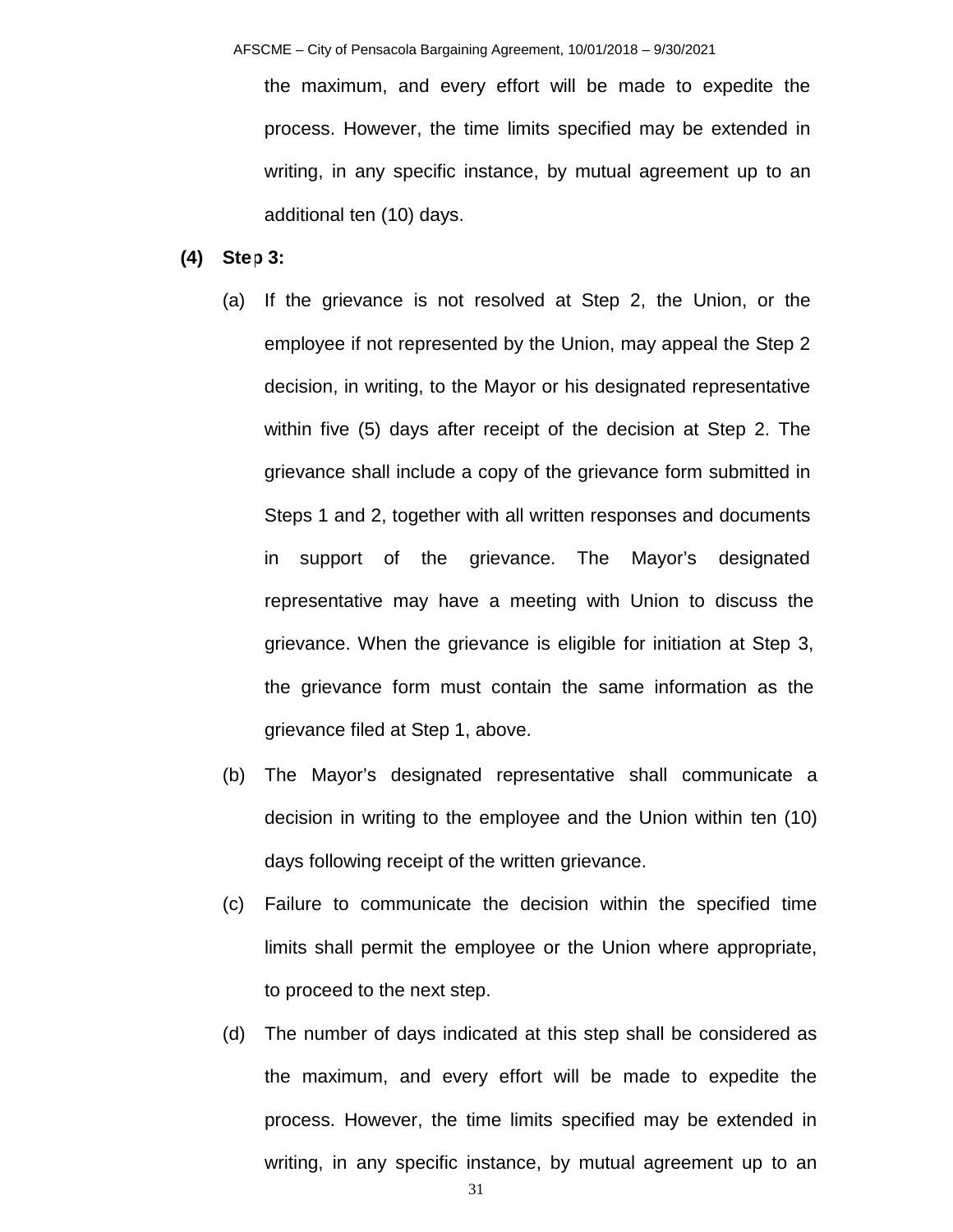AFSCME – City of Pensacola Bargaining Agreement, 10/01/2018 – 9/30/2021 additional ten (10) days.

#### **(5) Arbitration:**

Arbitrability: Issues of arbitrability shall be bifurcated from the substantive issues(s) and, whenever possible, determined by means of a hearing conducted by conference call. The parties may jointly select an arbitrator or utilize FMCS to obtain an arbitrator for this conference call hearing. However, if the parties can't mutually agree on an arbitrator then either party may request a panel list of seven (7) arbitrator names from FMCS. The strikeout method shall be utilized with the person requesting said panel to strike first. The arbitrator shall have ten (10) days from the hearing to issue a decision on arbitrability. The parties agree that the non-prevailing party at the arbitrability hearing shall be solely liable for the arbitrator's fees not to exceed \$1,000.00 and if said arbitrator's fee exceeds \$1,000.00 then that excess amount shall be equally split between the parties and attorney's fees of the prevailing party up to \$500.00. If the issue(s) is/are judged to be arbitrable, a different arbitrator may then be selected using the above method to hear the substantive issue(s) in accordance with the provisions of this agreement. All other provisions of this agreement shall remain in full force in effect.

(a) If the grievance is not resolved at Step 3 and arbitrability has been verified, the Union may appeal the Step 3 decision to Arbitration on a Request for Arbitration form (to be supplied by the City) within thirty (30) days after receipt of the decision at Step 3. If, at the initial written step, the Union refuses to represent the employee because the employee is not a dues-paying member of the Union, the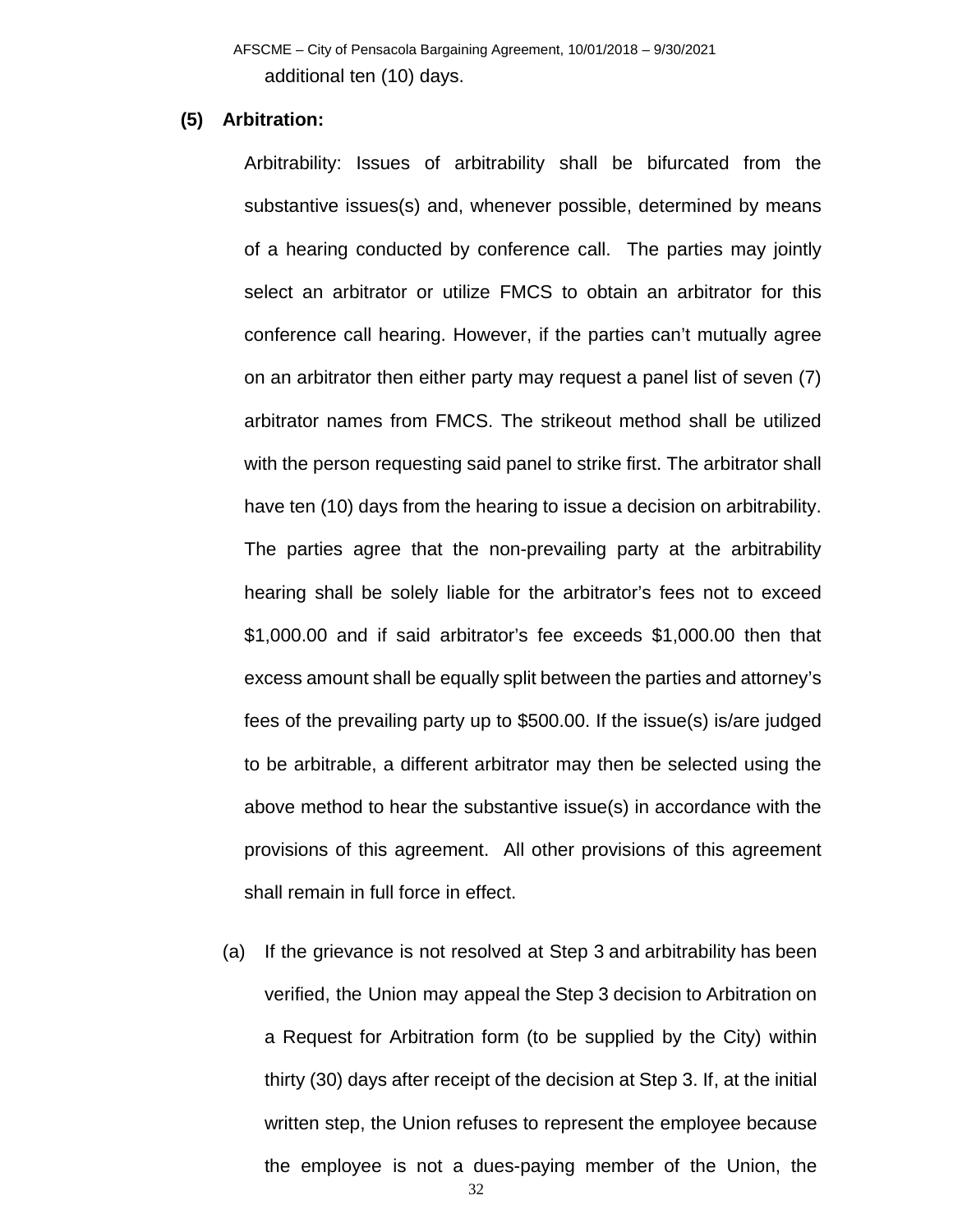AFSCME – City of Pensacola Bargaining Agreement, 10/01/2018 – 9/30/2021 employee may appeal the grievance to Arbitration.

- (b) Upon appeal to Arbitration, either or both parties to the grievance may agree to use the mediation services of the Federal Mediation and Conciliation Service (FMCS) to settle the dispute. If the parties are unable to arrive at a mediated settlement, either party may request the FMCS to provide a panel of five (5) arbitrators. After the panel has been received from FMCS, the representatives of the Union or the employee (as the case may be) and the City shall meet and alternately strike names until one (1) arbitrator remains. The party requesting arbitration shall strike the first name. The name remaining shall be selected as the arbitrator. The Union or employee may, in its written request for arbitration, include the names of two (2) arbitrators, either of whom is acceptable to the Union or employee to arbitrate the grievance. If the two (2) parties involved in the selection do not mutually agree upon the selection of one of the persons listed or some other person, the FMCS procedure will be followed. Notwithstanding the provisions of this section, an arbitrator may be mutually selected by the parties to the arbitration proceedings in a manner other than outlined above.
- (c) The parties may, by mutual agreement in writing, submit related grievances for hearing before the same arbitrator.
- (d) Arbitrability. Issues of arbitrability shall be bifurcated from the substantive issue(s) and, whenever possible, determined by means of a hearing conducted by conference call. The arbitrator shall have ten (10) days from the hearing to render a decision on arbitrability.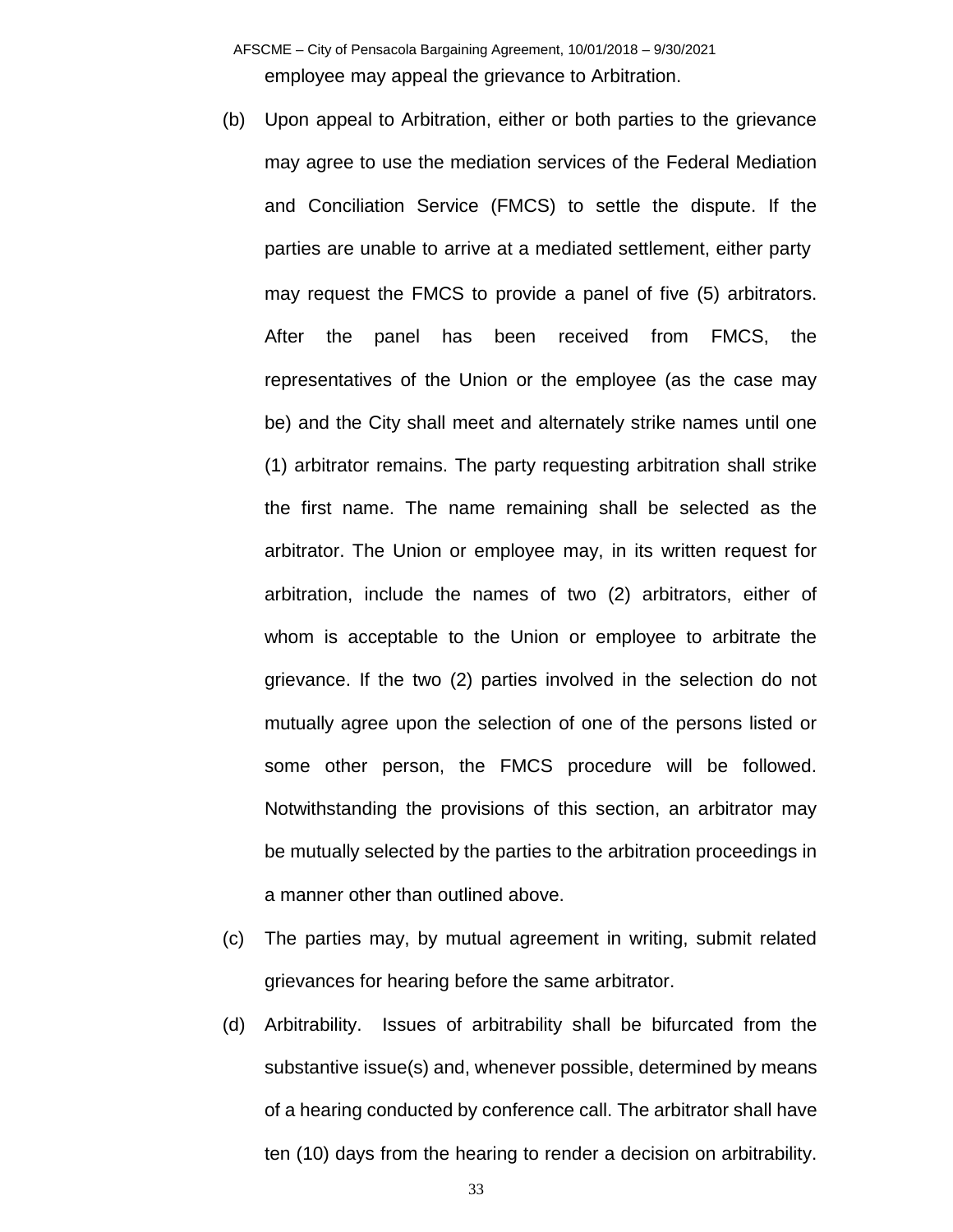AFSCME – City of Pensacola Bargaining Agreement, 10/01/2018 – 9/30/2021

If the issue is judged to be arbitrable, another arbitrator shall be selected to hear the substantive issue(s) in accordance with the provisions of this Agreement.

- (e) Arbitration hearings shall be held within thirty (30) days and at locations mutually agreed to by the parties, taking into consideration the availability of evidence, location of witnesses, existence of appropriate facilities, and other relevant factors.
- (f) The arbitrator may fashion an appropriate remedy to resolve the grievance and provided the decision in accordance with his jurisdiction and authority under this Contract, shall be final and binding on the City, the Union, the grievant(s) and the employees in the bargaining unit.
- (g) In considering a grievance, the arbitrator shall be governed by the following provisions and limitations:
	- (1) The arbitrator shall issue a decision no later than thirty (30) days from the date of the closing of the hearing or the submission of briefs, whichever is later.
	- (2) The arbitrator's decision shall be in writing and shall set forth the arbitrator's opinion and conclusions on the precise issues submitted.
	- (3) The arbitrator shall have no authority to determine any other issue, and the arbitrator shall refrain from issuing any statement of opinion or conclusion not essential to the determination of the issues submitted.
	- (4) The arbitrator shall limit the decision strictly to the application and interpretation of the specific provisions of this Contract.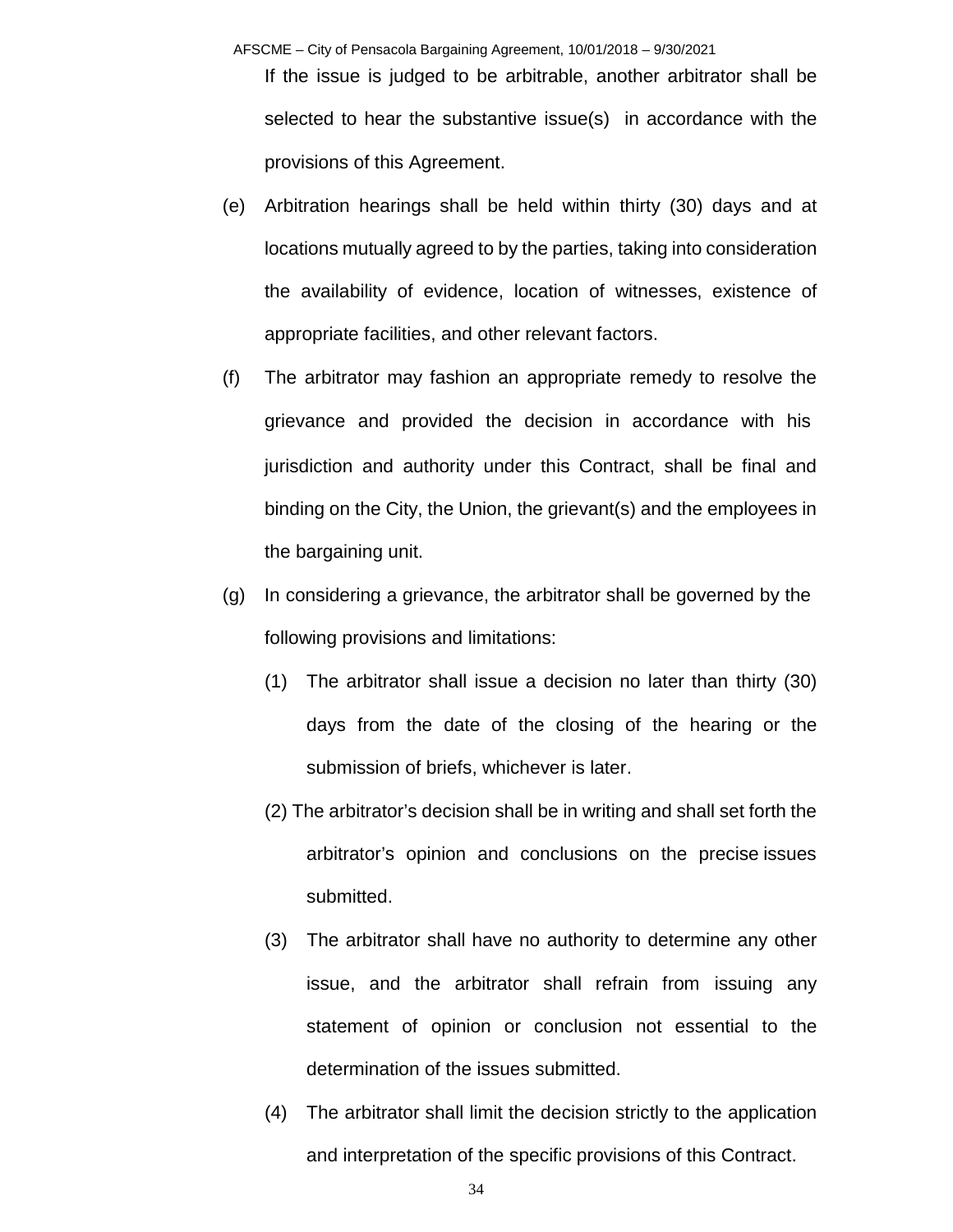AFSCME – City of Pensacola Bargaining Agreement, 10/01/2018 – 9/30/2021

- (5) The arbitrator shall be without power of or authority to make any decisions:
	- (a) Contrary to or inconsistent with, adding to, subtracting from, or modifying, altering or ignoring in any way, the terms of this Contract, or applicable law or rules or regulations having the force of law; or
	- (b) Limiting or interfering in any way with the powers, duties and responsibilities of the City under its Charter, applicable law, and rules and regulations having the force and effect of law, except as such powers, duties and responsibilities have been abridged, delegated or modified by the expressed provisions of this Contract; or
	- (c) Which have the effect of restricting the discretion of a Department Head or otherwise granted by law or the personnel rules of the City unless such authority is modified by this Contract.
- (h) The arbitrator's award may include back pay to the grievant(s); however, the following limitations shall apply to such monetary awards:
	- (1) No award of back pay shall exceed the amount of pay the employee would otherwise have earned and such back pay shall not be retroactive to a date earlier than the date of the occurrence of the event giving rise to the grievance under consideration;
	- (2) The award shall not exceed the actual loss to the grievant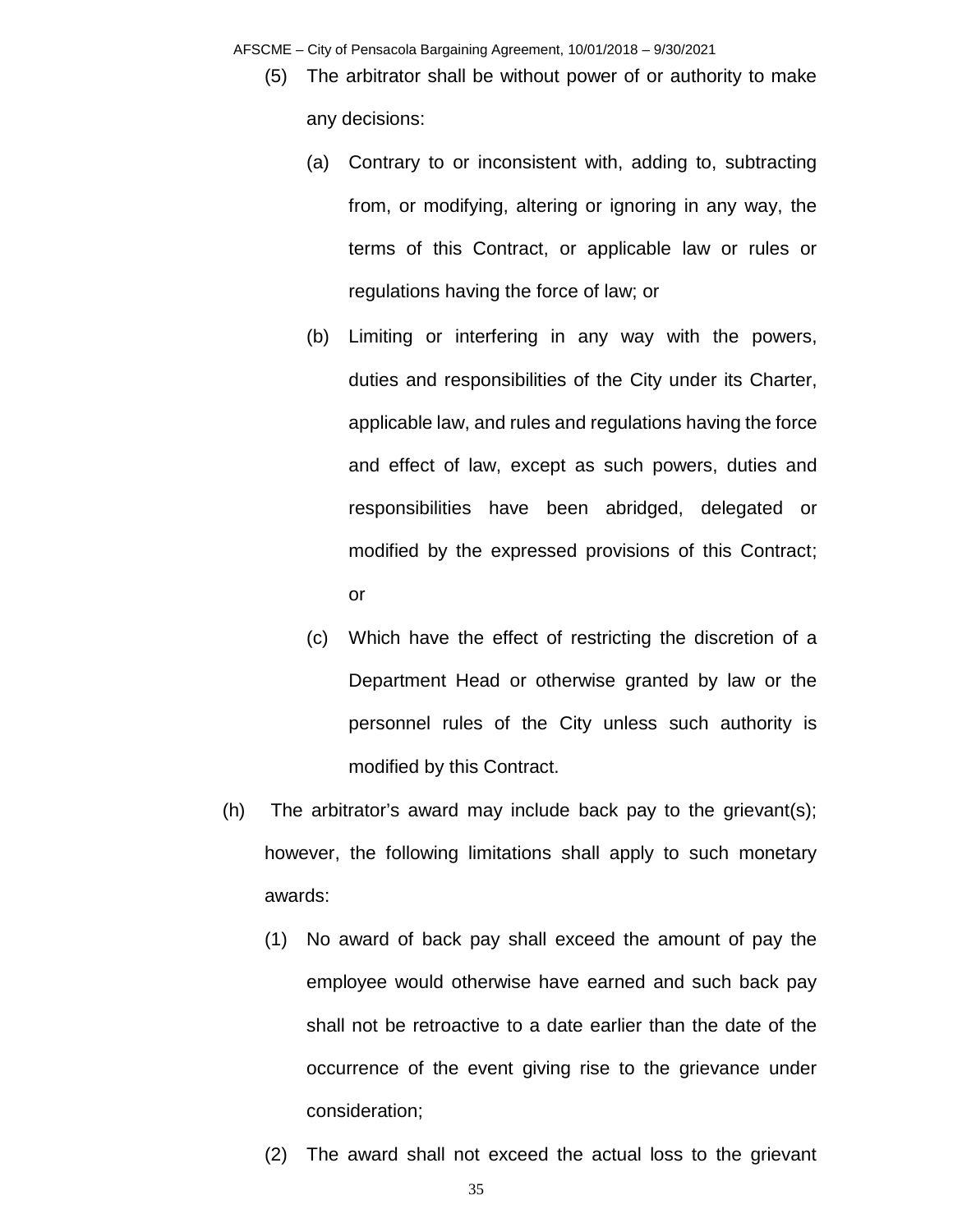- AFSCME City of Pensacola Bargaining Agreement, 10/01/2018 9/30/2021 and will not include punitive damages;
	- (3) Each party shall be responsible for compensating and paying the expenses of its own representatives, attorneys and witnesses. The City and the Union will evenly split the arbitrator's fee and expenses;
	- (4) The Union will not be responsible for costs of an arbitration to which it was not a party; and
	- (5) It is specifically and expressly understood that taking a grievance to arbitration constitutes an election of remedies and a waiver of any and all like or related claims by the appealing party in any other forum.

## SECTION 4. - TIME LIMITS

- A. Failure to initiate or appeal a grievance within the time limits specified shall be deemed a waiver of the grievance.
- B. Failure at any step of this procedure to communicate the decision on a grievance within the specified time limit shall permit the employee or the Union, where appropriate, to proceed to the next step.
- C. Claims of either an untimely filing or untimely appeal shall be made at the step in question.
- D. The failure of a member of the bargaining unit to file either an oral grievance or a formal written grievance within fifteen (15) days of the occurrence of the event complained of shall be deemed a waiver of the grievance.

### SECTION 5.

Nothing in this Article or elsewhere in this Contract shall be construed to permit the Union or an employee to process a grievance on behalf of any employee without his or her consent.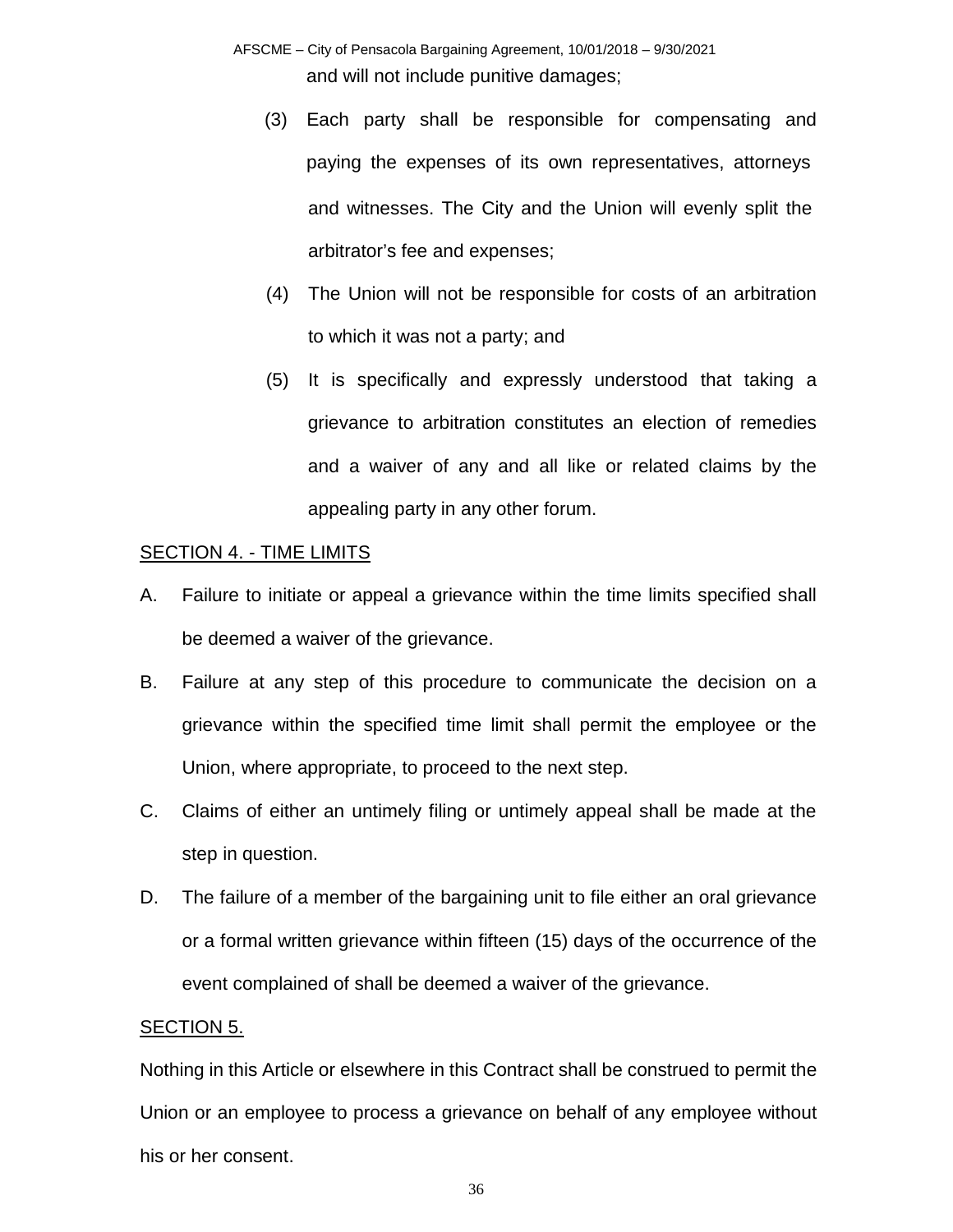## **OUTSIDE EMPLOYMENT**

Employees covered by this Agreement may, upon prior written application and approval by the Employer, accept outside employment. Such employment is permitted provided the following criteria are observed:

- 1. No such employment may be of a character inconsistent or incompatible with or in obvious conflict with the employee's duties with the City.
- 2. Such outside occupations must be carried on fully outside of regular hours of City employment and must not interfere in the performance or efficiency of the employee's position. Such work must not be of such a strenuous nature or of such a schedule as to influence the employee's conduct, efficiency, attendance or promptness.
- 3. The work must not create the appearance of a conflict of interest in the performance of an employee's regular responsibilities or be of such a character as to cast doubt upon the employee's fairness or impartiality in their duties as a City employee.
- 4. Under no conditions may the employee, in his or her alternate capacity, sell any service or merchandise to the City.
- 5. Any employee taking part in any outside employment must fully and honestly complete an Outside Employment Form (PF-405). The form must be submitted to the employee's Department Director for review and approval.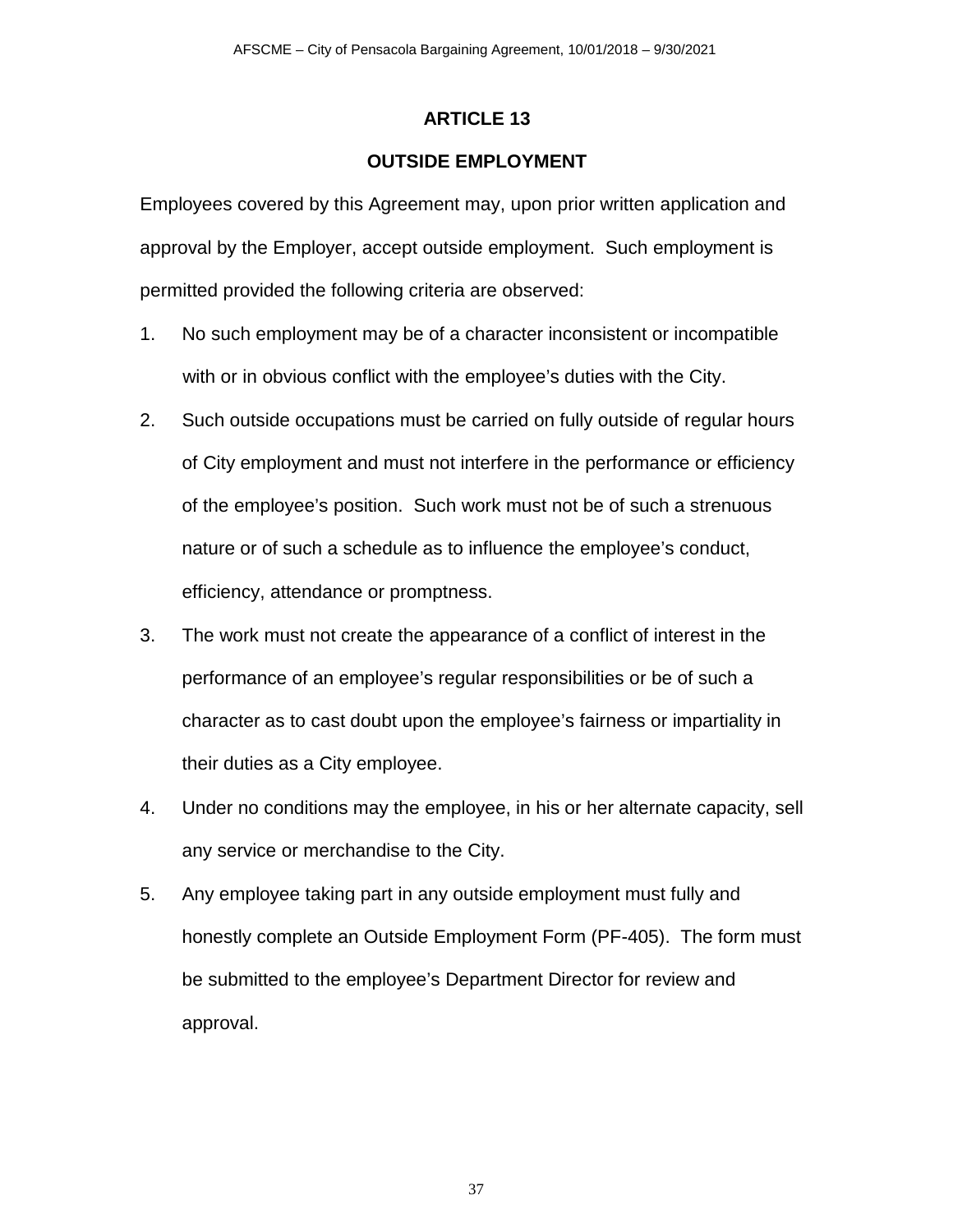A form must be completed for each outside employment; with a new one to be filled out any time there is a change in such employment. Failure to file such a form through the employee's chain of command within two (2) weeks of employment, may subject the employee to discharge, suspension, or other appropriate disciplinary action.

Termination of outside employment must be reported on the Termination of Outside Employment Form (PF-406)

Continued efforts by the City to cooperate with employees in permitting outside employment will not be construed as a waiver of the City's right to require unscheduled overtime and to require that its employees be available for emergency services in accordance with this Agreement.

Disputes concerning the disapproval of outside employment shall be subject to the grievance procedure up to Step 3.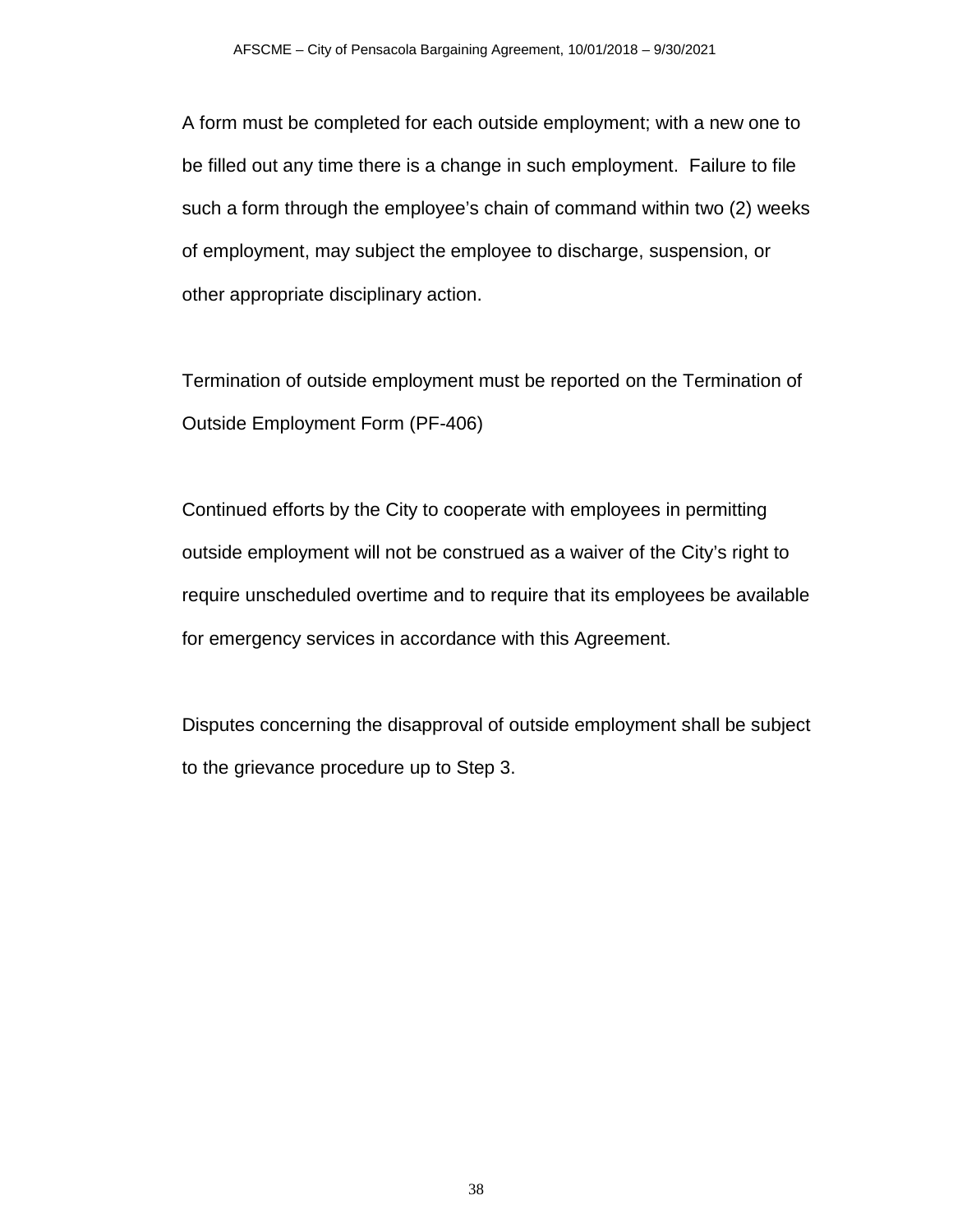# **WORKER'S COMPENSATION**

The City will provide bargaining unit employees Worker's Compensation benefits under the conditions set forth in the City's Human Resource Manual, as may be amended, in accordance with the law.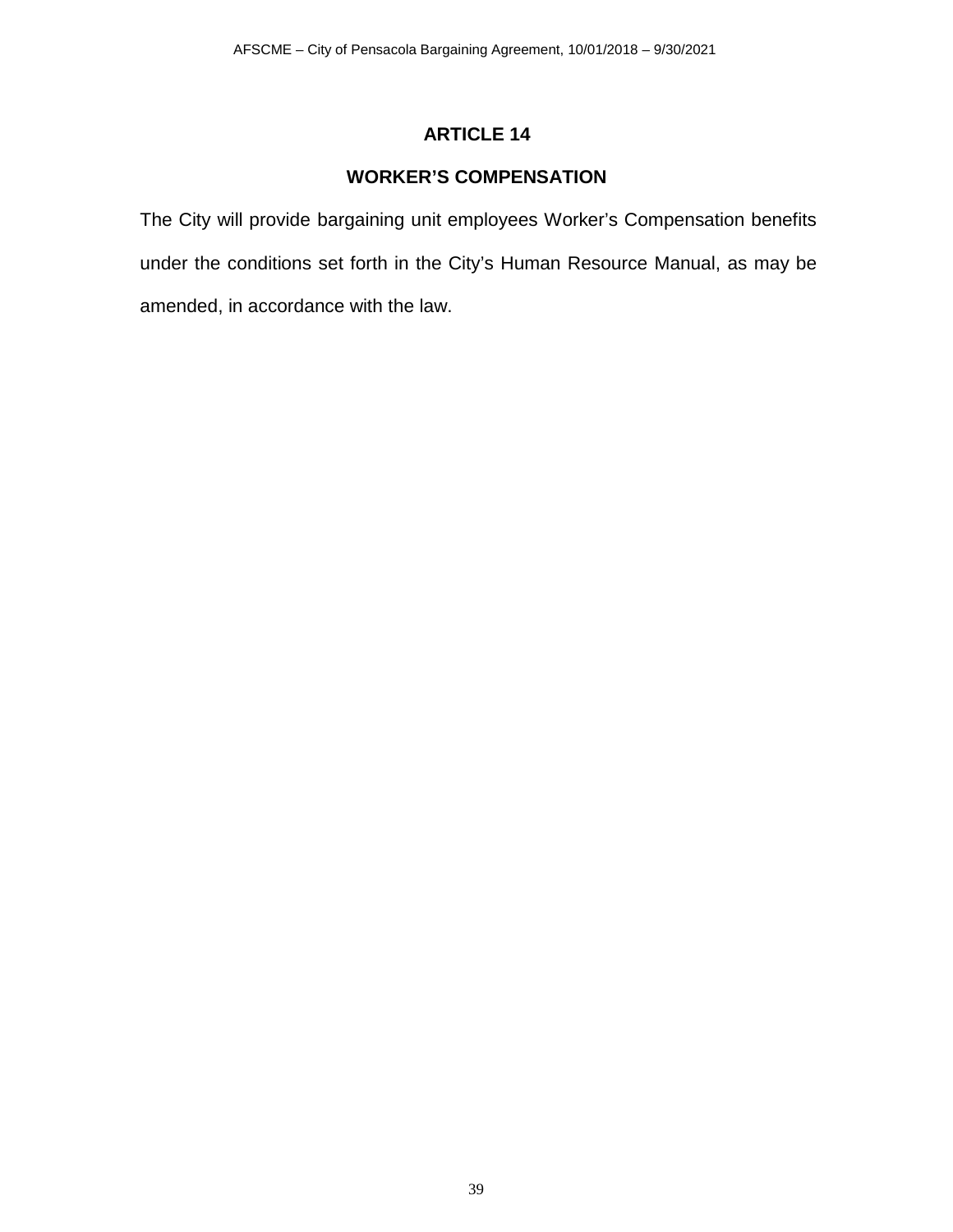# **ADMINISTRATIVE LEAVE**

In the interest, protection, or security of an employee, the City, or if the employee's presence on the job is judged to be detrimental to the work operations, the Department Director may place the employee on administrative leave with pay.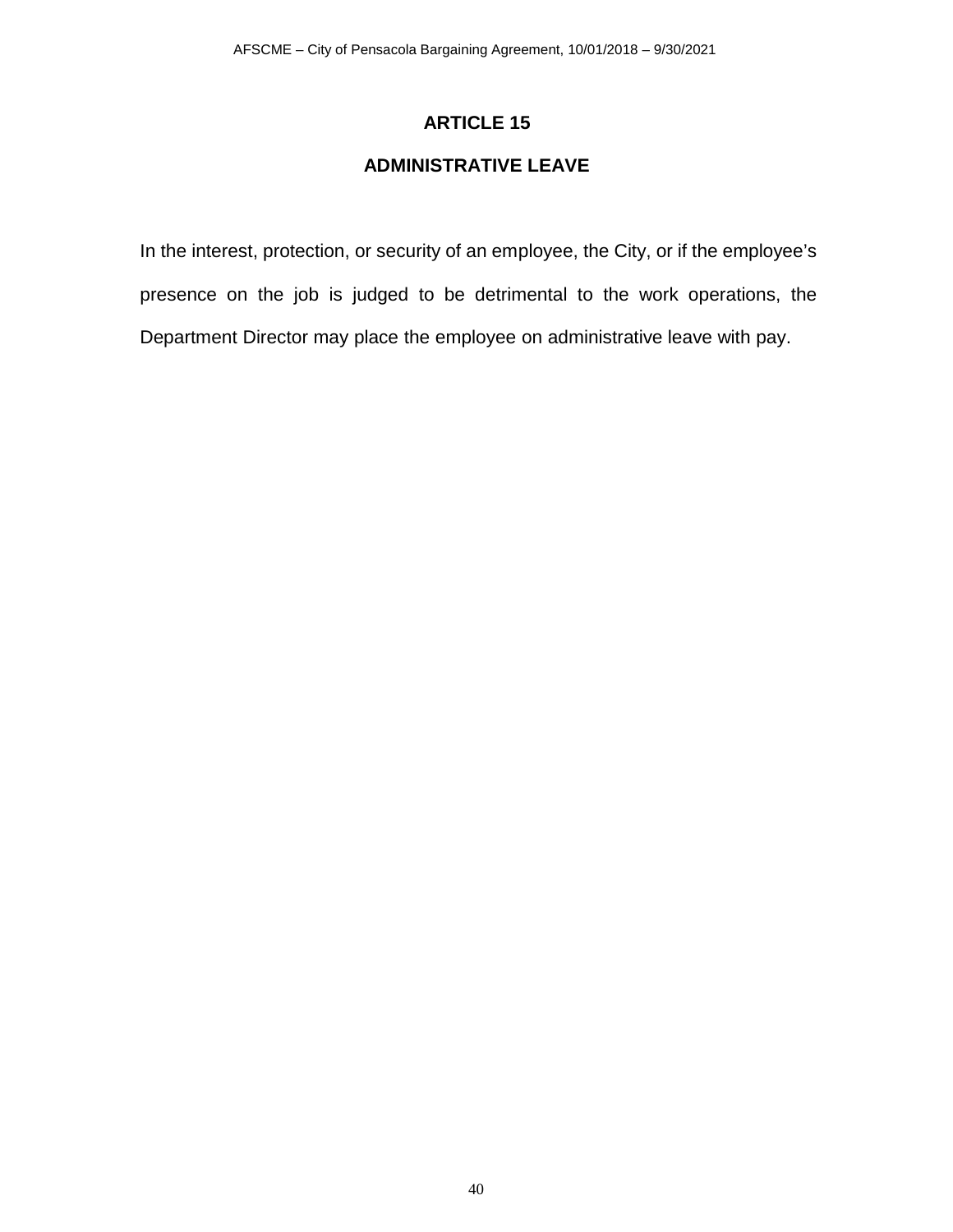# **ANNIVERSARY DAY**

Employees shall receive one day of leave at the completion of each five (5) yearinterval of service (i.e., 5, 10, 15 or 20 years). The anniversary day must be taken within one (1) year of reaching the milestone anniversary or the day will be forfeited.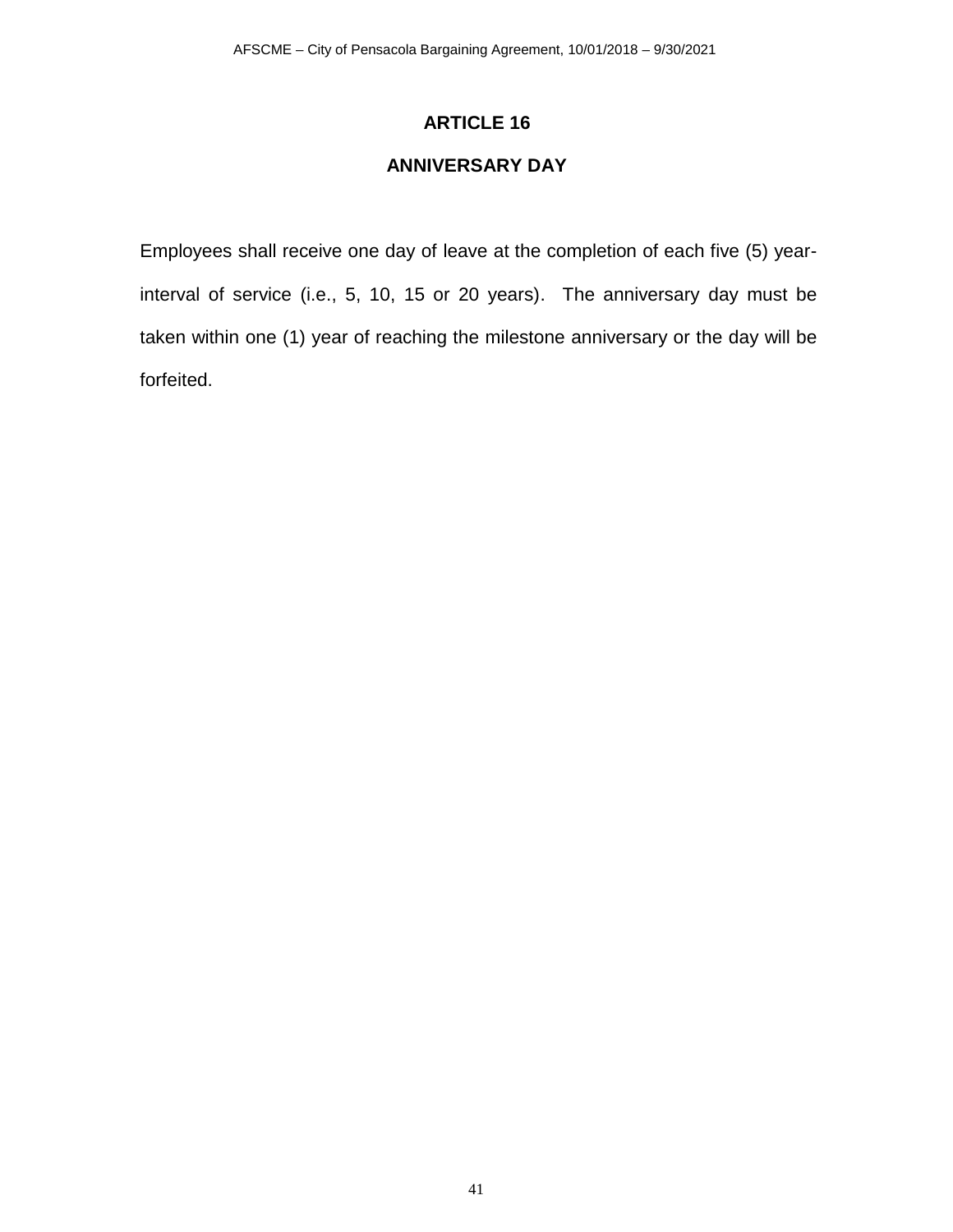# **LEAVE FOR MILITARY, HIGHER EDUCATION, EMERGENCY, COURT DUTY AND DOMESTIC VIOLENCE**

Employees may be granted leave for military, higher education, emergency, court duty, or as a victim of domestic violence in accordance with the policies and procedures contained in the City's Human Resources Manual.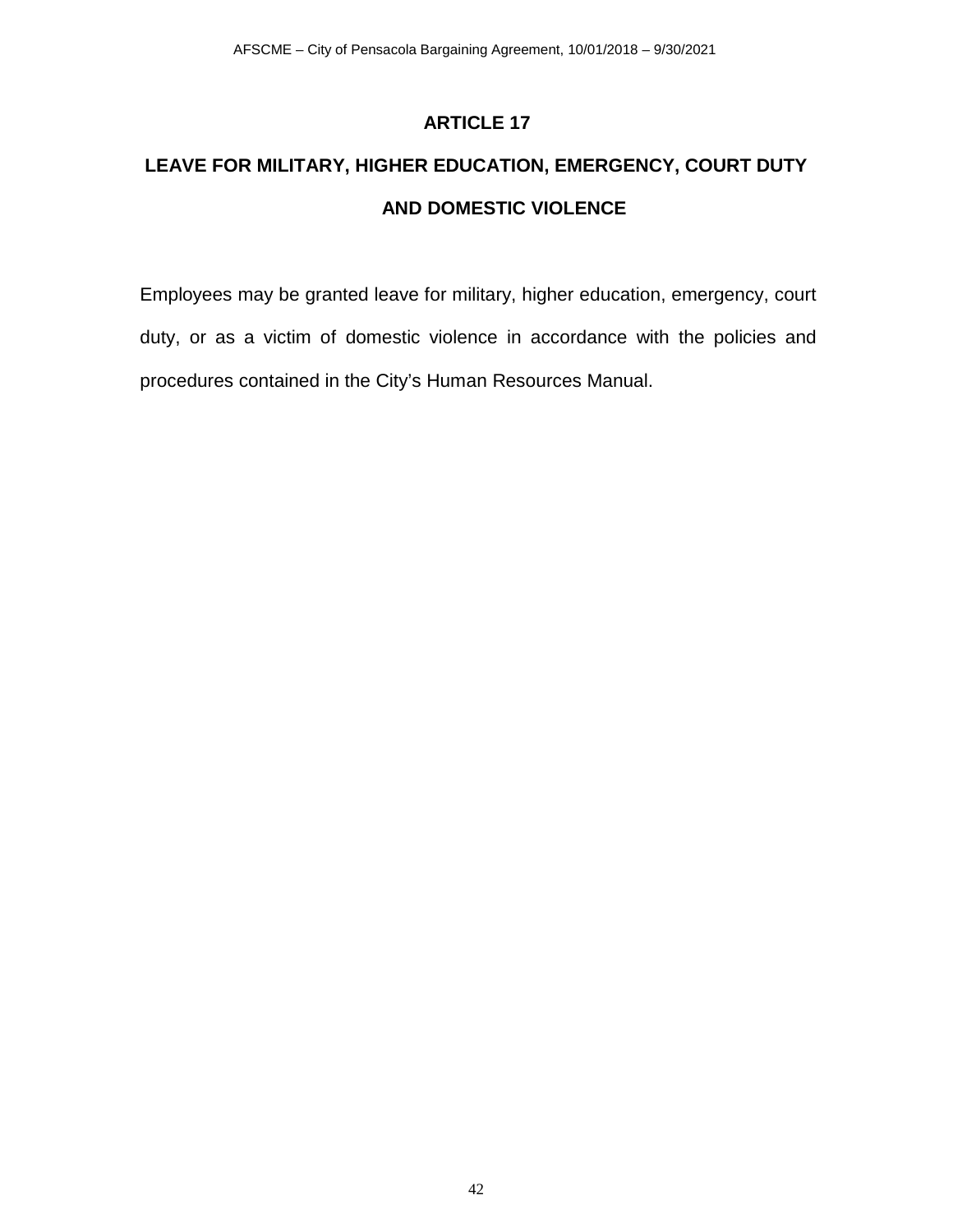# **FAMILY AND MEDICAL LEAVE**

The parties agree to comply with the federal Family and Medical Leave Act as set forth in the City's Human Resource Manual, as may be amended, in accordance with the law.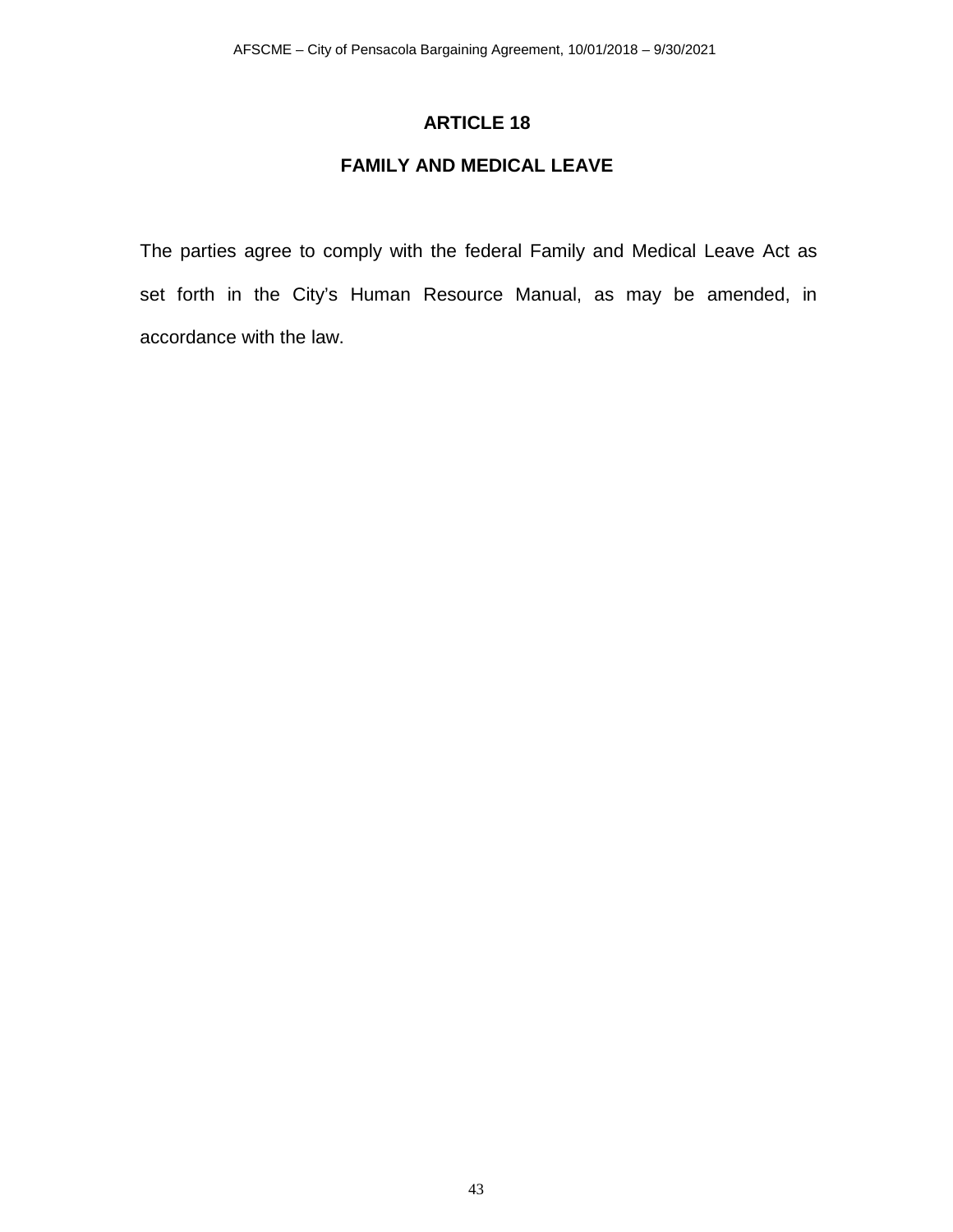### **FUNERAL LEAVE**

In the event of a death in the employee's immediate family, which is defined as spouse, parents, step-parents, children, step-children, brothers, sisters, stepbrothers, step-sisters, mother-in-law, father-in-law, grandparents, grandchildren, brother-in-law, sister-in-law, and aunt or uncle of the employee and of their spouse, the City will permit up to three (3) days off with pay. The City may request verification of the death.

The City recognizes that the above policy does not cover every situation and that the days provided will not necessarily always be sufficient. For this reason, employees may, with the approval of their Department Director/Administrator use PTO leave to supplement the funeral leave policy.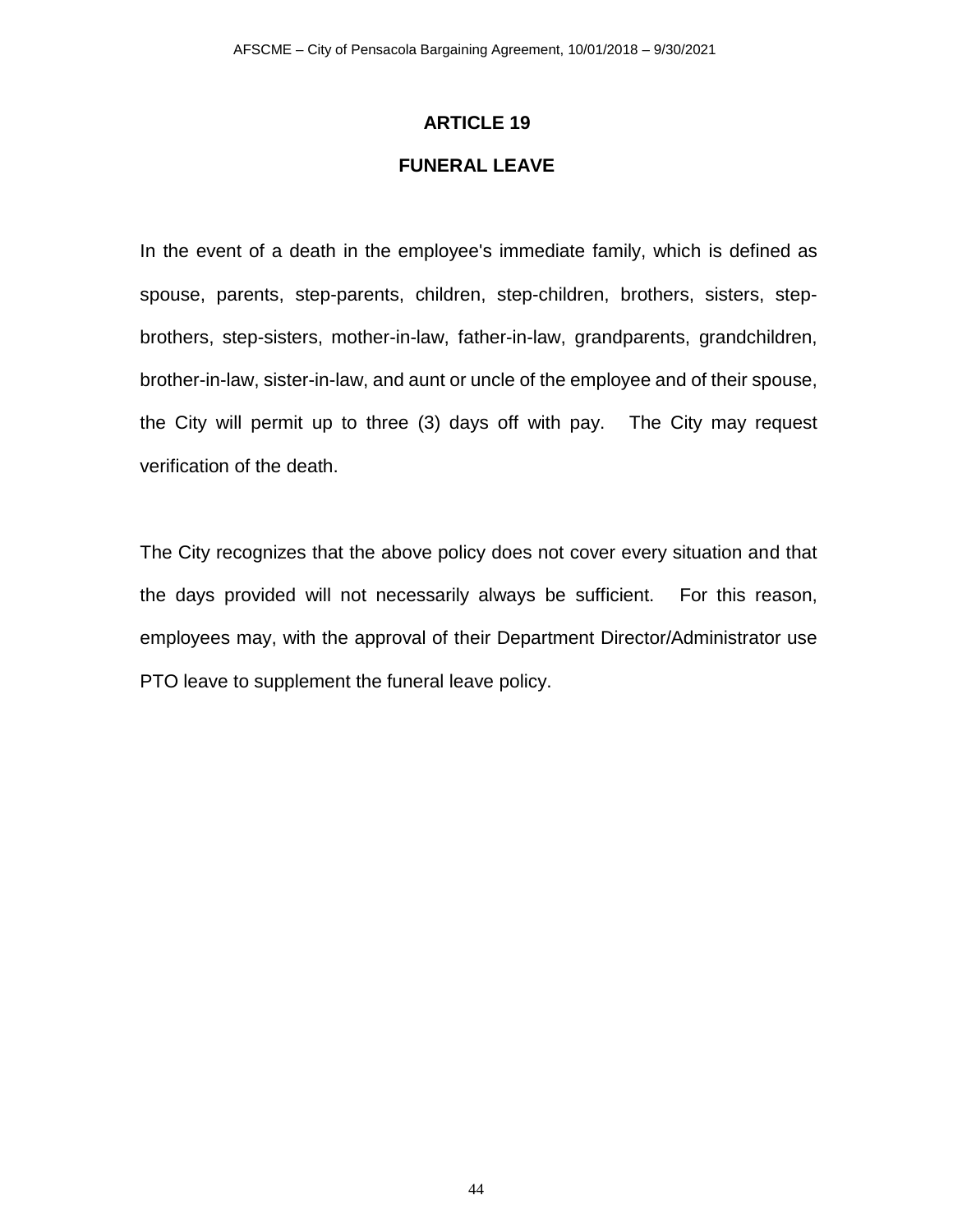### **LEAVE SHARING PROGRAM**

A leave sharing program is hereby established for all classified civil service and administrative professional, non-civil service appointed employees. The Mayor or his designee shall establish the procedure by which the Human Resources Administrator shall administer the leave-sharing program. This leave-sharing program shall be administered in keeping with the area practices and within the financial limits as set forth by the City Council. Unless otherwise provided for by the City Council or by law, shared personal time off (PTO) leave of more than thirty (30) days shall be considered non-salaried supplement, and shall not be utilized in the calculation of pensions, deferred compensation(s), and other benefits.

#### (1) Scope and Purpose

The leave sharing program will allow employees to donate unused Personal Time Off (PTO) leave to co-workers who are seriously ill or have family members who are ill, and have exhausted their own leave.

This leave-sharing program operating on a case-by-case donation basis encourages employees with unneeded leave to donate leave to employees coping with personal tragedy.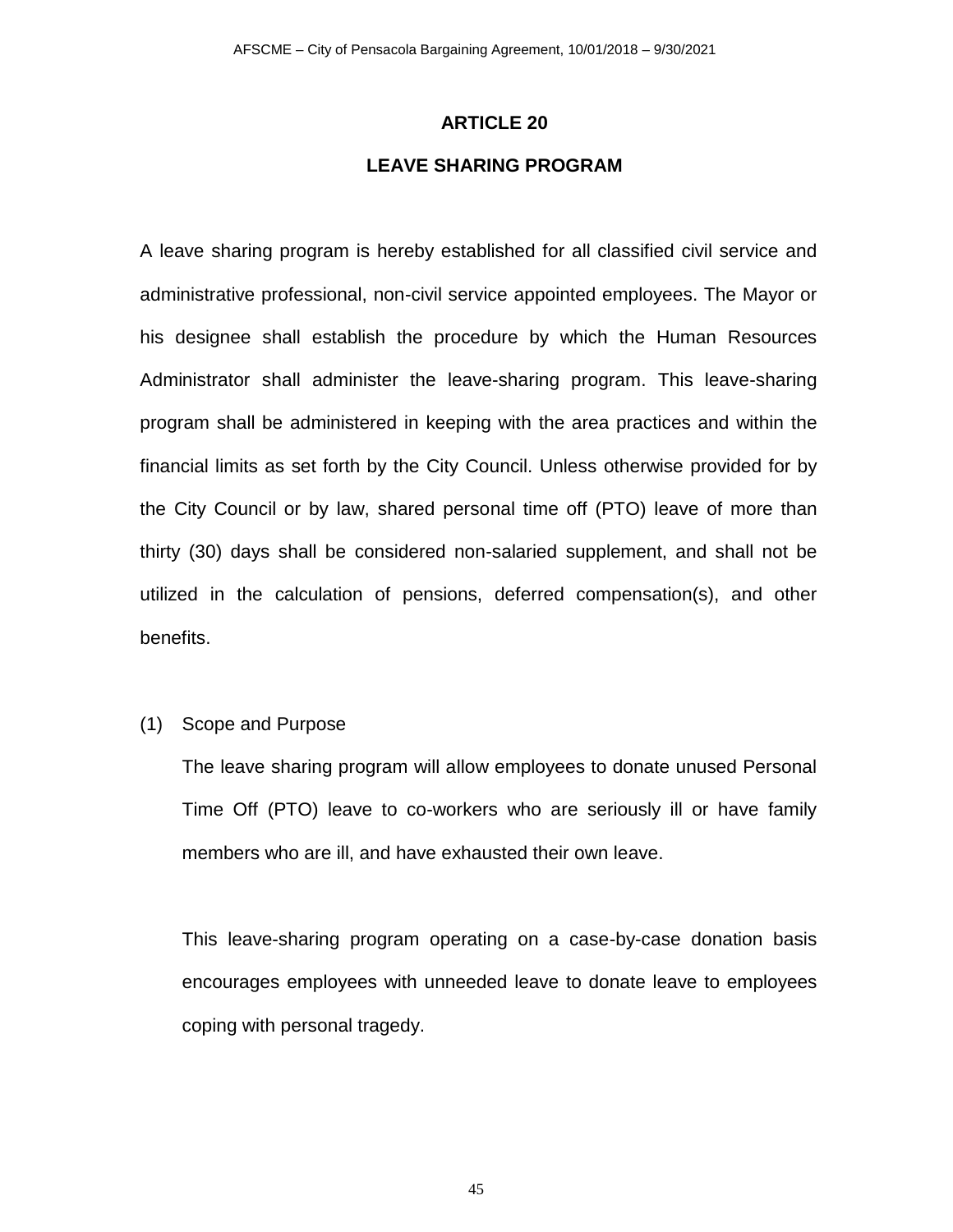Employees should refrain from soliciting donated leave from their co- workers. Request for donated leave will be disseminated by the Human Resources Department.

#### (2**) Eligibility**

The employee requesting donations of leave must have:

worked for a minimum of six (6) months;

exhausted all earned leave; and

have no documentation of leave abuse.

(3) Leave Use

Request for leave can be made for:

 the employee's own serious health condition as defined by the federal Family and Medical Leave Act (FMLA), or

 the serious health condition of a family member, defined, as spouse, children, step-children, parent, step-parent, brothers, sisters, stepbrothers, step-sisters, mother-in-law, father-in-law, grandparents, grandchildren, aunt or uncle, as defined by the federal FMLA.

The employee requesting donated leave will need to submit a completed medical certification form from a licensed physician to the City Clinic for donated leave to be considered for approval. This form is required for all requests as stated: employee's own health condition or serious health condition of a family member (as defined above). Medical certification forms are available in the City Clinic.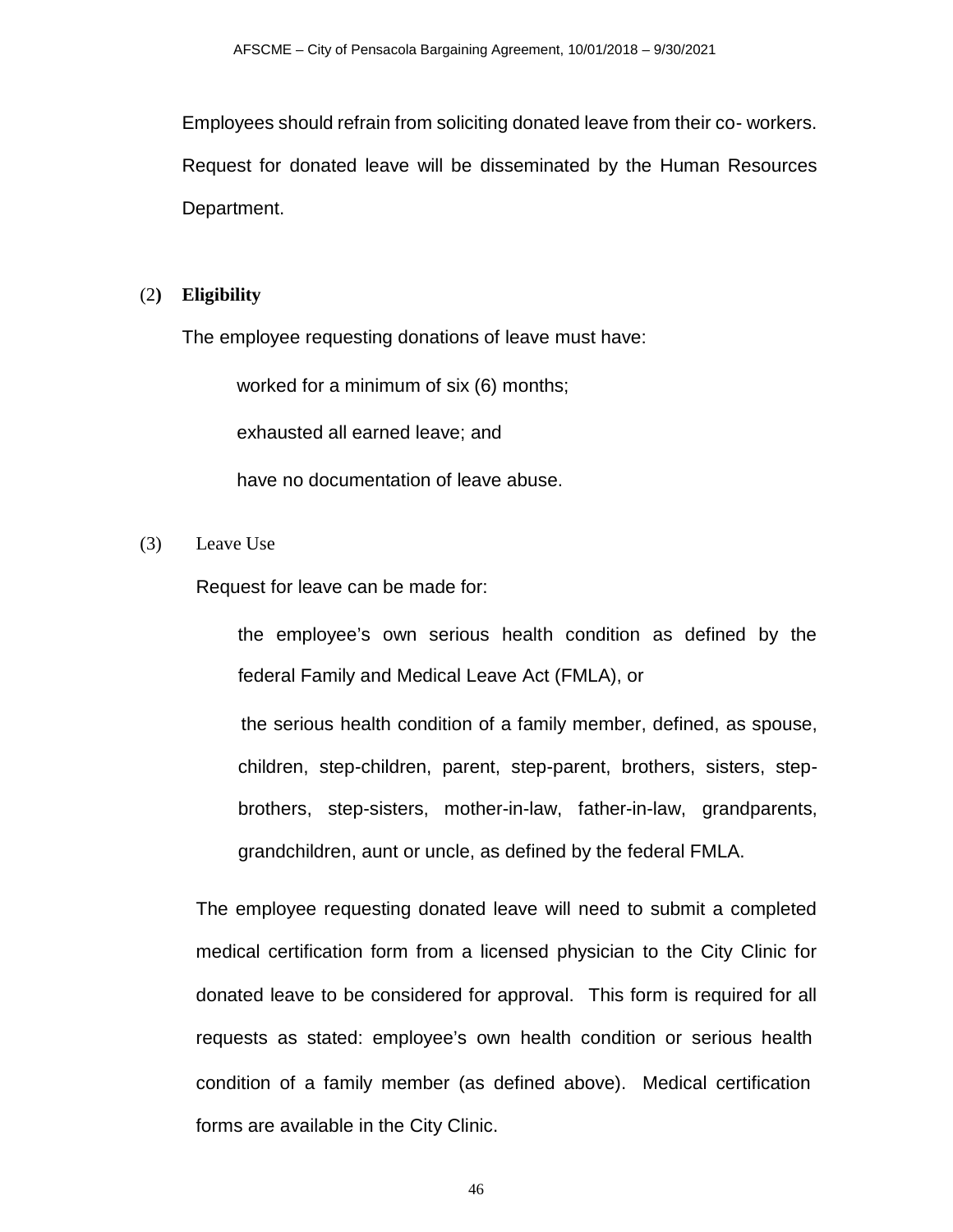#### **(4) Leave Donation Restrictions**

Employees can donate up to half the leave they have available in their PTO, Auxiliary PTO, and FMLA PTO accounts. Employees may receive up to nine (9) months maximum of donated leave. Donated leave of more than thirty (30) days will be considered a non-salaried supplement and shall not be utilized in the calculation of pensions, and deferred compensation(s). The City will continue to pay their portion toward the group insurance plans and Social Security replacement. Donated leave is not considered time worked, and the employee receiving the donation will not accrue leave in their PTO account while on donated leave. Donated leave will run concurrently with FMLA leave. Donated leave must be submitted in advance for use and cannot be used retroactively. An employee who is receiving donated leave may not work a second job outside the City while on donated leave. An employee who has been released to return to work by his/her physician, with verification/approval of return to work by the City Clinic, will no longer be authorized to receive donated leave, unless documentation of the need to remain off work has been approved through the City Clinic.

### **(5) Administration**

An employee donating leave must complete a leave transfer form (PF-306) and turn the form into the Human Resources Department for verification of leave balance. This form will be forwarded to the Finance Department for processing. Employees receiving leave will be awarded leave hours based on the "cash value" of the donated leave.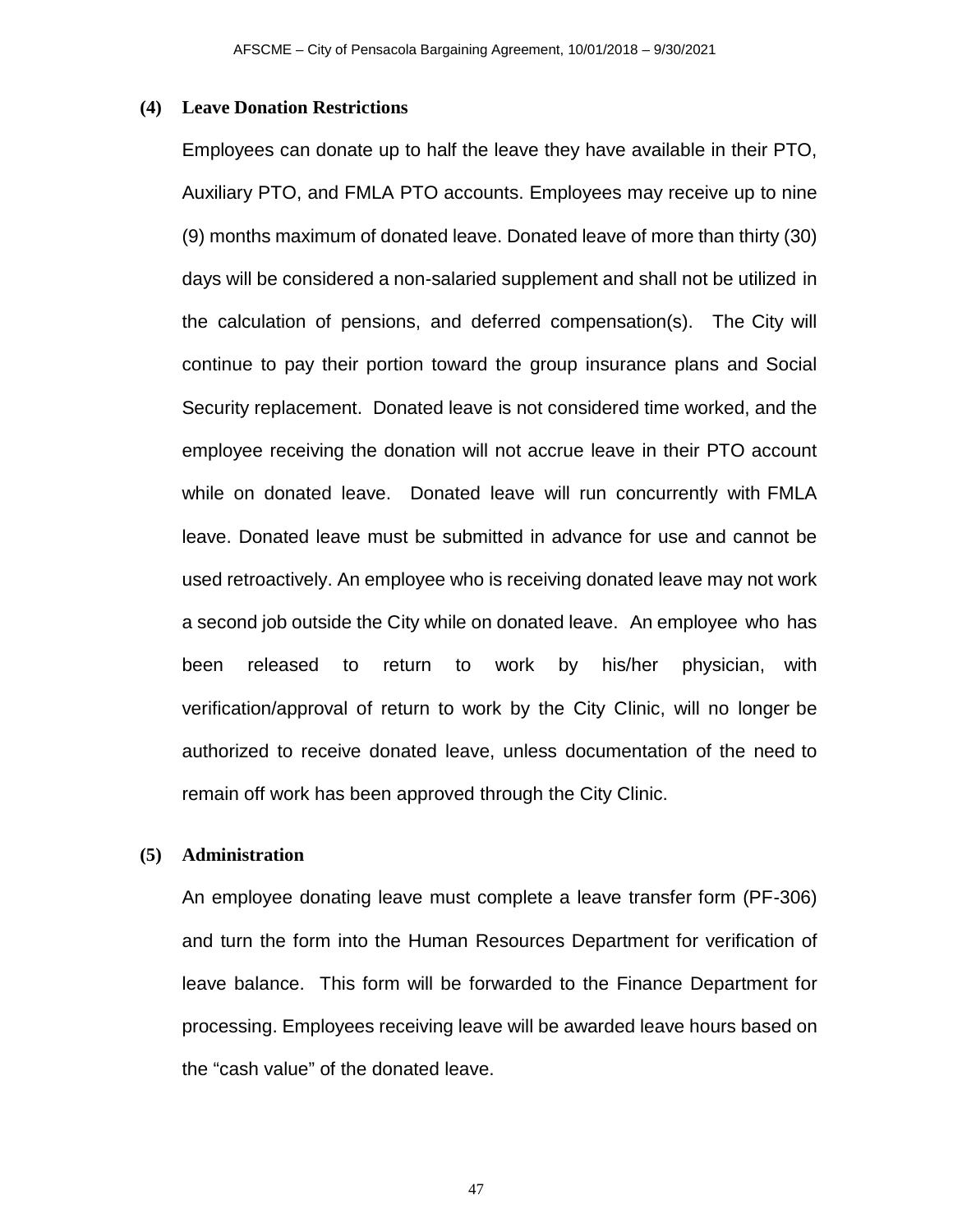# **(6) Tax Treatment**

Employees who donate leave are not subject to any taxes because of their donation. However, employees who receive donated leave are subject to regular income tax and it will be reported as income.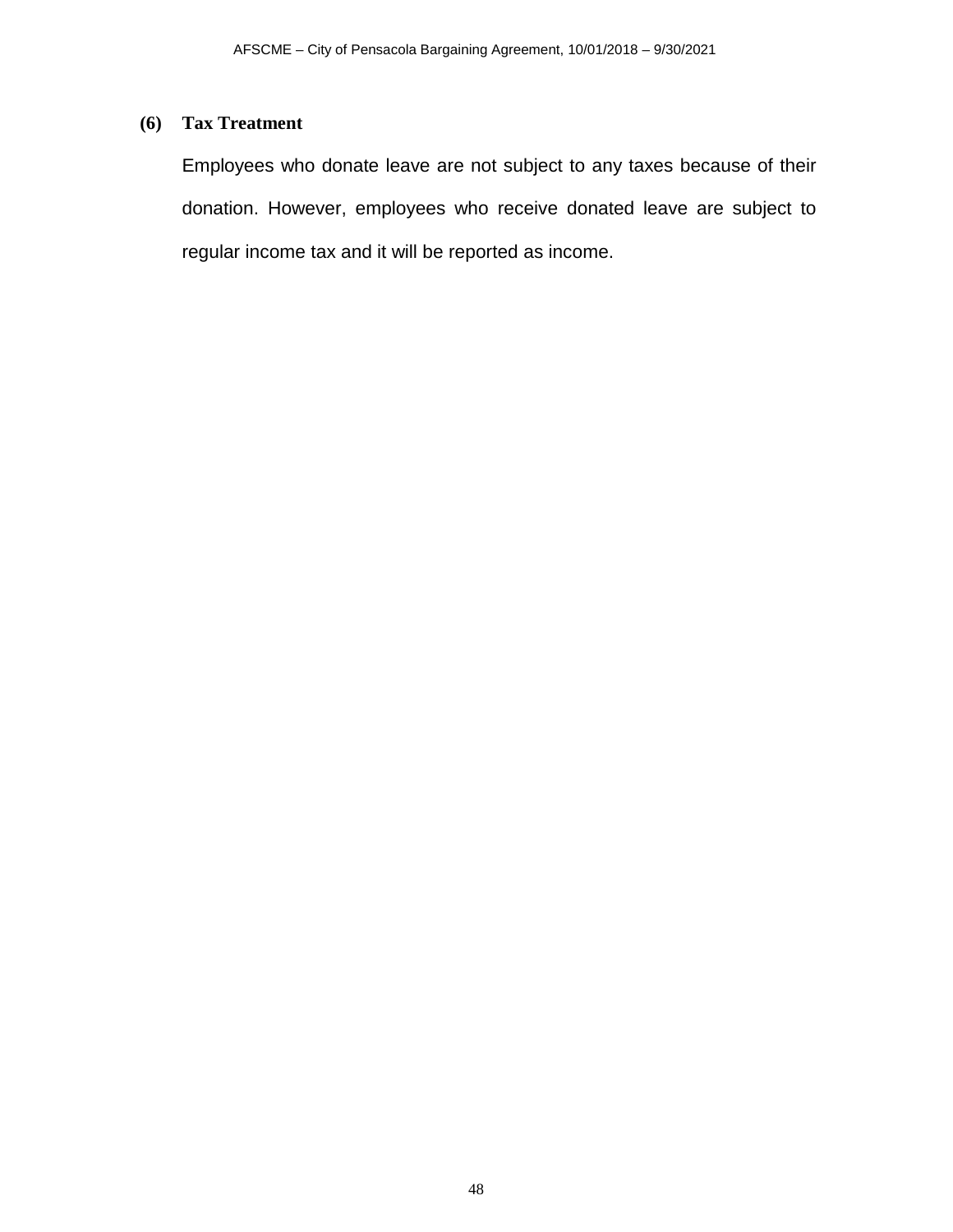### **PERSONAL HOLIDAYS**

The City of Pensacola allows each employee to observe two working days per calendar year as personal holidays; however in the first year of employment individuals who start working during the months of January, February, and March will receive two personal holidays; those hired from April 1<sup>st</sup> through September  $30<sup>th</sup>$  will receive one personal holiday; and those hired from October 1<sup>st</sup> through December 31<sup>st</sup> will not receive any personal holidays until January of the following year. Personal holidays may be scheduled on days of the employee's choice, subject to the approval of the employee's respective supervisors and Department Director. The Department Director retains the right to adjust the schedule should emergency or exigent circumstances arise.

In scheduling personal holidays, the employee must request and receive ap- proval from his or her supervisor at least two (2) weeks in advance on the Personnel Leave form (PF-300). This form shall then be forwarded to the Human Resources Department. The employee's department is responsible for reporting the time as holiday leave on time sheets. The personal holiday must be taken as a whole day.

Personal holidays must be taken during the calendar year and cannot be carried over from one calendar year to the next nor be paid for if not taken.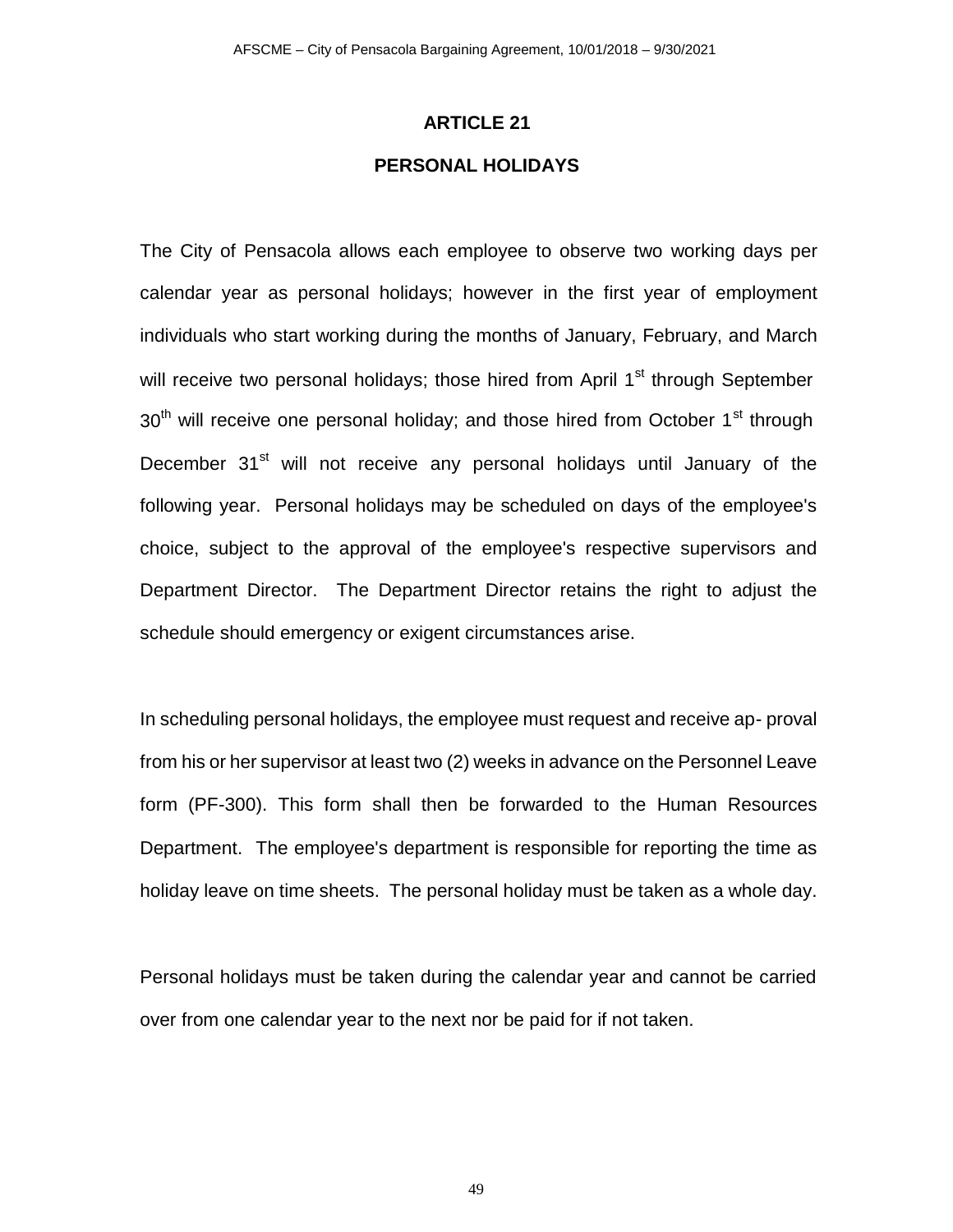## **PERSONAL TIME OFF (PTO) LEAVE**

Personal time off (PTO) leave is established for the purpose of providing employees leave for a variety of reasons such as vacation, personal business, illness, medical or dental appointments, and family.

(1) Accrual of Time

Each employee will be credited sixteen (16) hours of PTO leave for each month of service. PTO leave is available for immediate use as soon as accrual has been posted.

(2) Employee Responsibility

Employees are required to arrange and obtain prior/advance approval of PTO leave. Such request for use of PTO leave shall not be arbitrarily denied and supervisors shall provide reason(s) for denial.

- (3) PTO leave for illness
	- (a) In the case of any absence due to illness or injury of more than three (3) continuous days an employee shall be required to provide a doctor's certificate to the City Clinic stating:
		- 1. The nature of the illness or injury;
		- 2. That the employee was incapacitated from working for the duration of his absence;
		- 3. That the employee is physically able to return to work and perform his duties; and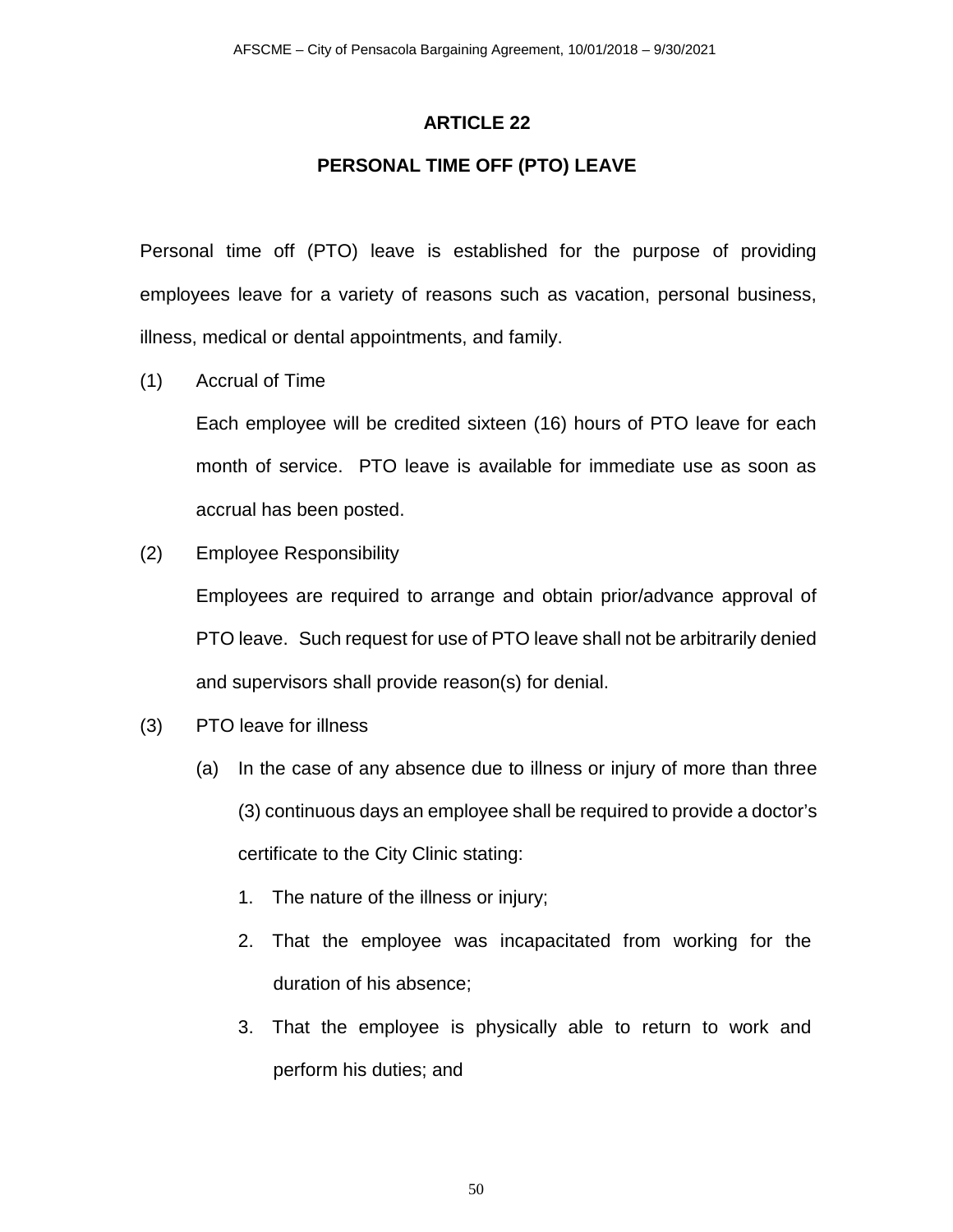4. That the employee has no contagious disease, which would jeopardize the health of other employees.

Personal illness shall include disability caused or contributed to by pregnancy, miscarriage, abortion, childbirth, and recovery therefrom.

- (b) If an employee is habitually or chronically absent as may be revealed by a pattern of absence by an employee (for example, consistent absence on the day before or after the employee's regular days off, or absence on the same day of each week or each month), a supervisor may require medical evidence to be provided to the City Clinic concerning any illness or injury beginning with the first day of absence.
- (4) Record Keeping

No employee will be granted PTO leave unless the time requested has already accrued prior to the leave period. PTO leave request shall be for a period of not less than thirty (30) minutes and shall be increments of not less than thirty (30) minutes

(5) PTO Leave Payout

The maximum amount of PTO leave, which may be carried over by an employee from one calendar year to the next, shall be five hundred (500) hours.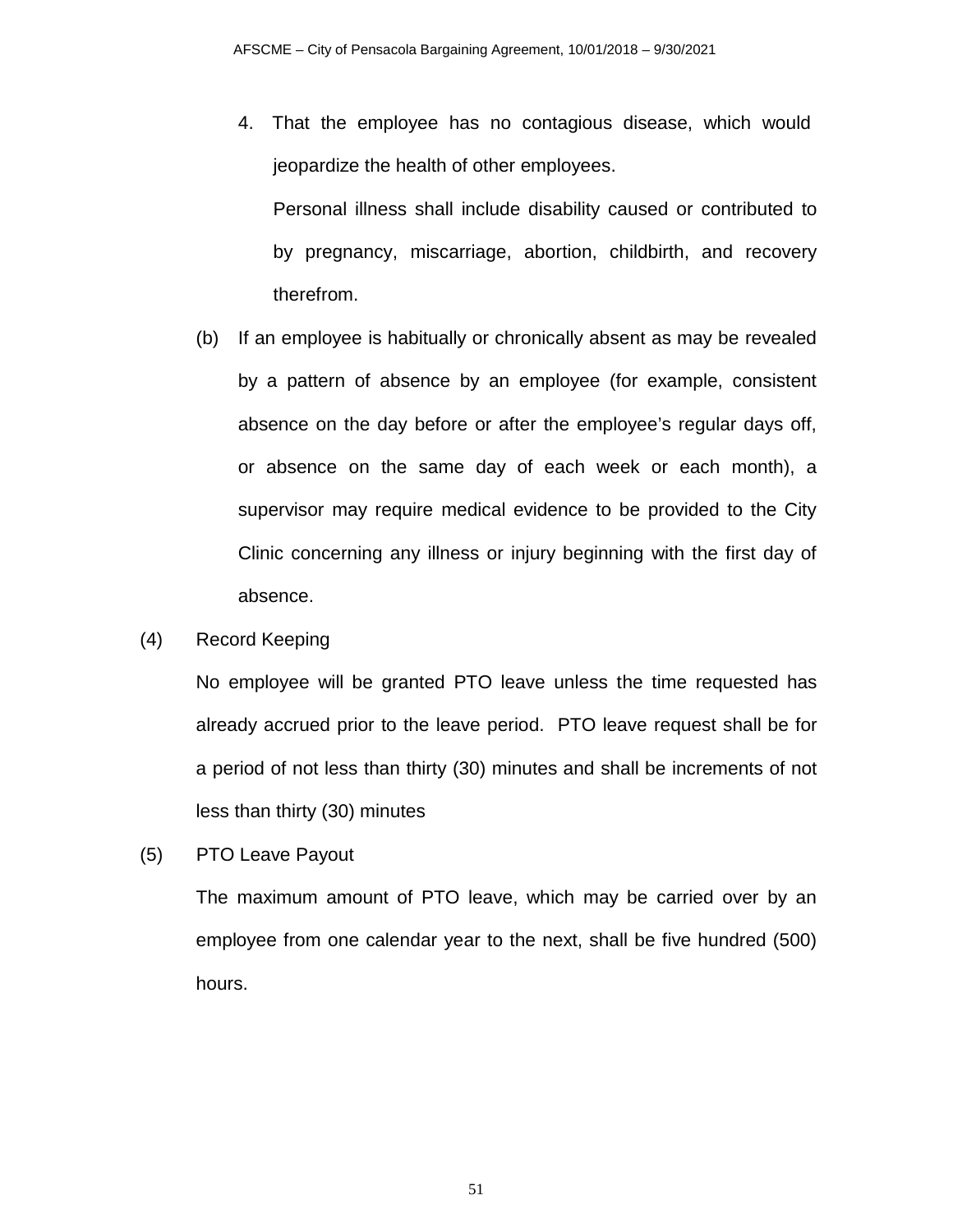## (6) Separation from Service

Employees who are separated from service to the City by retirement, resignation, or layoff shall be paid the balance of their accrued PTO leave but such payment shall not exceed the maximum of five hundred (500) hours. In no case shall a payment be made to an employee who is terminated or disciplined for cause or who is otherwise leaving City employment not in good standing.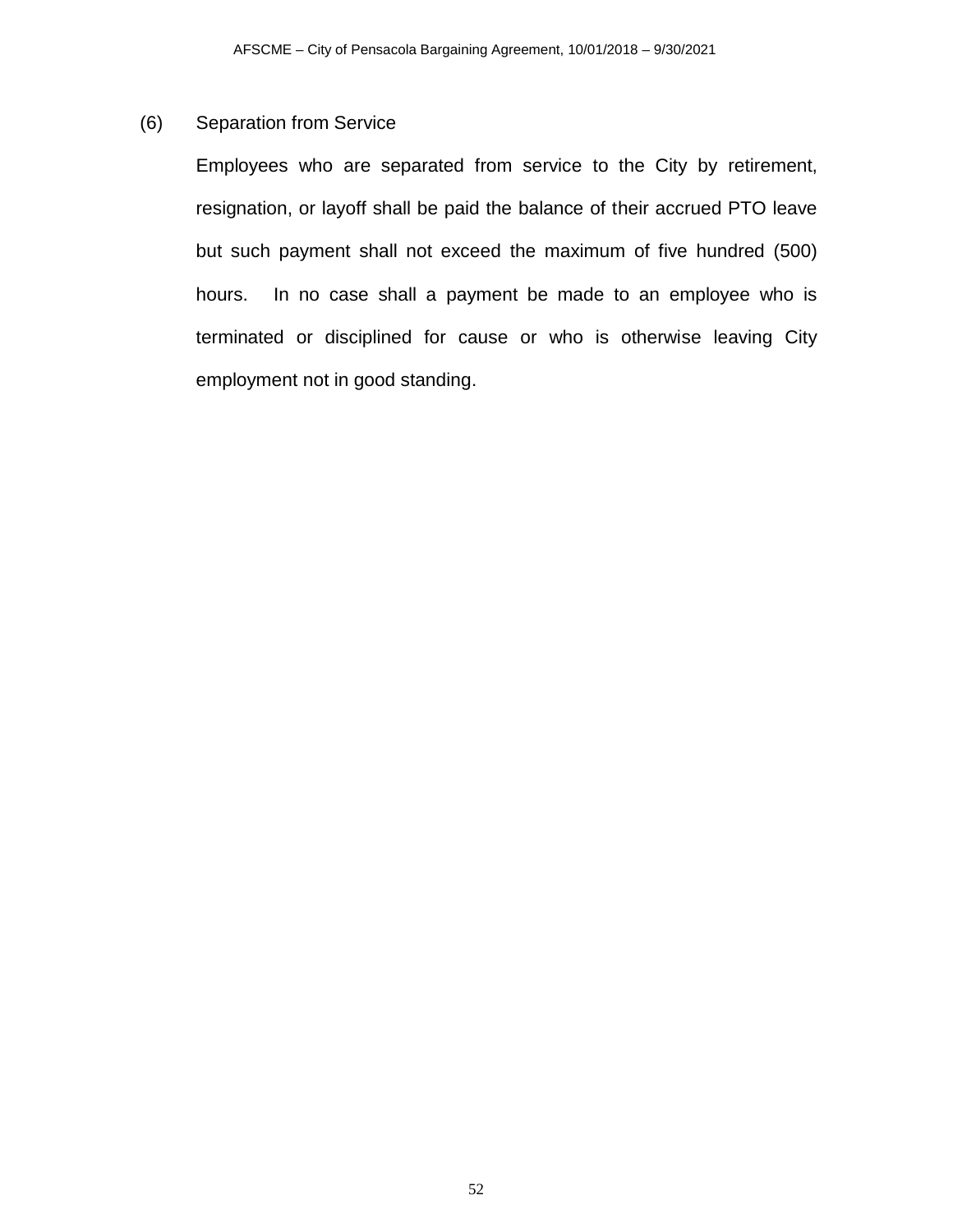### **RECOGNIZED HOLIDAYS**

**Section 1.** The City of Pensacola shall observe New Year's Day (January 1), Martin Luther King Jr.'s Birthday, President's Day, Good Friday, National Memorial Day (the last Monday in May), the Fourth of July, Labor Day (the first Monday in September), Veteran's Day, Thanksgiving Day, Friday after Thanksgiving, Christmas Day, and the day after Christmas Day.

**Section 2.** When a holiday falls upon a day within the normal workweek, operations will be suspended and each qualified employee will have the day off with pay. To be eligible for holiday pay, the employee must work his or her last full scheduled day prior to the holiday and his or her first full scheduled day immediately following the holiday except when the employee is on approved paid leave.

**Section 3.** When the holiday falls upon a Saturday, the City's official observance will be on Friday, with the above provisions in effect. When the holiday falls upon Sunday, Monday will be the day of observance.

### **Section 4.** Holidays During Vacation Periods

Employees on approved leave during a holiday will not have the day of the holiday charged against them.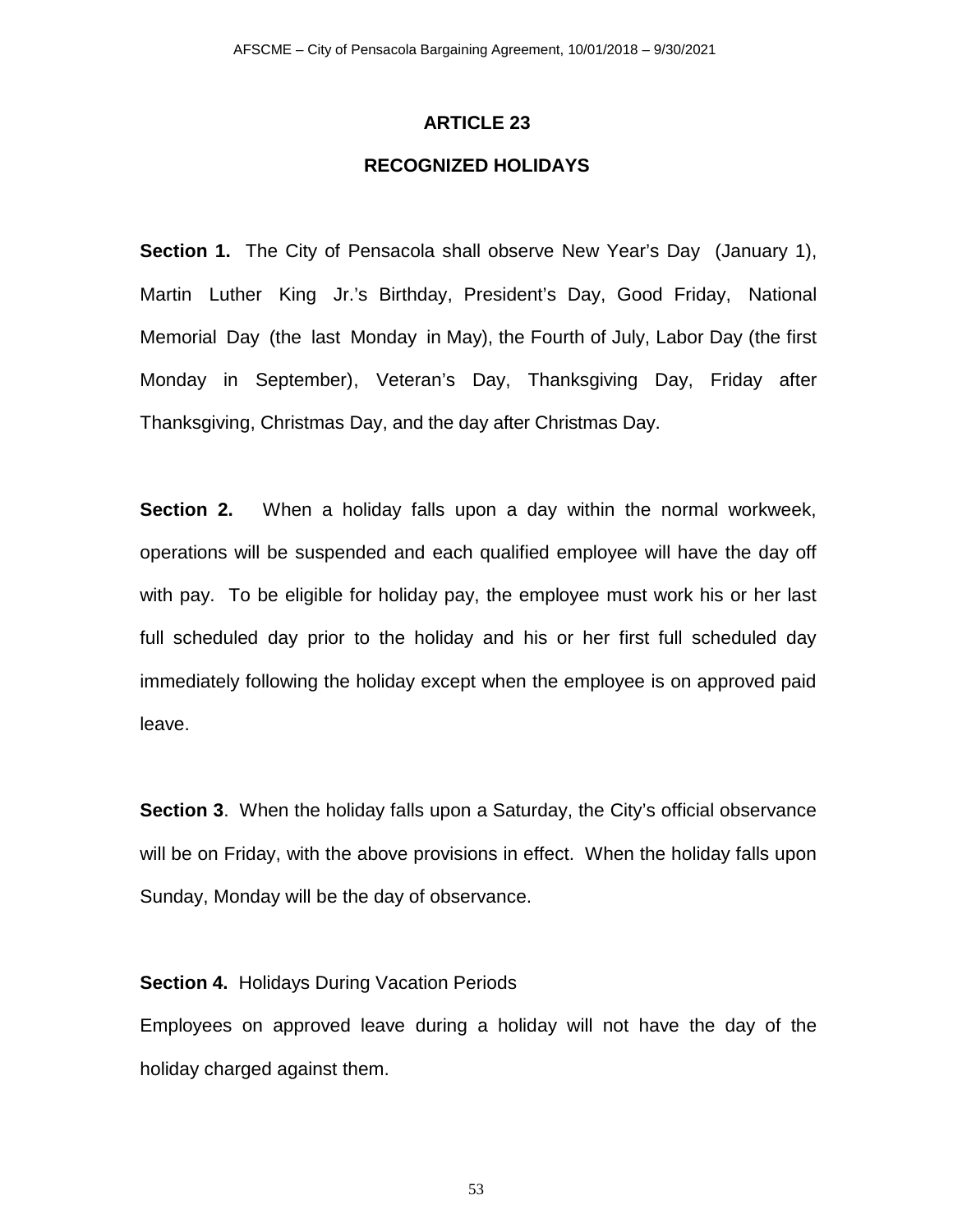# **ARTICLE 24 VOTING**

When an employee's normal work schedule during a Primary or General Election does not allow sufficient time off to vote, the employee my utilize one (1) hour of time off without loss of pay for the purpose of voting, subject to his or her supervisor's scheduling approval, which will not be unreasonably withheld.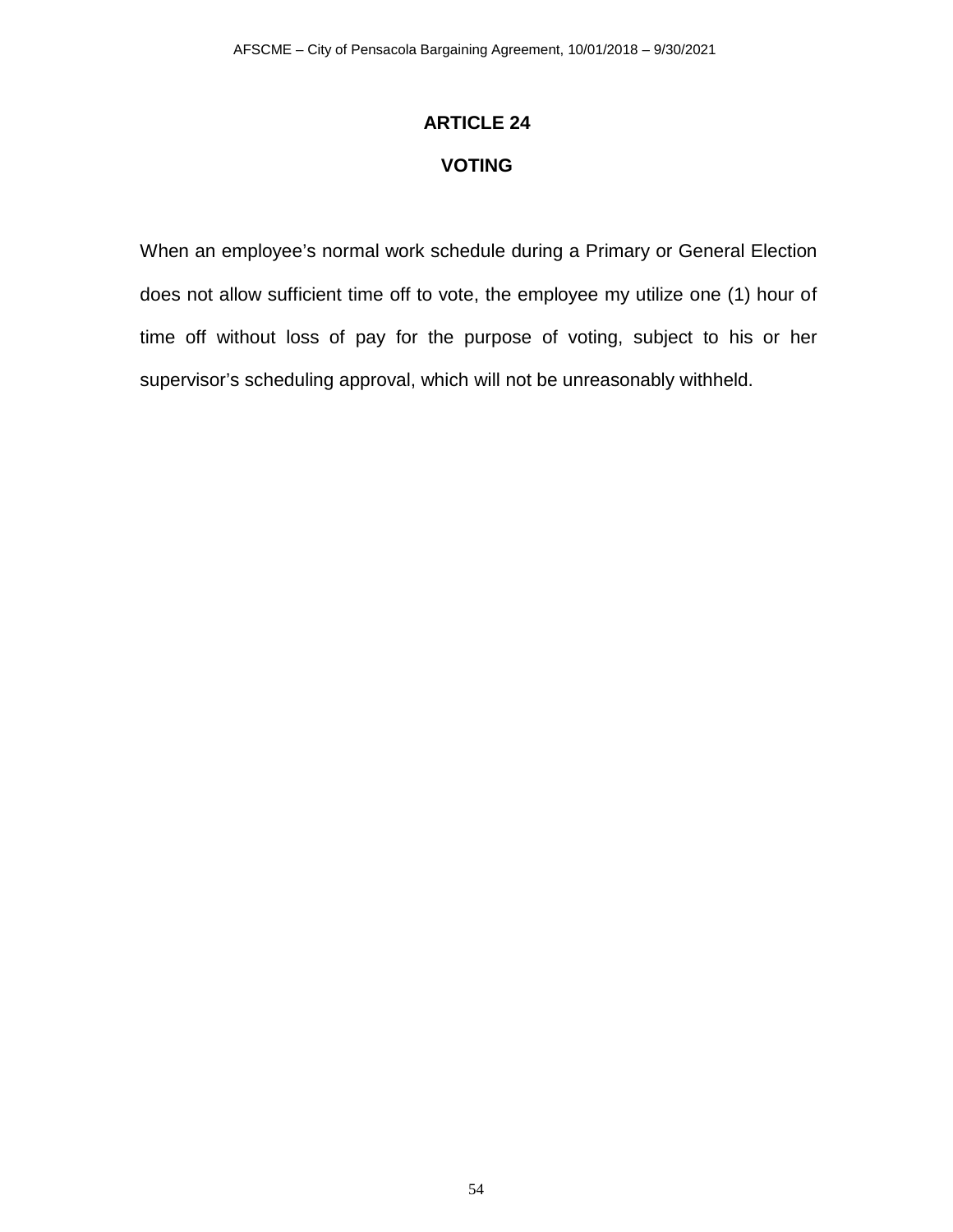### **HEALTH INSURANCE**

The parties acknowledge that the City has obtained group health insurance coverage, which is available for all employees and retirees. The parties further acknowledge that the City will expend its best efforts to continue to obtain and provide comparable coverage for its employees; however, the Union expressly reserves the right to notify the City in writing of its intent to propose an alternative to the status quo pertaining to health insurance coverage for the members of the bargaining unit, provided that the Union exercises this right thirty (30) days prior to the expiration of this collective bargaining agreement.

The City shall utilize an Employee Benefits Advisory Committee, which will include a Union representative. Changes in the health and hospitalization insurance program provided by the City shall be presented to the committee for review before the changes are implemented.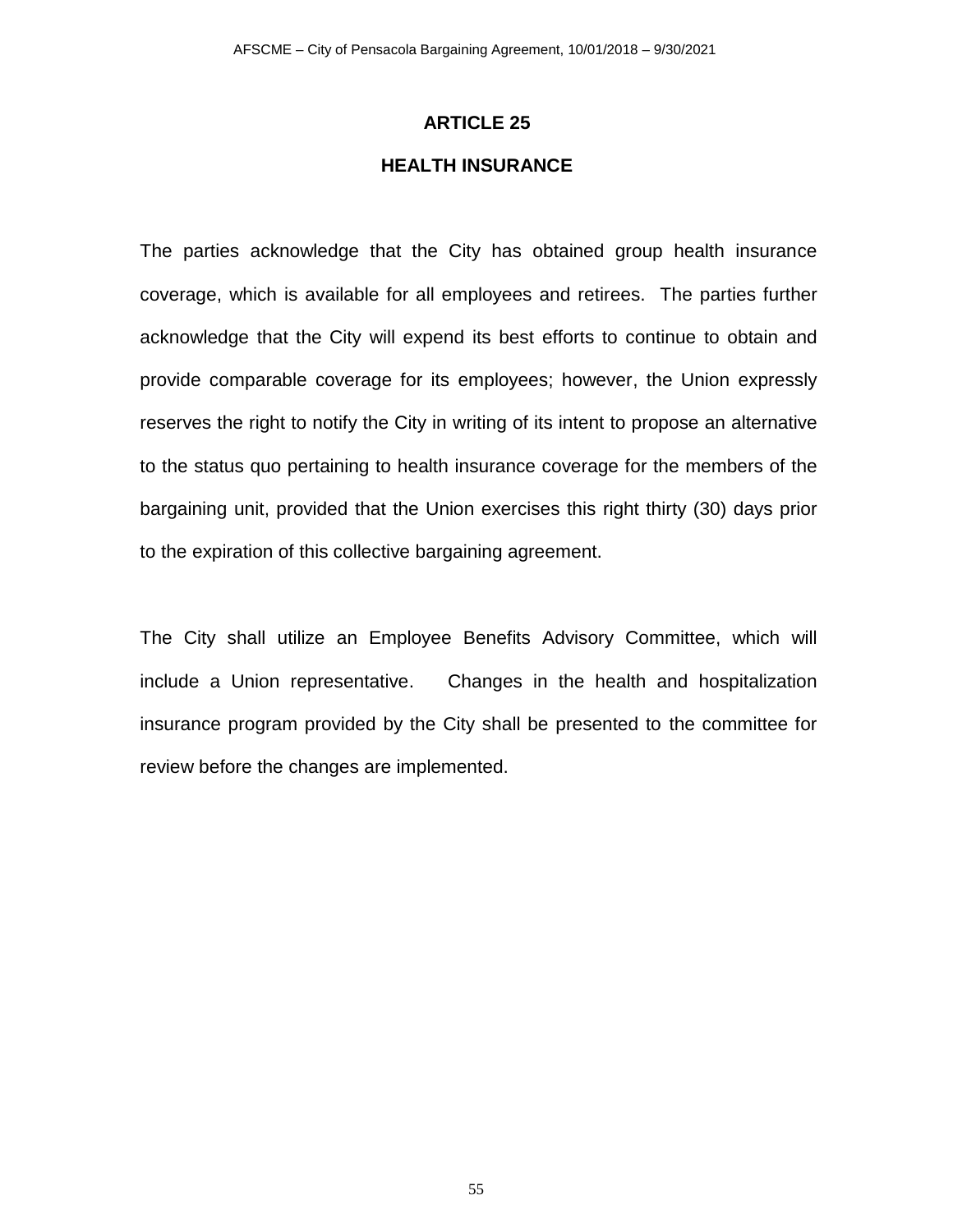## **PENSION RIGHTS**

# **Effective October 1, 2012, the parties agree to the following modifications to the General Employees Pension Plan:**

## **1) Final Average Earnings**

For future service, average final compensation will be changed to the average of the last five years of compensation for those who retire after October 1, 2012.

## **2) Deferred Retirement Option Plan**

After September 30, 2012, employees shall be eligible to participate in the Deferred Retirement Option (DROP) in the same manner as Florida Retirement System participants. Specifically, people entering the DROP on or after October 1, 2012, will 1.3% interest on their DROP accumulations and will not receive COLAs on their pension amounts until they are fully retired.

## **3) Survivor Benefits**

After September 30, 2012 the survivor benefit available to employees participating in the General employees Pension Plan will be modified to be consistent to the survivor benefits provided by the Florida Retirement System.

## **4) Pensionable Income**

Pensionable income will be calculated on the employee's base pay and a maximum of 200 overtime hours per year. The City of Pensacola will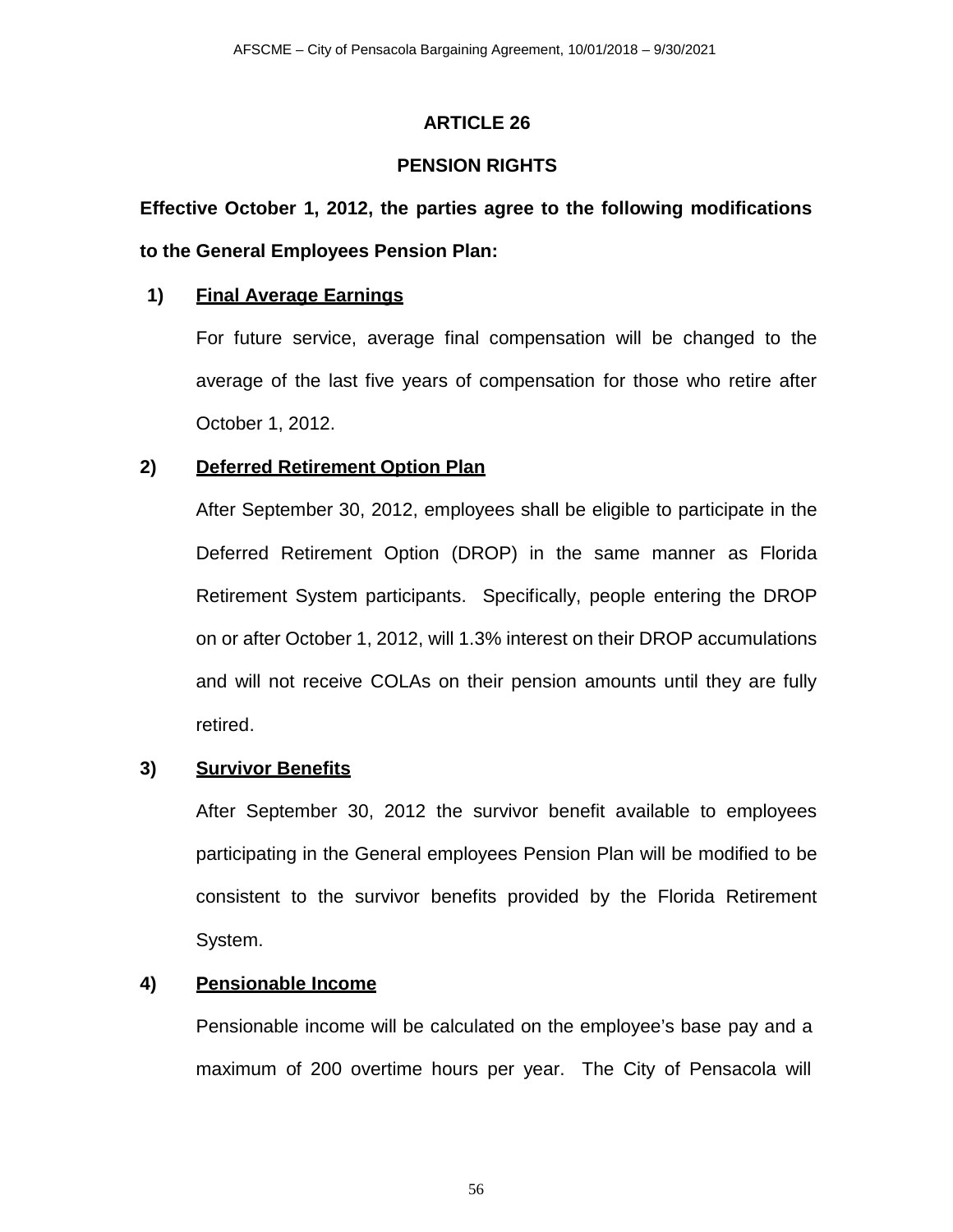count overtime hours as overtime paid out on paydays from October 1 through September 30 of each fiscal year.

## **5) Multiplier Factor**

The retirement multiplier factor will be 1.75 percent for each year of service after September 30, 2012.

### **6) Cost of Living Adjustment**

Provide for a Cost of Living Adjustment (COLA) in the amount of

1.0 percent following the employee's retirement.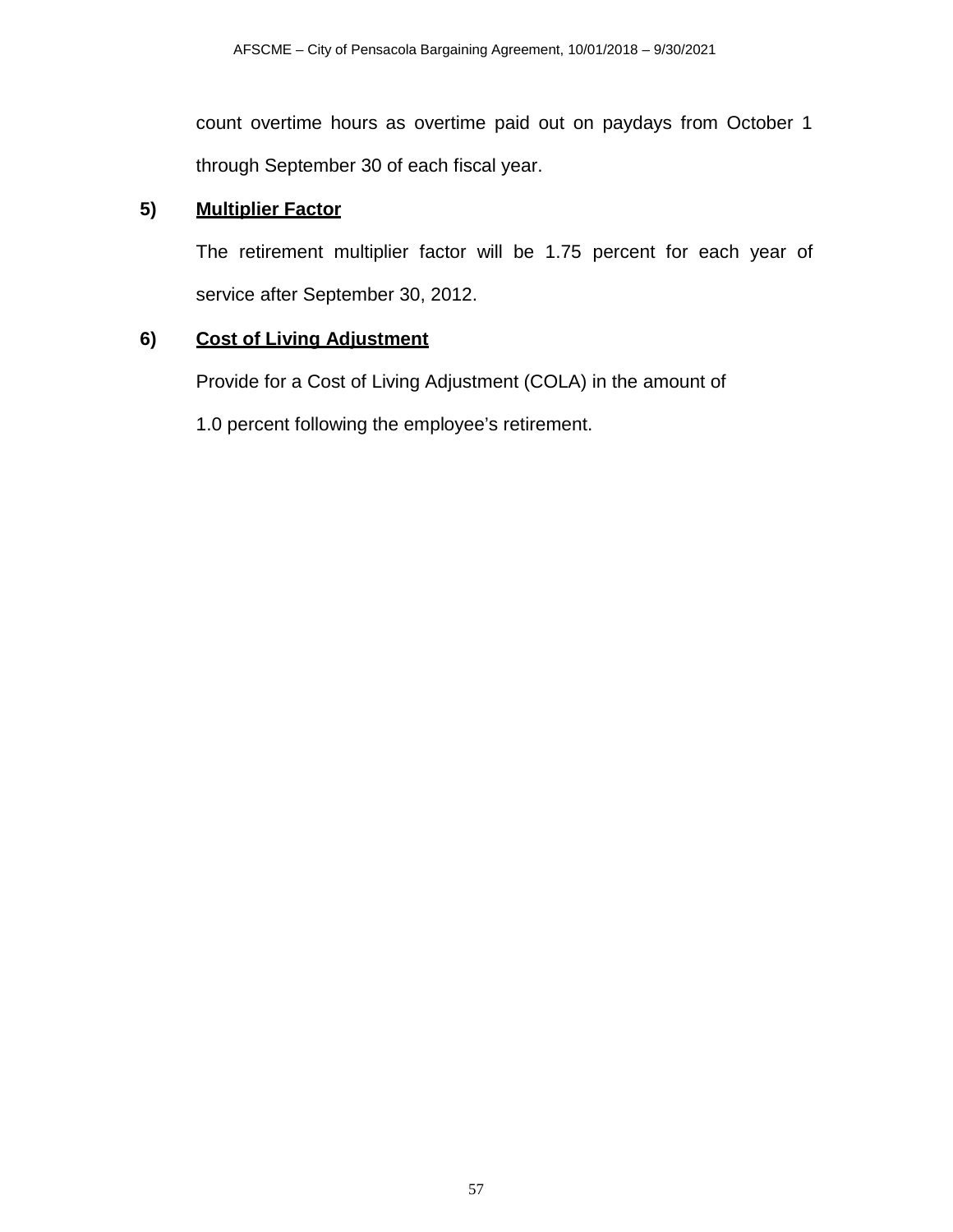# **ARTICLE 27 WAGES**

The existing wage scale of the members of the bargaining unit shall remain in effect; provided however that the City shall process a payment to each member of the bargaining unit according to the following schedule:

YEAR 1: Fiscal 2018-2019: October 1, 2018, Three Percent (3%) increase to base pay up to the maximum of assigned pay grade. Those bargaining unit members who are at the maximum cap or exceed the maximum cap because of this pay increase will receive the equivalent 3% pay increase exceeding the maximum cap as a one-time bonus.

YEAR 2: Fiscal 2019-2020: October 1, 2019, Three and a half Percent (3.5%) increase to base pay up to the maximum of assigned pay grade. Those bargaining unit members who are at the maximum cap or exceed the maximum cap because of this pay increase will receive the equivalent 3.5% pay increase exceeding the maximum cap as a one-time bonus.

YEAR 3: Fiscal 2020-2021: October 1, 2020, Four Percent (4%) increase to base pay up to the maximum of assigned pay grade. Those bargaining unit members who are at the maximum cap or exceed the maximum cap because of this pay increase will receive the equivalent 4% pay increase exceeding the maximum cap as a one-time bonus.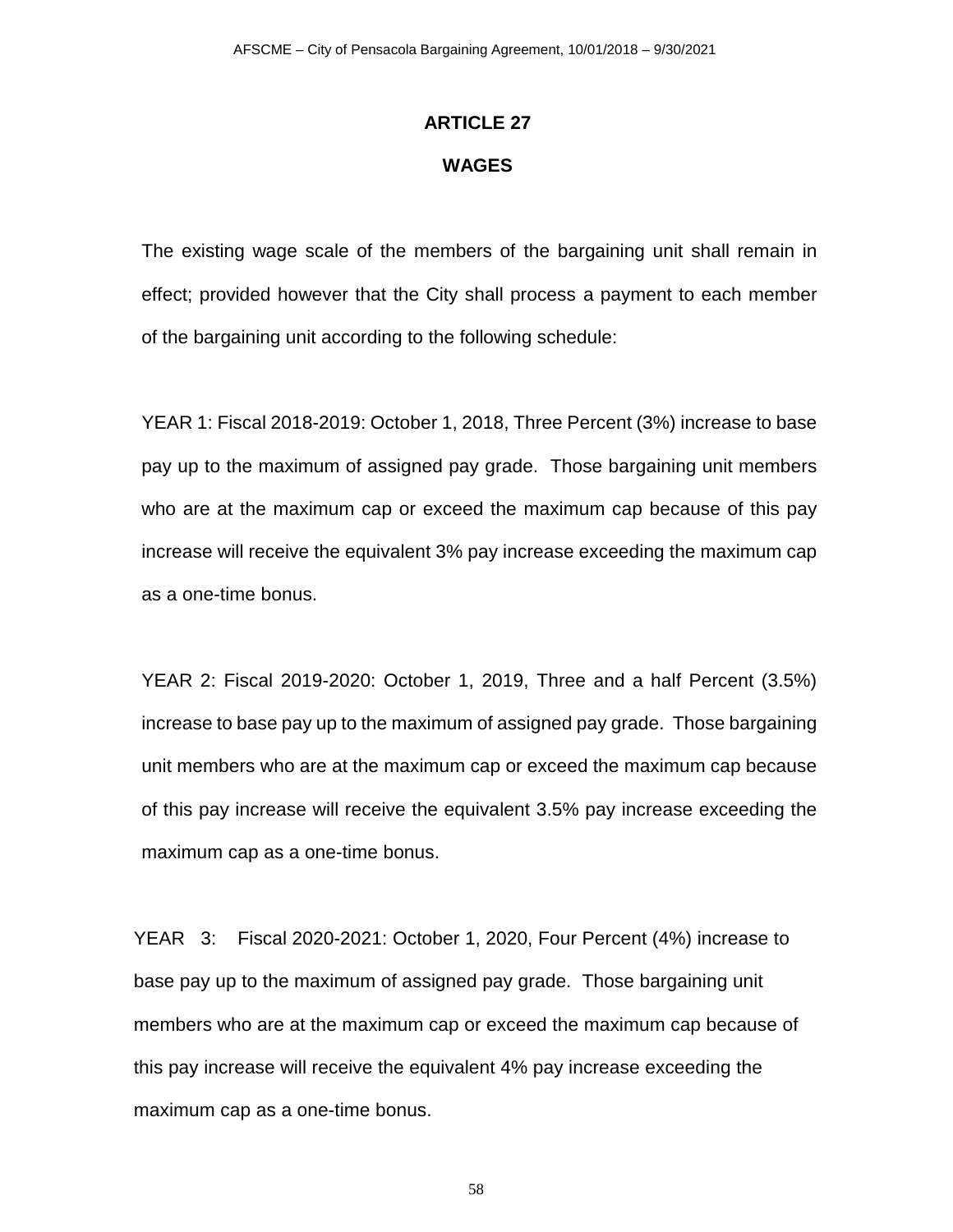### **NO STRIKE CLAUSE**

- A. During the term of this Agreement, neither AFSCME nor its officers or agents or any employee, will authorize, institute, aid, condone, or engage in a slowdown, work stoppage, or strike; interfere with the work and statutory functions or obligations of the State; or engage in any other activities, which are prohibited in Section 447.203(6), Florida Statutes.
- B. AFSCME agrees to notify all of its local officers and representatives of their obligation and responsibility under this Article and for maintaining compliance with the constitutional and statutory prohibition against strikes. AFSCME further agrees to notify employees of these responsibilities, including their responsibility to remain at work during any interruption, which may be caused or initiated by others.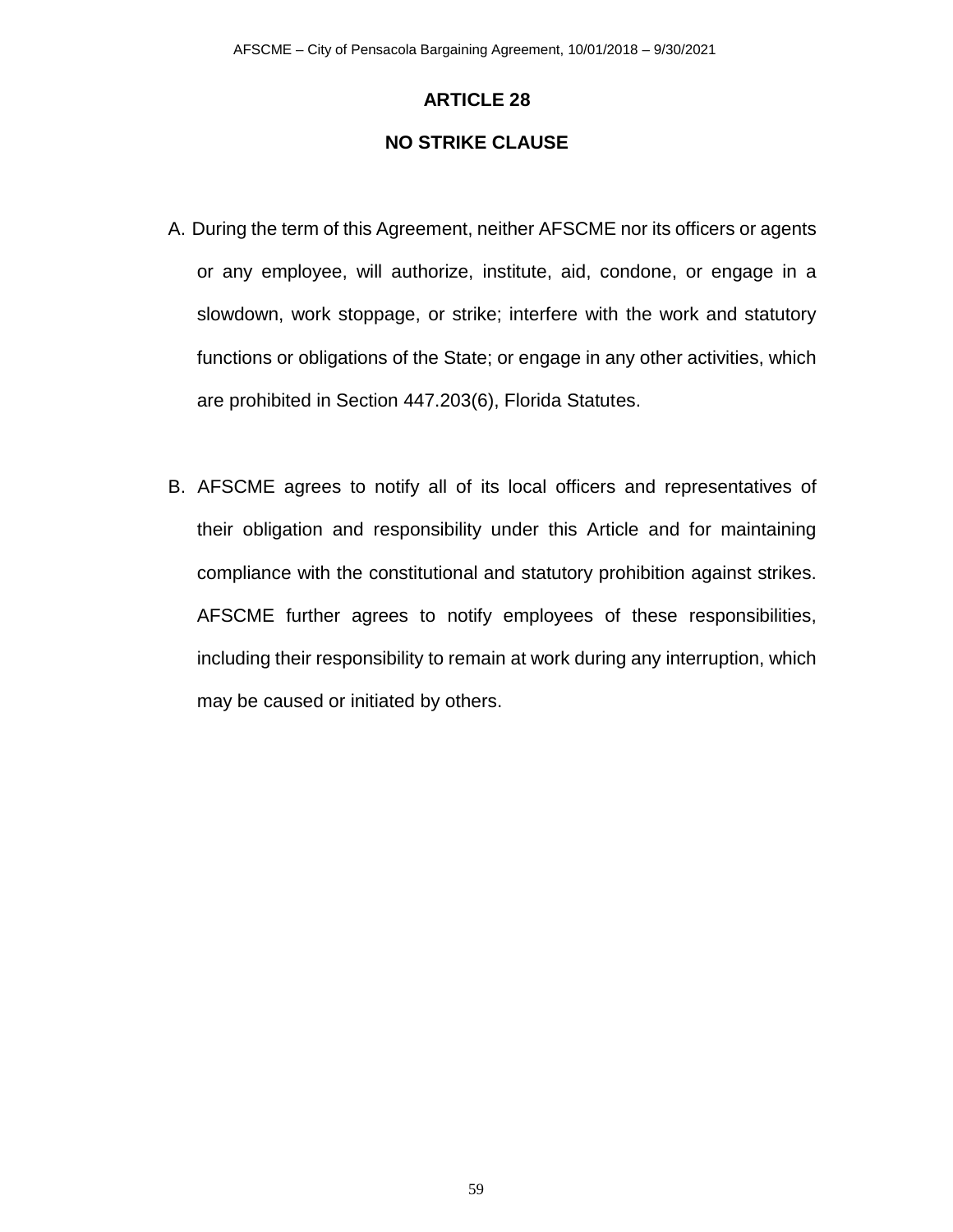### **SEVERABILITY**

In the event that any Article or provision of this Agreement is found to be invalid or unenforceable by the reason of any legislation of judicial authority over which the parties have no amendatory power, all other provisions of this Agreement shall remain in full force and effect for the term of this Agreement. Moreover, should any change in wages, hours, or working conditions be required as a result of any subsequently enacted legislation, judicial order, conciliation agreement, or other legal requirements, the City shall give the Union notice of the action it intends to take to comply with such requirement; shall meet and confer with the Union, if requested, regarding the proposed action; and shall consider any position advanced by the Union in opposition to the proposed action.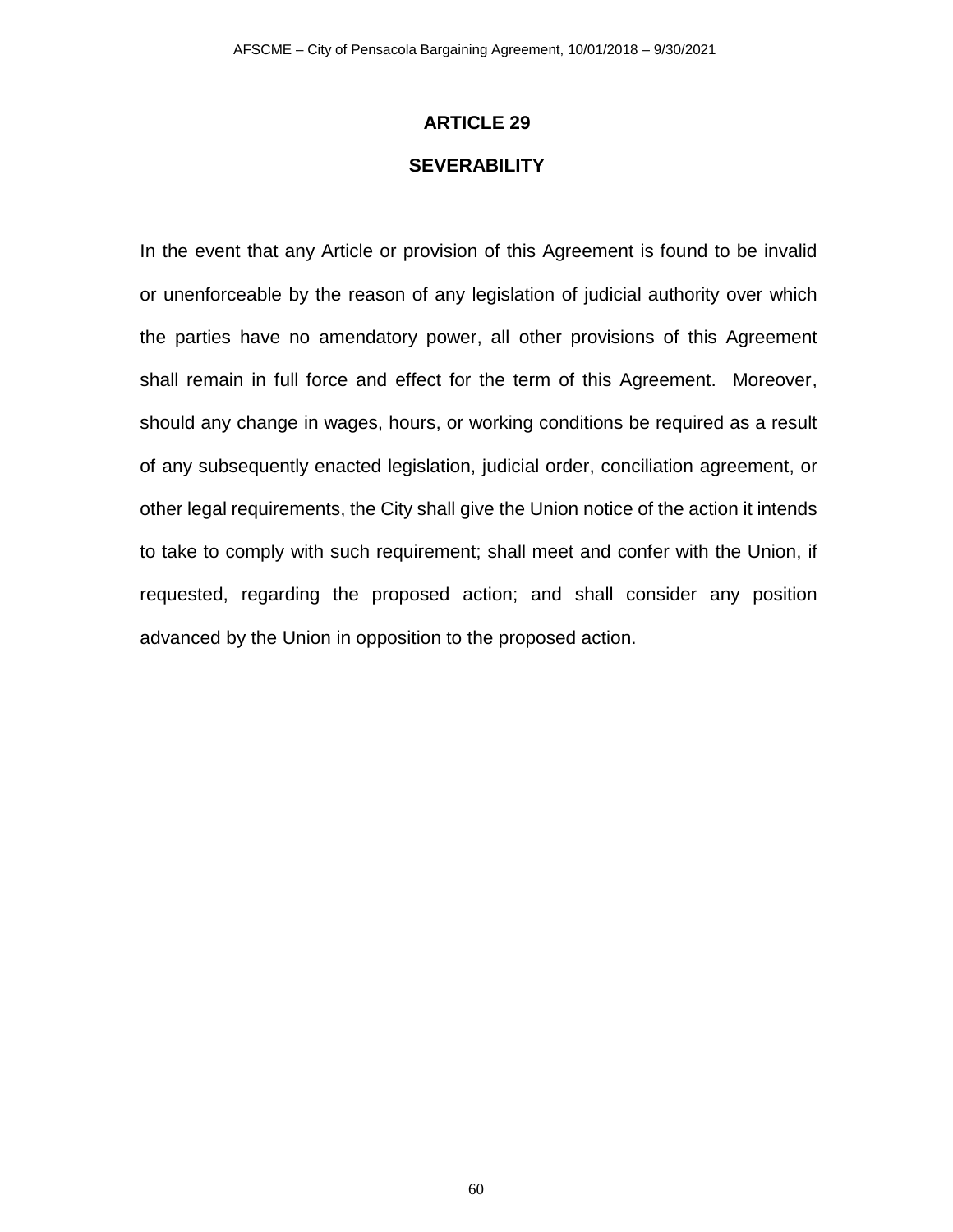## **ENTIRE AGREEMENT**

**Section 1**. This Agreement constitutes the entire agreement between the City and the Union. The parties acknowledge that during the negotiations which resulted in this Agreement, each had the unlimited right and opportunity to make demands and proposals with respect to any subject or matter not removed by law from the area of collective bargaining, and that the understandings and agreements arrived at by the parties after the exercise of that right and opportunity are set forth in this Agreement. If, at any time during the term of this Agreement, the parties arrive at any agreement which adds to, deletes, or waives any of the terms of the Agreement, it will be reduced to writing and signed by both parties.

**Section 2.** This Contract constitutes the entire agreement and understanding between the parties and shall not be modified, altered, changed or amended in any respect except on mutual agreement set forth in writing and signed by both parties.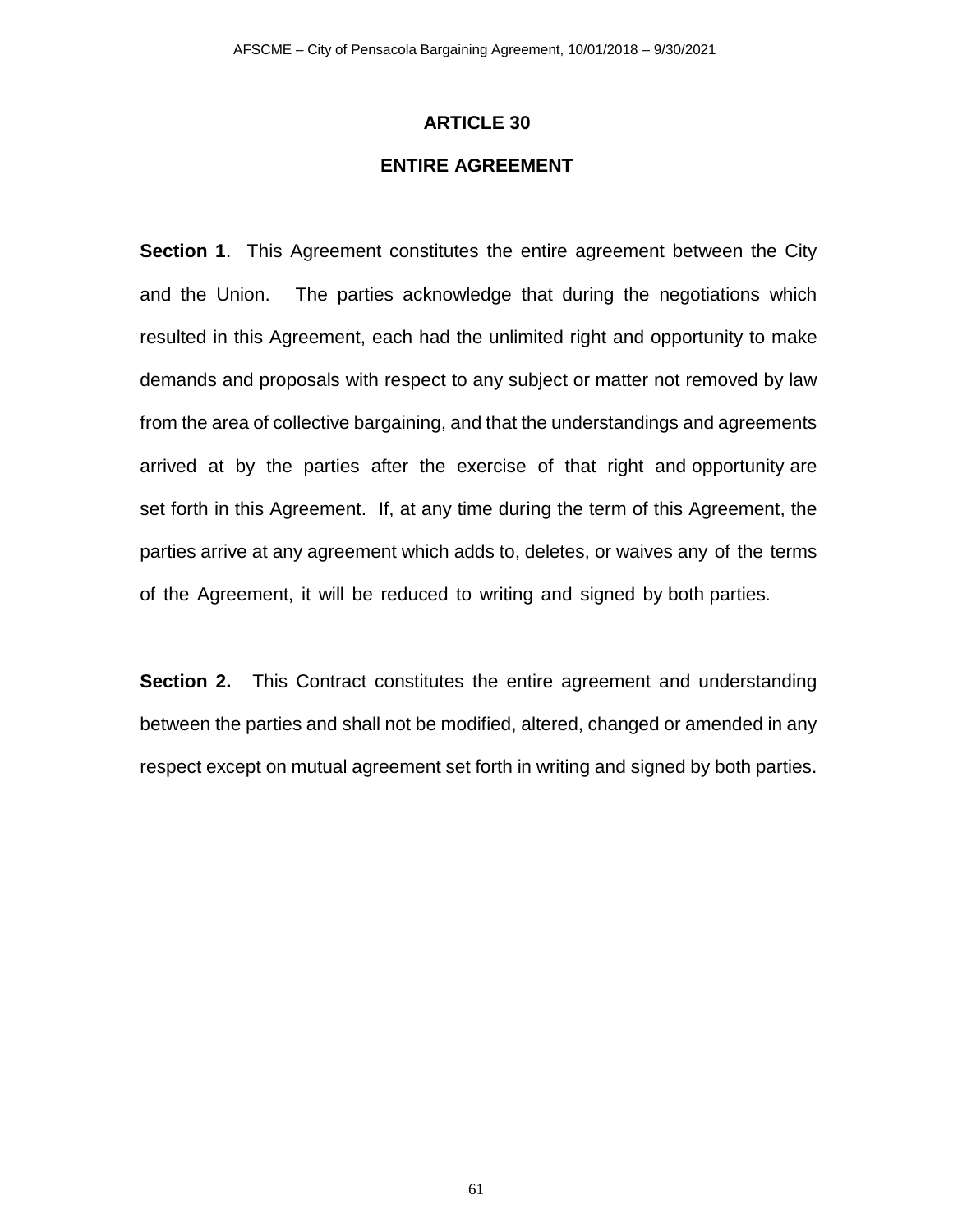# **DURATION**

This Agreement shall be in full force and effect from the date of ratification of this

agreement (effective October 1, 2018) through 11:59 p.m. September 30, 2021.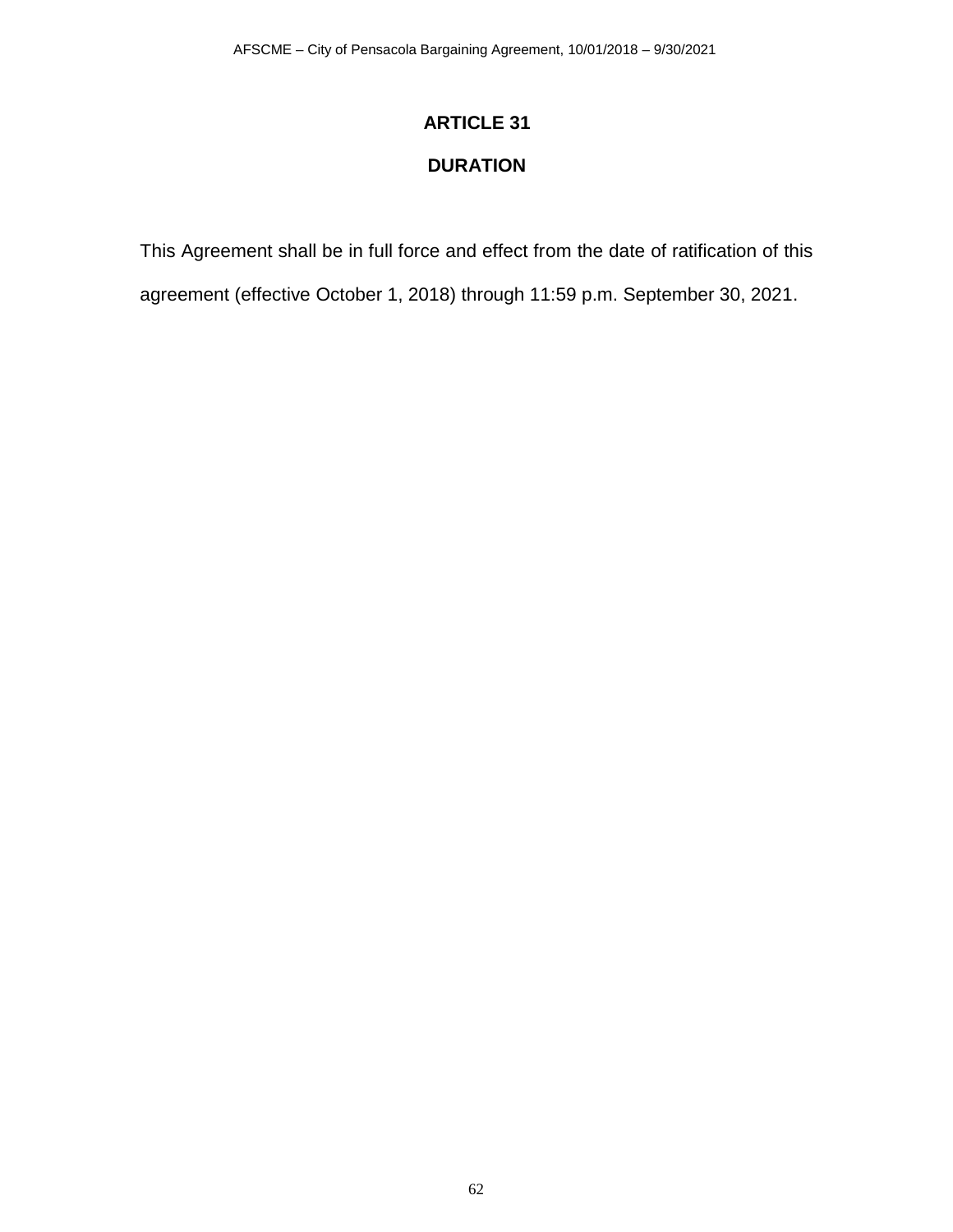### **RESIDUAL RIGHTS**

The employer retains all rights, powers, functions, and authority it had prior to the signing of this Agreement except as such right, powers, functions, and authority are specifically relinquished or abridged in this Agreement in accordance with Section 447.309(3), Florida Statutes.

All matters pertaining to terms and conditions of employment guaranteed by law to employees within the bargaining unit shall apply except as such matters are specifically abridged or modified by the terms of this Agreement in accordance with Section 447.309(3), Florida Statutes.

All pay and benefits provisions published in the City's Personnel rules which cover employees in the bargaining unit and which are not specifically provided for or modified by this Contract shall continue in effect during the term of this Agreement and while any successor agreement is negotiated.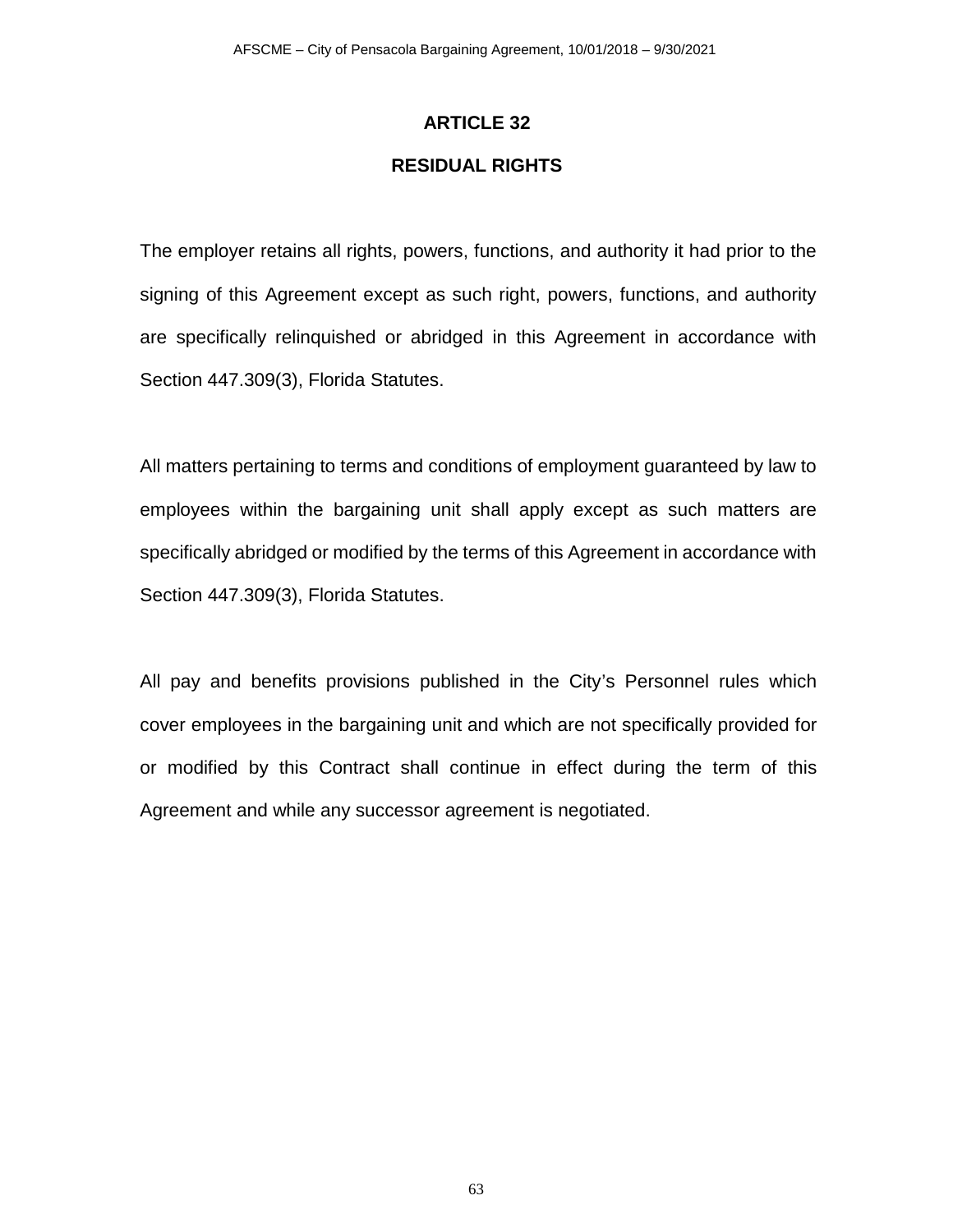AFSCME - City of Pensacola Bargaining Agreement, 10/01/2018 - 9/30/2021

IN WITNESS WHEREOF, the parties have caused this Agreement to be executed by their duly authorized officers and representatives.

FOR THE CITY OF PENSACOLA:

Robert E. Larkin, Chief Negotiator

Date:  $9.24.18$ 

Edward F. Sisson Chief Human Resources Officer,

Date:

**RATIFIED BY:** 

Ashton J. Hayward, III, Mayor

Date:

**ATTEST:** 

Burrett Clerk

FOR FLORIDA PUBLIC EMPLOYEES **COUNCIL 79, AFSCME, AFL-CIO:** 

**AFSCME, Chief Negotiator**  $9 - 19 - 18$ Date:

**RATIFIED BY:** 

President **Local 3253** 

Date:  $10-1-18$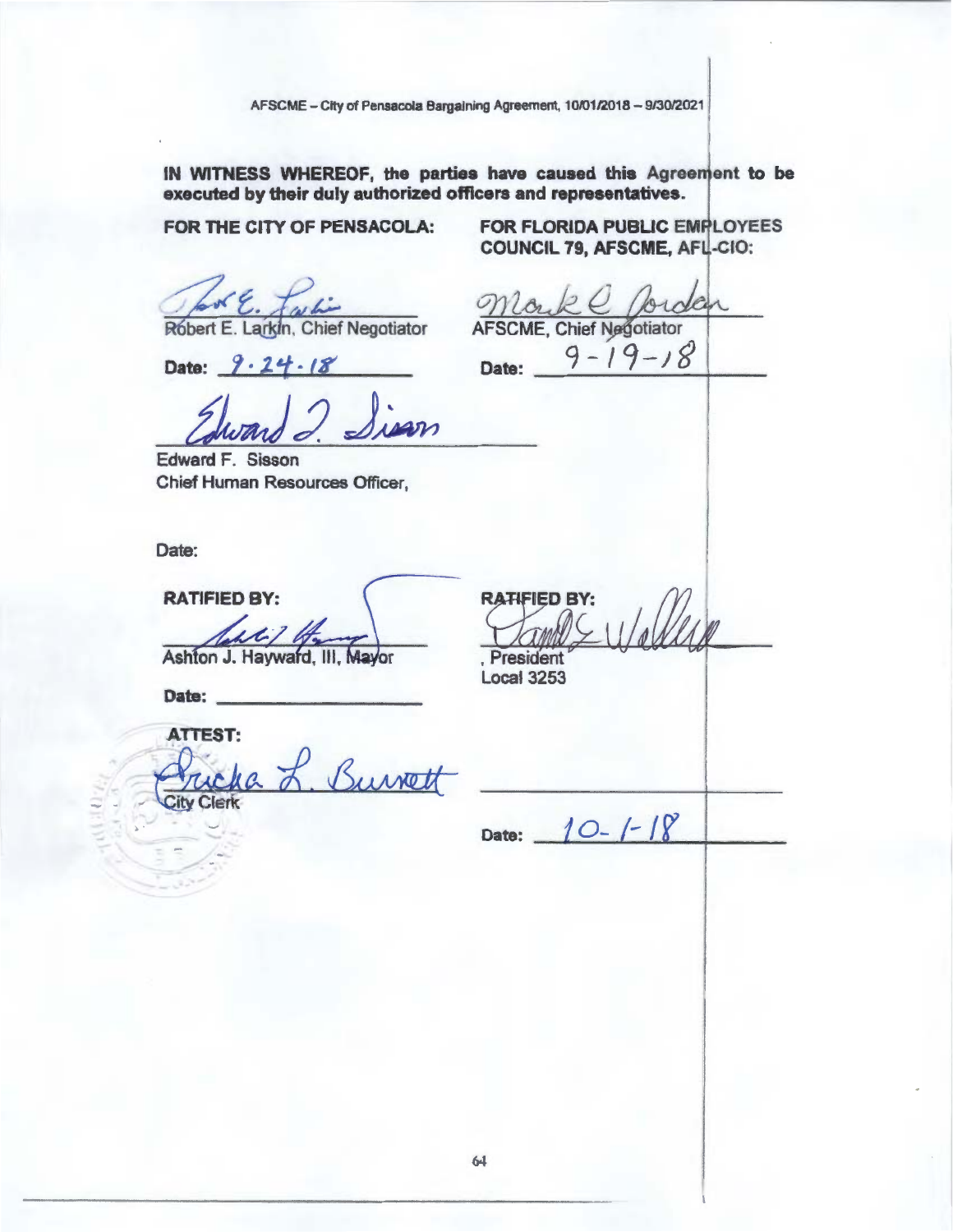## **APPENDIX A AFSCME, COUNCIL 79 CITY OF PENSACOLA BARGAINING UNIT**

| <b>CURRENT CLASSIFICATION TITLES</b><br><b>REPRESENTED BY AFSCME</b> |
|----------------------------------------------------------------------|
| <b>AIRPORT ELECTRICIAN I</b>                                         |
|                                                                      |
| <b>AIRPORT ELECTRICIAN II</b>                                        |
| AIRPORT ELECTRICIAN III                                              |
| AIRPORT MAINTENANCE TECHNICIAN I                                     |
| AIRPORT MAINTENANCE TECHNICIAN II                                    |
| AIRPORT MAINTENANCE TECHNICIAN III                                   |
| <b>AIRPORT TRAFFIC OFFICER</b>                                       |
| AUTO BODY FENDER PAINTER/REPAIR WORKER II                            |
| <b>AUTO BODY SPECIALIST</b>                                          |
| <b>AUTO/EQUIPMENT MECHANIC II</b>                                    |
| <b>ELECTRICIAN</b>                                                   |
| <b>EQUIPMENT OPERATOR II</b>                                         |
| <b>EQUIPMENT OPERATOR III</b>                                        |
| FIELD SERVICES TECHINICIAN                                           |
| <b>FIELD SERVICES WORKER</b>                                         |
| <b>GAS CONTROLLER</b>                                                |
| <b>HVAC TECHNICIAN I</b>                                             |
| <b>HVAC TECHNICIAN II</b>                                            |
| <b>INSTRUMENT TECHNICIAN</b>                                         |
| INSTRUMENT/ELECTRICAL CONTROL TECHNICIAN II                          |
| <b>LABORER</b>                                                       |
| LEAD WORKER                                                          |
| <b>MAINTENANCE WORKER I</b>                                          |
| <b>MAINTENANCE WORKER II</b>                                         |
| <b>MAINTENANCE WORKER III</b>                                        |
| <b>MASTER MECHANIC</b>                                               |
| SANITATION EQUIPMENT OPERATOR I                                      |
| SANITATION EQUIPMENT OPERATOR II                                     |
| <b>SMALL ENGINE MECHANIC</b>                                         |
| STREET SWEEPER OPERATOR                                              |
| TRAFFIC/ELECTRICAL CONTROL TECHNICIAN I                              |